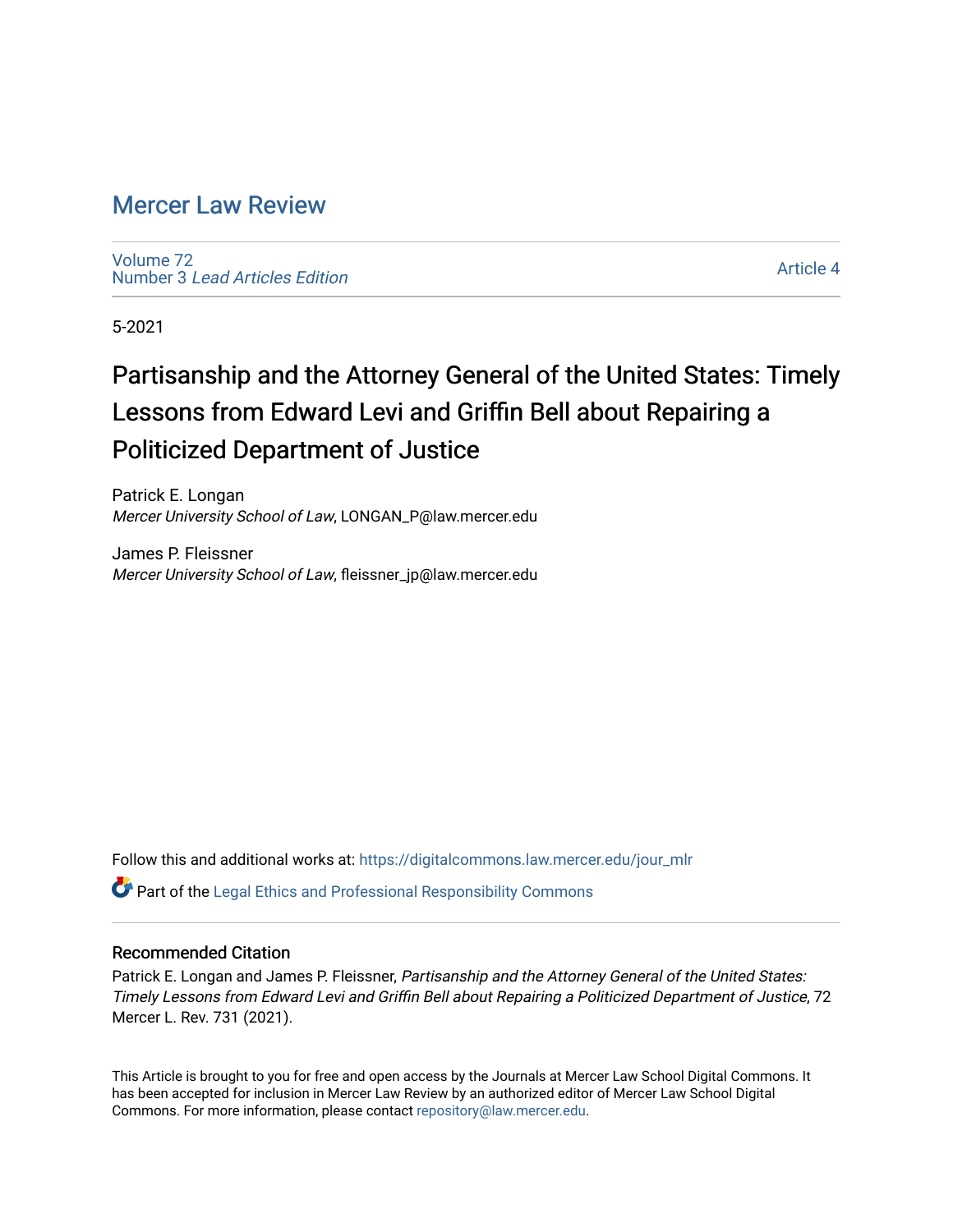# **Partisanship and the Attorney General of the United States: Timely Lessons from Edward Levi and Griffin Bell about Repairing a Politicized Department of Justice**

**by Patrick E. Longan\***

**and James P. Fleissner\*\***

## I. INTRODUCTION

The proper role of the Attorney General of the United States has been much in the news in recent years. William Barr received scathing criticism for how he handled the Mueller Report regarding Russian interference in the 2016 election; the sentencing of President Trump's associate, Roger Stone; the charges against President Trump's first national security adviser, Michael Flynn; and numerous other matters.1

<sup>\*</sup> William Augustus Bootle Chair in Ethics and Professionalism in the Practice of Law, Mercer University School of Law. A.B., Washington University, M.A., University of Sussex, J.D., University of Chicago. Professor Longan acknowledges the financial assistance of the Gerald R. Ford Foundation, which provided a travel grant that enabled him to spend several weeks at the Gerald R. Ford Presidential Library in Ann Arbor, Michigan, conducting research for this project. Professor Longan also expresses his thanks for the assistance of the staff of the Ford Library and of the Special Collections Research Center at the University of Chicago, where Edward Levi's papers are held. Professor Longan thanks Mercer University for the sabbatical leave granted for the purpose of conducting the research that led to this article. Finally, the authors gratefully acknowledge the intrepid research assistance of Jameson Fisher, Mercer Law Class of 2021, as well as the editorial assistance of Dr. Mary Wilder and Gretchen Longan.

<sup>\*\*</sup> Professor of Law, Mercer University School of Law. B.A., Marquette University, J.D., University of Chicago.

<sup>1</sup> One United States District Judge who compared Attorney General Barr's statements about the Mueller Report and the report itself wrote in an opinion: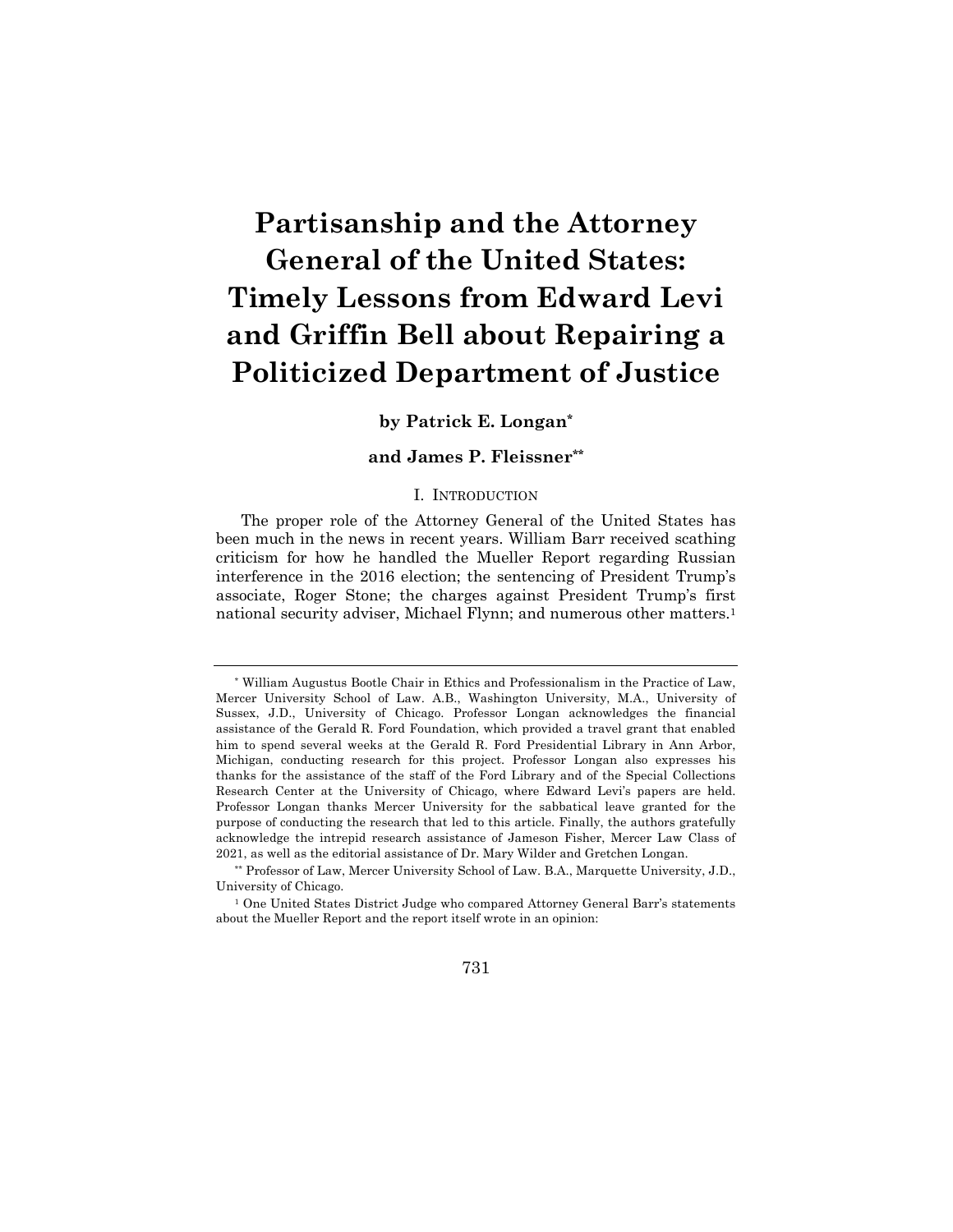Mr. Barr's critics accused him of perverting his office from one that served the rule of law in a nonpartisan fashion into one that catered to President Trump's personal and political desires.<sup>2</sup> Many of these critiques condemned Barr's flouting of the traditional norms of the Department of Justice that exist to guard against its politicization.<sup>3</sup>

Mr. Barr was not the first Attorney General to be accused of allowing the Department of Justice to be politicized. Woodrow Wilson's Attorney General allegedly conducted a series of unconstitutional "raids" on political dissidents for the purpose of furthering his political ambitions.4 Several presidents appointed Attorneys General who had

<sup>[</sup>T]he Court cannot reconcile certain public representations made by Attorney General Barr with the findings in the Mueller Report. The inconsistencies between Attorney General Barr's statements, made at a time when the public did not have access to the redacted version of the Mueller Report to assess the veracity of his statements, and portions of the redacted version of the Mueller Report that conflict with those statements cause the Court to seriously question whether Attorney General Barr made a calculated attempt to influence public discourse about the Mueller Report in favor of President Trump despite certain findings in the redacted version of the Mueller Report to the contrary.

Electronic Privacy Information Center v. United States Department of Justice, 442 F. Supp. 3d 37, 50–51 (D.D.C. 2020). For a more general critique of Attorney General Barr's conduct as Attorney General, including a description of him as a "lickspittle" to President Trump, *see* Ruth Marcus, *Barr failed at his job. His bootlicking resignation letter made that clear*, WASH. POST (Dec. 14, 2020, 9:14 AM), https://www.washingtonpost.com/opinions/2020/12/14/barr-failed-his-job-his-bootlickingresignation-letter-made-that-clear/.

<sup>2</sup> *See*, *e.g*., Editorial Board, *William Barr's Perversion of Justice*, N.Y. TIMES (May 9, 2020), https://www.nytimes.com/2020/05/09/opinion/sunday/michael-flynn-william-barrjustice-department.html ("The attorney general is turning the Justice department into a political weapon for the president").

<sup>3</sup> *See*, *e.g.*, Editorial Board, *The degradation of William Barr's Justice Department is nearly complete*, WASH. POST (Feb. 12, 2020, 4:02 PM), https://www.washingtonpost.com/opinions/the-roger-stone-fiasco-further-diminishes-thejustice-department/2020/02/12/d90ce0be-4dcd-11ea-9b5c-eac5b16dafaa\_story.html ("Mr. Barr should have ensured that Mr. Stone's case was handled with strict professionalism, as the career prosecutors sought to do, and shielded them from White House pressure, direct or indirect. To all appearances, he did the opposite"). For a comprehensive and highly critical review of Barr's service as Trump's Attorney General, *see Report on the Department of Justice and the Rule of Law Under the Tenure of Attorney General William Barr*, Center for Ethics and the Rule of Law Ad Hoc Working Group, University of Pennsylvania, Oct. 12, 2020 (available at https://www.law.upenn.edu/live/files/10900 report-on-the-doj-and-the-rule-of-law).

<sup>4</sup> *Removing Politics from the Administration of Justice: Hearings on S. 2803 and S. 2978 Before the Subcomm. on the Separation of Powers of the Committee on the Judiciary United States Senate,* 93d Cong. 142 (1974).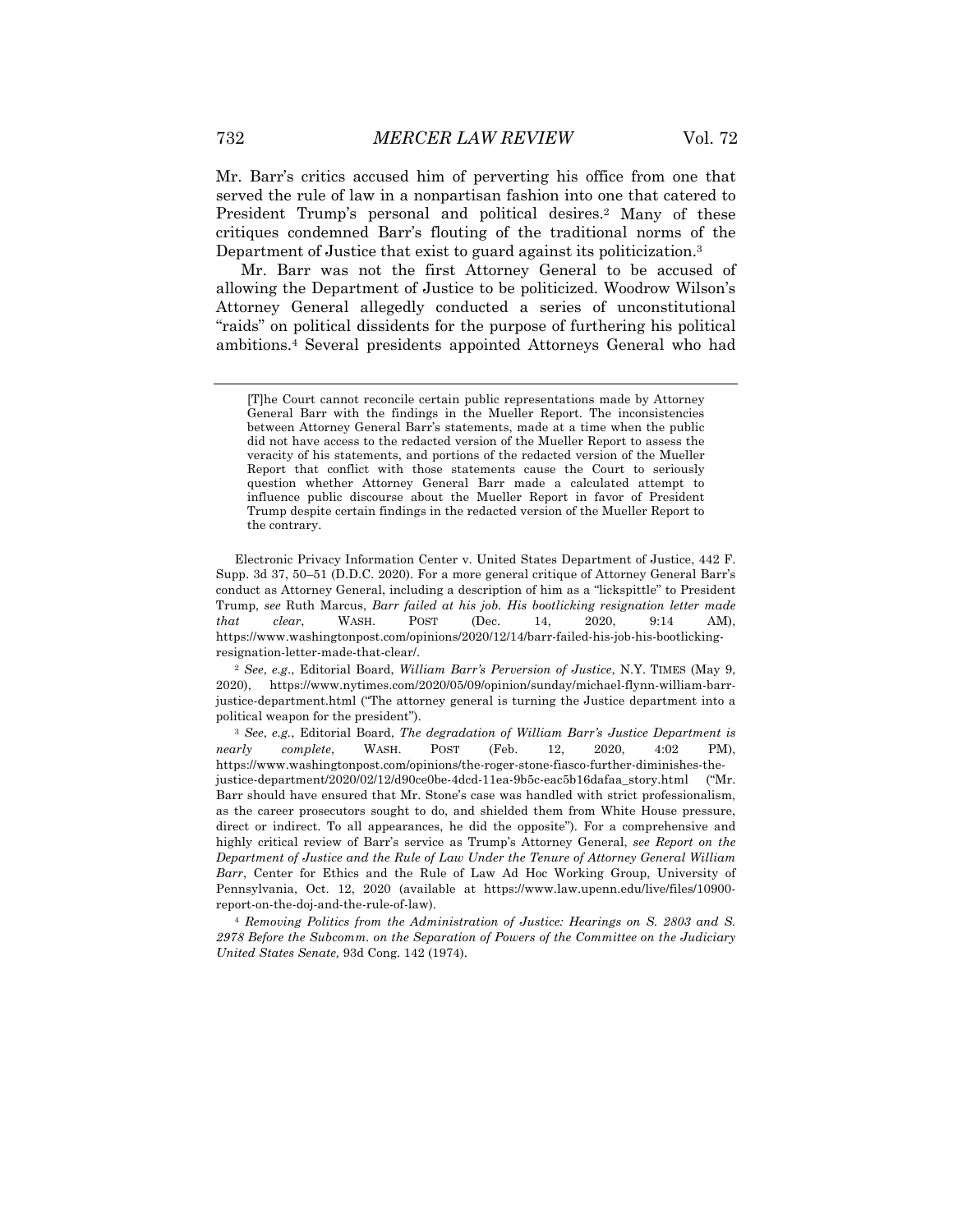held senior positions in their presidential campaigns.<sup>5</sup> George W. Bush's Justice Department engineered the firing of numerous U.S. Attorneys, allegedly for political reasons, and produced legal opinions that justified the administration's use of torture.6 Eric Holder, President Obama's first Attorney General, described himself as the President's "wing-man."7 Obama's second Attorney General, Loretta Lynch, suffered withering criticism for meeting with former President Bill Clinton while Hillary Clinton was under investigation by the FBI.8 Claims that the Department of Justice and the Office of Attorney General have been politicized have been common throughout our history and, in all likelihood, will continue to be so.

In recent times, the most egregious politicization of the Office of Attorney General, at least until Barr came along, occurred during the Nixon Administration.9 President Nixon's first Attorney General, John Mitchell, was the President's close personal friend, former law partner, and campaign manager.10 He went to prison for his role in the

<sup>8</sup> *See*, *e.g.*, Mark Landler, *Meeting Between Bill Clinton and Loretta Lynch Provokes Political Furor*, N.Y. TIMES (June 30, 2016),

https://www.nytimes.com/2016/07/01/us/politics/meeting-between-bill-clinton-and-lorettalynch-provokes-political-furor.html.

<sup>9</sup> Senator Adlai Stevenson of Illinois summed the situation up this way at the confirmation hearings of Edward Levi as Attorney General in January 1975:

It is a sad fact that the Department of Justice was a principal victim of the Watergate era. In past years the Department's carefully built reputation for evenhandedness and professionalism was abused by those who took it over. The office of Attorney General became, for a time, a headquarters for political dealing[.]

*Nomination of Edward H. Levi to be Attorney General: Hearings before the Senate Committee on the Judiciary*, 94th Cong. 1, 4 (Jan. 27, 1975, 10:40 AM).

<sup>10</sup> For a description of Nixon's relationship with Mitchell, *see* FRED EMERY, WATERGATE: THE CORRUPTION OF AMERICAN POLITICS AND THE FALL OF RICHARD NIXON 10 (1994).

<sup>5</sup> DANIEL JOHN MEADOR, THE PRESIDENT, THE ATTORNEY GENERAL, AND THE DEPARTMENT OF JUSTICE (1980).

<sup>6</sup> *Editorial: A rescue plan for the Justice Department*, 92 JUDICATURE 4, 144 (2009); DAVID IGLESIAS, IN JUSTICE: INSIDE THE SCANDAL THAT ROCKED THE BUSH ADMINISTRATION (2008).

<sup>7</sup> Josh Gerstein, *Eric Holder: 'I'm still the President's wingman,'* POLITICO44 BLOG (Apr. 4, 2013, 12:31 PM), https://www.politico.com/blogs/politico44/2013/04/eric-holder-imstill-the-presidents-wingman-160861 (when Holder was asked if he intended to stay on as attorney general in President Obama's second term, he said, "I'm still the President's wing-man, so I'm there with my boy. So we'll see[.]").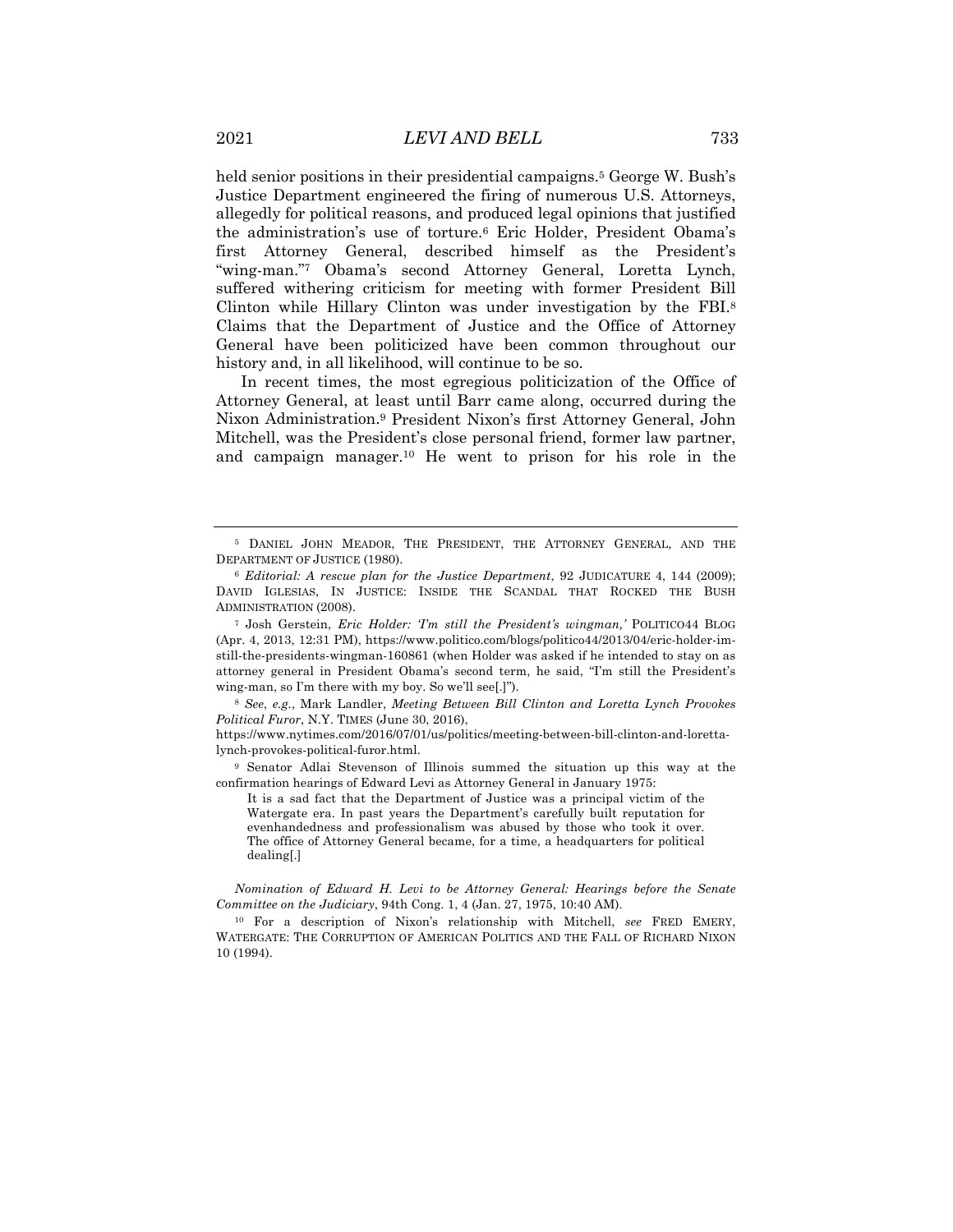Watergate scandal.11 Mitchell's successor, Richard Kleindienst, pled guilty to lying to Congress about President Nixon's attempted interference with an antitrust case.12 When events related to Watergate forced Kleindienst's resignation, the President appointed Elliot Richardson, who chose to resign several months later when the President ordered him to fire Archibald Cox, the Watergate Special Prosecutor.13 Throughout the Watergate investigation, Henry Petersen, the Assistant Attorney General in charge of the Criminal Division during the Nixon Administration, served as an "open conduit" of information about the investigation to the President and his aides as the Watergate cover-up proceeded.14 Petersen felt the need at one point to tell the press, "I'm not a whore,"15 but he later reflected, "If I had to say what the greatest crime of the Nixon administration was, I'd have to say it was the public's loss of confidence in the government, in the Justice Department. It's a lot harder to regain confidence than to lose it."16

In the aftermath of the Nixon Administration, both President Ford and President Carter made commitments to depoliticize the Department of Justice and to try to heal the scars left by Watergate.17

<sup>14</sup> *Id.* at 56. John Dean, Nixon's White House Counsel and the coordinator of the Watergate cover-up, is the one who described Petersen as a "open conduit" and also said of Petersen: "He told me everything I needed to know. And then some." *Id.*

<sup>15</sup> Peter Osnos & Richard M. Cohen, *Key Petersen Role in Probe Shown,* WASH. POST (May 3, 1974) *reprinted in Removing Politics, supra* note 4, at 505–08.

<sup>16</sup> Mitchell C. Lynch, *Rebuilding Morale at Justice*, WALL ST. J. (Feb. 24, 1975).

<sup>17</sup> At Levi's memorial service in 2000, President Ford reflected on that commitment: "Within months of taking office I found myself looking for a new Attorney General. No more critical decision would cross my desk. The situation demanded someone of towering intellect and spotless integrity. No campaign managers need apply, nor members of the family, official or political." *Gerald R. Ford's Remarks at the Memorial Service for Ed Levi, April 6, 2000* (photocopy from Gerald R. Ford Library, on file with authors). Griffin Bell described his and President Carter's approach to the alleged partisanship of the Department of Justice in this way:

I happen to understand, with Governor Carter, that, if I am to be the Attorney General, we want to professionalize the Department of Justice. We want to depoliticize it to the extent possible. Otherwise, I would not care to be the

<sup>11</sup> Lesley Oelsner, *Mitchell, Haldeman, Ehrlichman are Sentenced to 2 ½ to 8 Years, Mardian to 10 Months to 3 Years*, N.Y. TIMES (Feb. 22, 1975), https://www.nytimes.com/1975/02/22/archives/mitchell-haldeman-ehrlichman-aresentenced-to-2-to-8-years-mardian.html.

<sup>12</sup> Anthony Ripley, *Kleindienst Admits Misdemeanor Guilt*, N.Y. TIMES (May 17, 1974), https://www.nytimes.com/1974/05/17/archives/kleindienst-admits-misdemeanor-guiltaccused-of-keeping-data-from.html.

<sup>&</sup>lt;sup>13</sup> For an excellent and succinct description of the so-called "Saturday Night Massacre," *see* KEN GORMLEY, ARCHIBALD COX: CONSCIENCE OF A NATION 1, 338–58 (1997).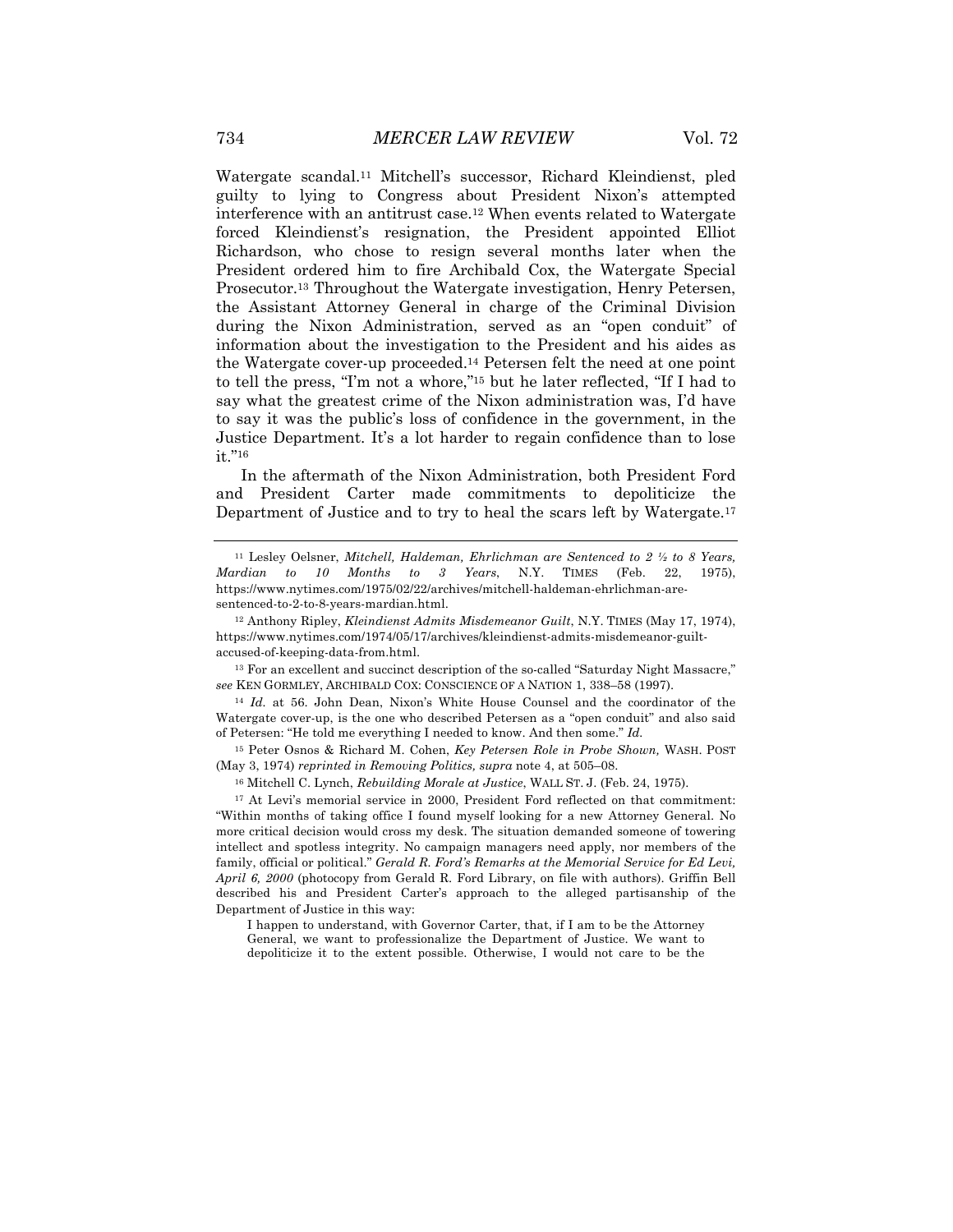President Ford chose Edward H. Levi, a legal scholar and President of the University of Chicago, to serve as Attorney General. President Carter turned to Griffin Bell, a Georgia lawyer who had served for almost fifteen years on the United States Court of Appeals for the Fifth Circuit.

On a personal level, Levi and Bell were remarkably different. Levi was a bow-tied academic who spent most of his working life at the University of Chicago.18 He had an earned reputation for being "prickly."19 In contrast, Judge Bell was a gregarious raconteur who, it was said, "could light up any room with his personal warmth and entertain all with his stories drawn from a life of incredible depth and breadth."20 These two very different men were asked by the presidents who appointed them to do the same thing: to restore the credibility and morale of the Department of Justice in the wake of Watergate.<sup>21</sup>

The historical judgment is that they succeeded. In the 1970s, Congressman Pete McCloskey opined that President Ford's "greatest contribution to the Nation may perhaps turn out to be his appointment of the nonpolitician, Edward Levi, as Attorney General—and the preserving of the Attorney General's independence from presidential influence in matters of political concern . . . ."22 McCloskey stated that with the appointment of Bell, President Carter "continued the tradition of independence . . . ."23 In 2018, a columnist in the New York Times wrote: "[F]or all their differences, Levi and Bell came to share a

<sup>20</sup> John C. Bell, Jr., *President's Foreword*, 18 J.S. LEGAL HIST. viii (2010).

Attorney General; he would not care for me to be the Attorney General, either. His ideas and mine are the same on that.

*The Prospective Nomination of Griffin B. Bell, of Georgia, to be Attorney General, Hearings before the Committee on the Judiciary United States Senate*, 95th Cong. 1, 20 (1977).

<sup>18</sup> *See* Victor S. Navasky, *The Attorney General as scholar, not enforcer*, N.Y. TIMES (Sept. 7, 1975).

<sup>19</sup> This was one of the comments of George Schultz about Levi relayed by President Ford's Chief of Staff, Donald Rumsfeld, to Ford's White House counsel, Philip Buchen, when Buchen was vetting the suggestion of nominating Levi as Attorney General. Notes on individuals being considered for attorney general, Dec. 1974, folder: Justice– Personnel–Attorney General (1), box 24, Philip Buchen Papers, Gerald R. Ford Library.

<sup>21</sup> The authors note that each knew both Levi and Bell, although not well. Levi taught both authors at the University of Chicago Law School, and the authors came to know Judge Bell when they joined the faculty of Bell's alma mater, Mercer University School of Law.

<sup>22</sup> H.R. 96-280, 96th Cong. 1, 28 (1979).

<sup>23</sup> *Id.*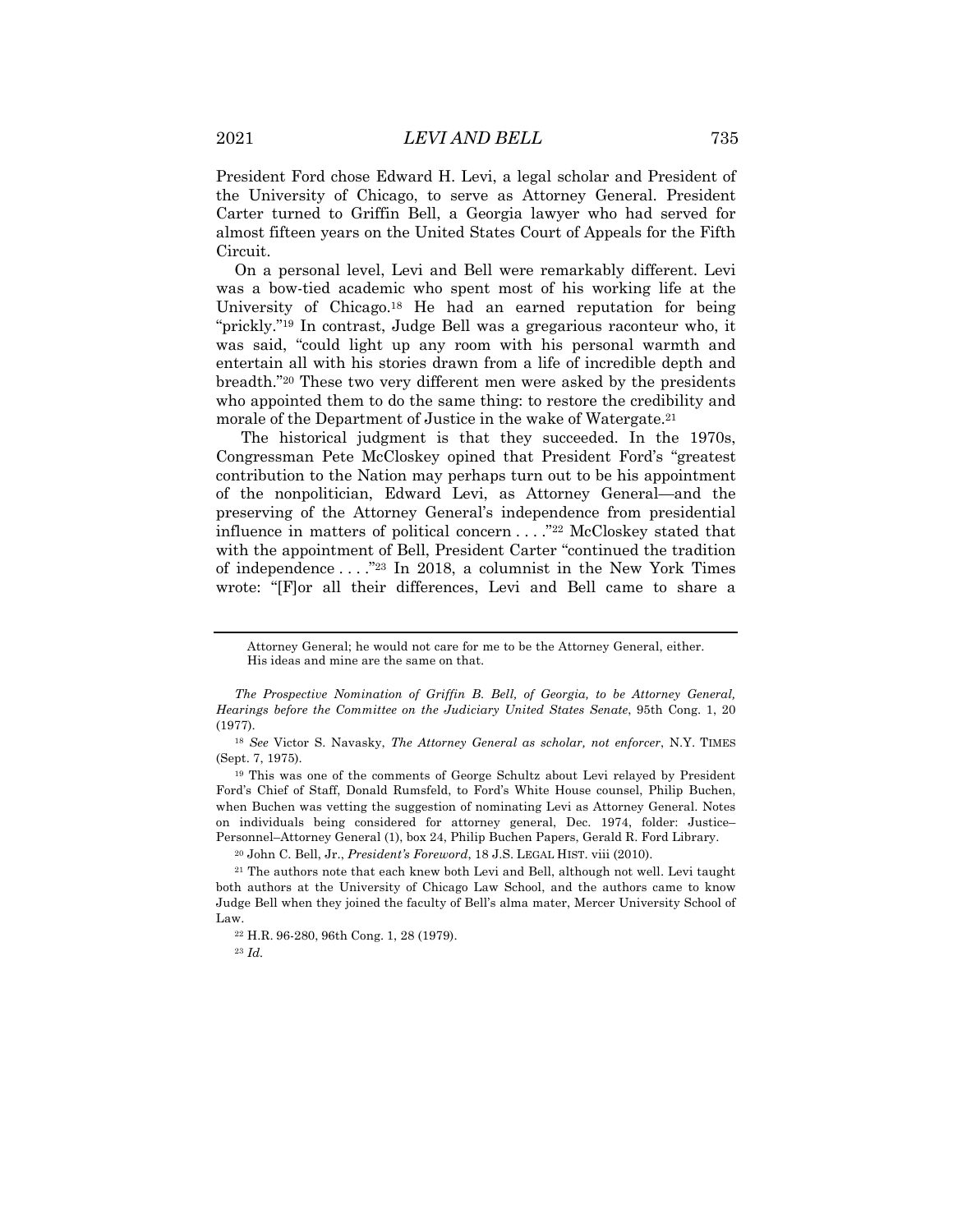mission. Together they created the modern Department of Justice and, more important, the modern American idea of the rule of law ...."<sup>24</sup> More recently, at the press conference at which President Biden introduced Merrick Garland as his nominee for Attorney General, Judge Garland noted that when he took his first job at the Justice Department in the late 1970s, "Ed Levi and Griffin Bell, the first attorneys general appointed after Watergate, had enunciated the norms that would ensure the department's adherence to the rule of law."25

The deeper question is how Levi and Bell accomplished that task. They did not do so by sitting in their offices and exuding integrity. Levi had to deal with the issues of the day, including Watergate prosecutions, busing, gun control, intelligence gathering, an appointment to the Supreme Court of the United States, criminal justice reform, and the Presidential campaign of 1976. Levi once described the job as "one damn thing after another."26

The same was true for Bell. He had to make decisions whether to investigate and prosecute powerful Congressmen and high officials of the FBI and CIA. He helped formulate the government's position in politically explosive cases involving affirmative action, civil rights, and the handover of the Panama Canal.27 The lessons of how Levi and Bell restored the Department of Justice and the Office of Attorney General

<sup>24</sup> David Leonhardt, *The Sense of Justice We're Losing*, N. Y. TIMES (Apr. 29, 2018), https://www.nytimes.com/2018/04/29/opinion/the-sense-of-justice-that-were-losing.html.

<sup>25</sup> *Biden introduces Merrick Garland as nominee for attorney general,* YOUTUBE, (Jan. 7, 2021), (23:45), https://www.youtube.com/watch?v=gtJOJ2jayPw.

<sup>26</sup> Katherine Graham, *In Memoriam: Edward H. Levi (1912–2000)*, 67 U. CHI. L. REV. 979, 980 (2000). This was no exaggeration. Just weeks after Levi was sworn in, James Lynn, the Director of the Office of Management and Budget, sent the president a memorandum with suggested topics for the president's upcoming meeting with Levi. The memo listed rising crime, the need for more data about the cost of crime, coordination of federal law enforcement activities, antitrust enforcement, and the need to improve the FBI, the Immigration and Naturalization Service, the Law Enforcement Assistance Administration, and the Drug Enforcement Administration. Memorandum, Lynn to Ford, Feb. 27, 1975, folder: Justice, Edward H. Levi, box 2, James E. Connor Papers, Gerald R. Ford Library. The list for Merrick Garland is, if anything, longer and more daunting. Jennifer Rubin, *Opinion: What Merrick Garland should tell us*, WASH. POST (Jan. 17, 2021, 10:00 AM), https://www.washingtonpost.com/opinions/2021/01/17/what-merrickgarland-should-tell-us/.

<sup>27</sup> For general background of Bell's time as Attorney General, *see* GRIFFIN B. BELL WITH RONALD J. OSTROW, TAKING CARE OF THE LAW (1982). For discussion of some selected events, *see* REG MURPHY, UNCOMMON SENSE 1, 189–248 (1999). A more contemporaneous survey of issues he faced when he took office appears in Richard E. Cohen, *Griffin Bell—The Georgia 'Outsider' Finds Some Problems 'Inside,'* THE NATIONAL JOURNAL (Sept. 24, 1977).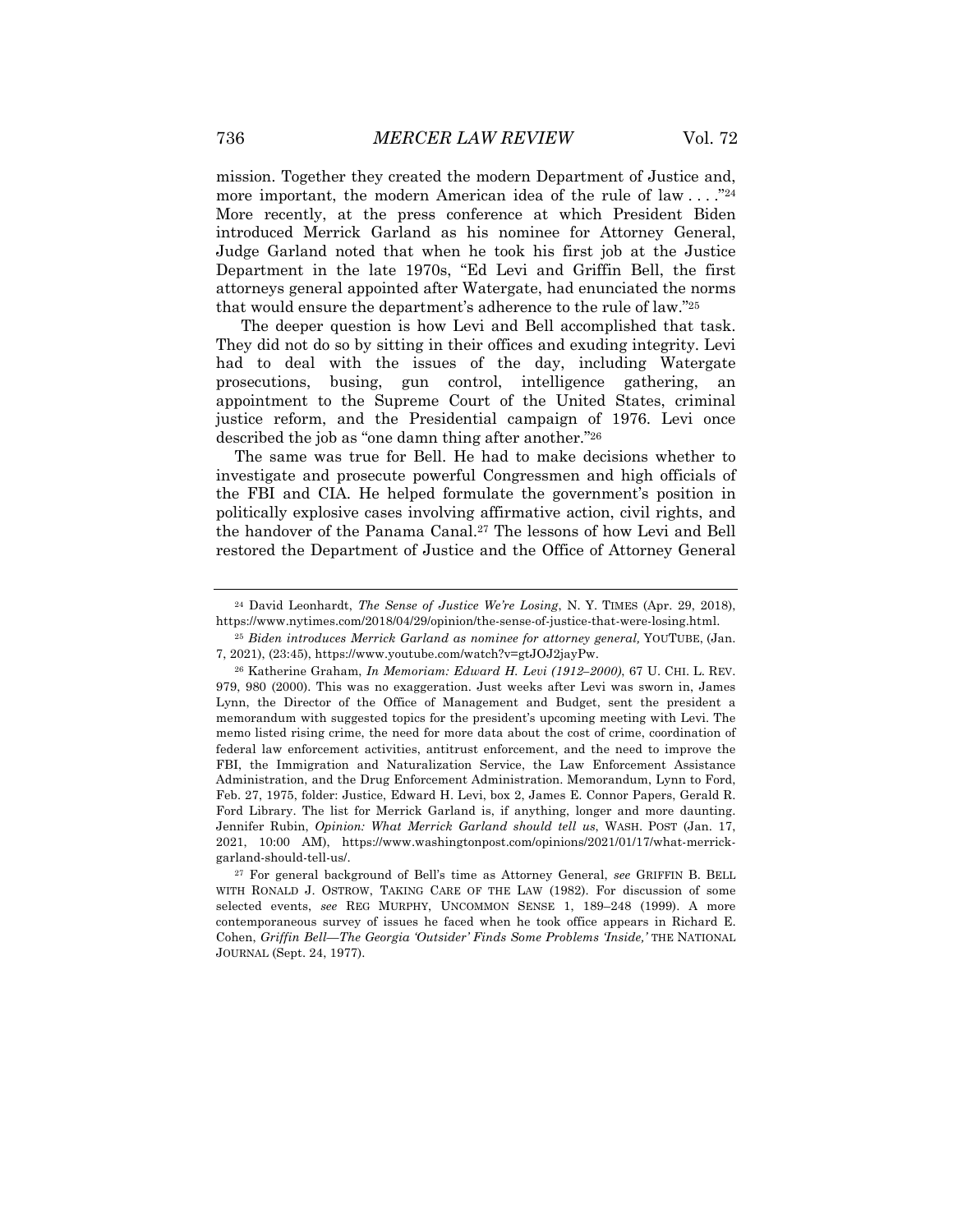are not abstract. The lessons are instead embedded in the way Levi and Bell conducted themselves in office.

Those lessons, whatever they may be, are not just of academic interest. Levi presciently noted that the day might come when another Attorney General would have to build the Department of Justice back up after a period of politicization. In his farewell address to Department employees on January 17, 1977, as he was about to hand over the leadership of the Department to Bell, Levi said, "We have shown that the administration of justice can be fair, can be effective, can be non-partisan. These are goals that can never be won for all time. They must always be won anew."28 Senator Abourzek gave the same warning in a more colorful way during the confirmation hearings for Griffin Bell: "There might be a future Richard Nixon, God forbid."29 An understanding of how Ed Levi and Griffin Bell led the Department of Justice back from the wreckage of Watergate will be useful whenever the time comes to "win anew" the goal of a nonpartisan, depoliticized Department of Justice.

In the eyes of many observers, we have now entered one of those times. William Barr's conduct as Attorney General led thousands of former officials to call for his resignation, first for his handling of the Roger Stone case,30 and later for his actions in connection with the Michael Flynn case.31 There were calls for Barr to be impeached.32 Some of Barr's own prosecutors resigned from positions, cases, and even from government service rather than support some of his actions.33 Barr left

https://www.forbes.com/sites/alexandrasternlicht/2020/05/11/2000-former-fbi-and-dojofficials-call-on-barr-to-resign/?sh=57f1a909171e.

<sup>28</sup> Edward H. Levi, Attorney General of the United States, *Farewell Remarks of the Honorable Edward H. Levi Before the Employees of the U.S. Department of Justice* 2 (Jan. 17, 1977, 3:30 PM), transcript available at

https://www.justice.gov/sites/default/files/ag/legacy/2011/08/23/01-17-1977.pdf.

<sup>&</sup>lt;sup>29</sup> *The Prospective Nomination of Griffin B. Bell supra* note 17, at 114 (statement of Sen. James Abourzek).

<sup>30</sup> Katie Benner, *Former Justice Dept. Lawyers Press for Barr to Step Down*, N.Y. TIMES (Feb. 16, 2020), https://www.nytimes.com/2020/02/16/us/politics/barr-trump-justicedepartment.html.

<sup>31</sup> Alexandra Sternlicht, *2,000 Former FBI and DOJ Officials Call On Barr To Resign*, FORBES (May 11, 2020, 3:23 PM),

<sup>32</sup> *See, e.g.,* Mark Hosenball, *U.S. ethics groups say Barr uses DOJ as political tool, call for his impeachment*, REUTERS (Oct. 12, 2020, 7:18 PM), https://www.reuters.com/article/us-usa-justice-barr/u-s-ethics-groups-say-barr-uses-dojas-political-tool-call-for-his-impeachment-idUSKBN26X2RS.

<sup>33</sup> *See*, *e.g.,* Matt Zapotosky, Devlin Barrett, Ann E. Marimow, and Spencer S. Hsu, *Prosecutors quit amid escalating Justice Dept. fight over Roger Stone's prison term*, WASH.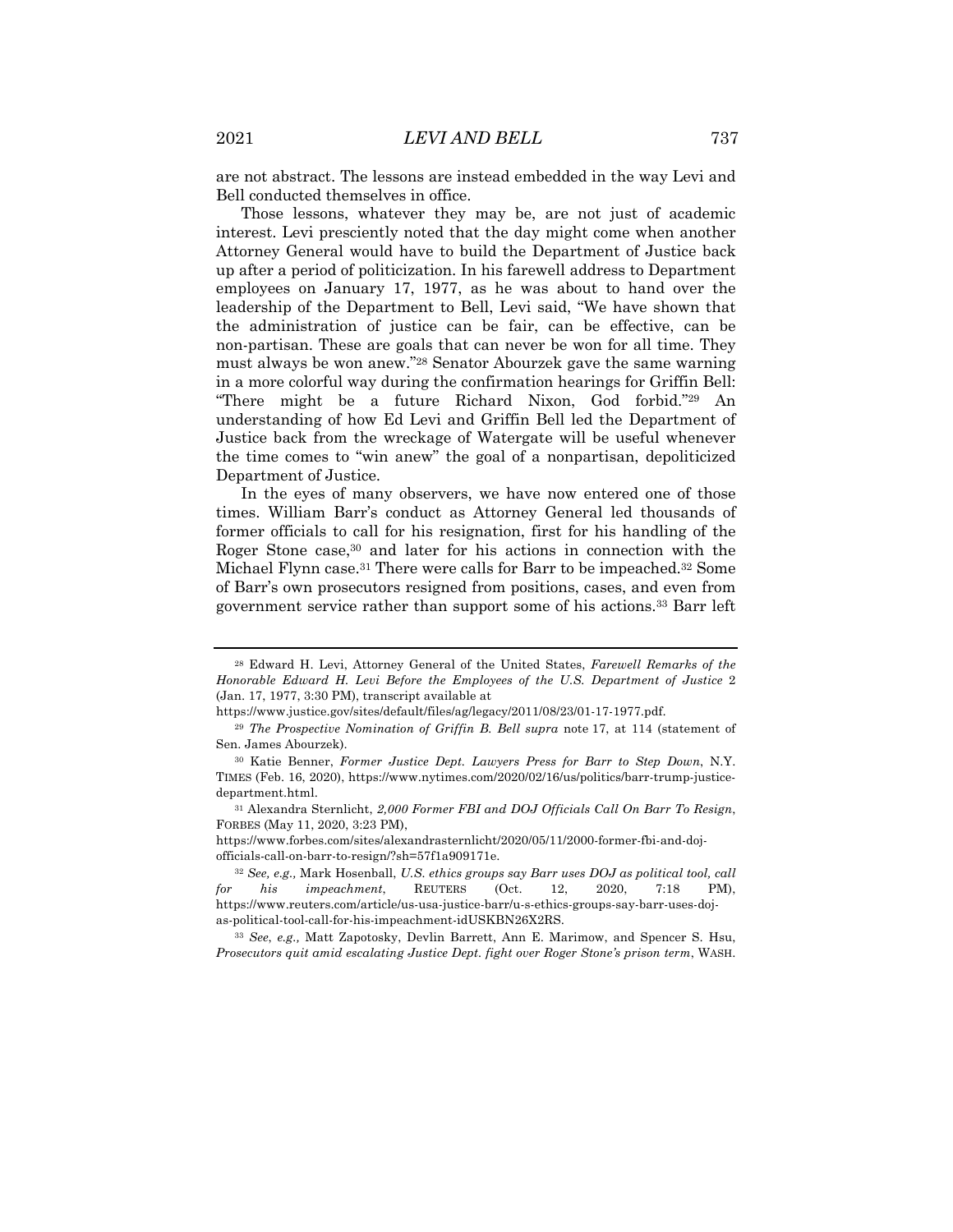the credibility and morale of the Department of Justice in tatters.34 When it emerged that then-President-elect Joe Biden intended to nominate Judge Merrick Garland to serve as Attorney General, it was reported that "Garland's selection also echoed the decision in 1975 by President Gerald Ford to tap Edward H. Levi, a legal scholar and president of the University of Chicago, to restore credibility to the department in the post-Watergate era."35 This is a time when the lessons of Levi's and of Bell's service will prove useful.

The purpose of this Article is to start the process of discerning those lessons for use now and any future time when an Attorney General takes office in the aftermath of a period of politicization of the Department of Justice. Part II provides background about the Office of the Attorney General and describes the distinction between an Attorney General's roles in "politics" as policy and "politics" as partisanship. Part III discusses the specific circumstances of the Watergate scandal and how it affected the Department of Justice. In Parts IV and V, we examine one episode from Levi's time as Attorney General and one from Bell's tenure, as examples from which future Attorneys General might learn. There is not enough room in one article to examine all of the issues they faced, but we hope that the two episodes we have chosen are instructive.

Professor Daniel Meador, who served in the Department of Justice in the Carter Administration, once wrote that the successive

POST (Feb. 11, 2020, 8:44 PM), https://www.washingtonpost.com/national-security/justicedept-to-reduce-sentencing-recommendation-for-trump-associate-roger-stone-official-saysafter-president-calls-it-unfair/2020/02/11/ad81fd36-4cf0-11ea-bf44-

f5043eb3918a\_story.html; *see also* Katie Benner and Michael S. Schmidt, *Barr Hands Prosecutors the Authority to Investigate Voter Fraud Claims,* N. Y. TIMES (Nov. 9, 2020), https://www.nytimes.com/2020/11/09/us/politics/barr-elections.html.

<sup>34</sup> TIME magazine summed up the problem this way:

That partial damage to the public perception of the Justice Department, former officials say, leaves a tricky dynamic waiting for Biden and his Attorney General next year. "When you have a reputation for integrity, if you lose it, it's very hard to get it back," says John Bies, a former Justice Department official under President Obama who is now chief counsel at American Oversight. "The same is true for the Justice Department. Once it loses that reputation, restoring it is actually a very hard task."

Tessa Berenson, *How Joe Biden and His New Attorney General Can Repair the Justice Department's Reputation*, TIME (Dec. 21, 2020, 12:53 AM),

https://time.com/5921187/joe-biden-attorney-general-justice-department-challenges/.

<sup>35</sup> Matt Zapotosky, Devlin Barrett, and Ann E. Marimow, *Biden plans to nominate Merrick Garland as his attorney general*, WASH. POST (Jan. 6, 2021, 5:50 PM), https://www.washingtonpost.com/national-security/merrick-garland-biden-attorneygeneral/2021/01/06/071053ce-2dd4-11eb-bae0-50bb17126614\_story.html.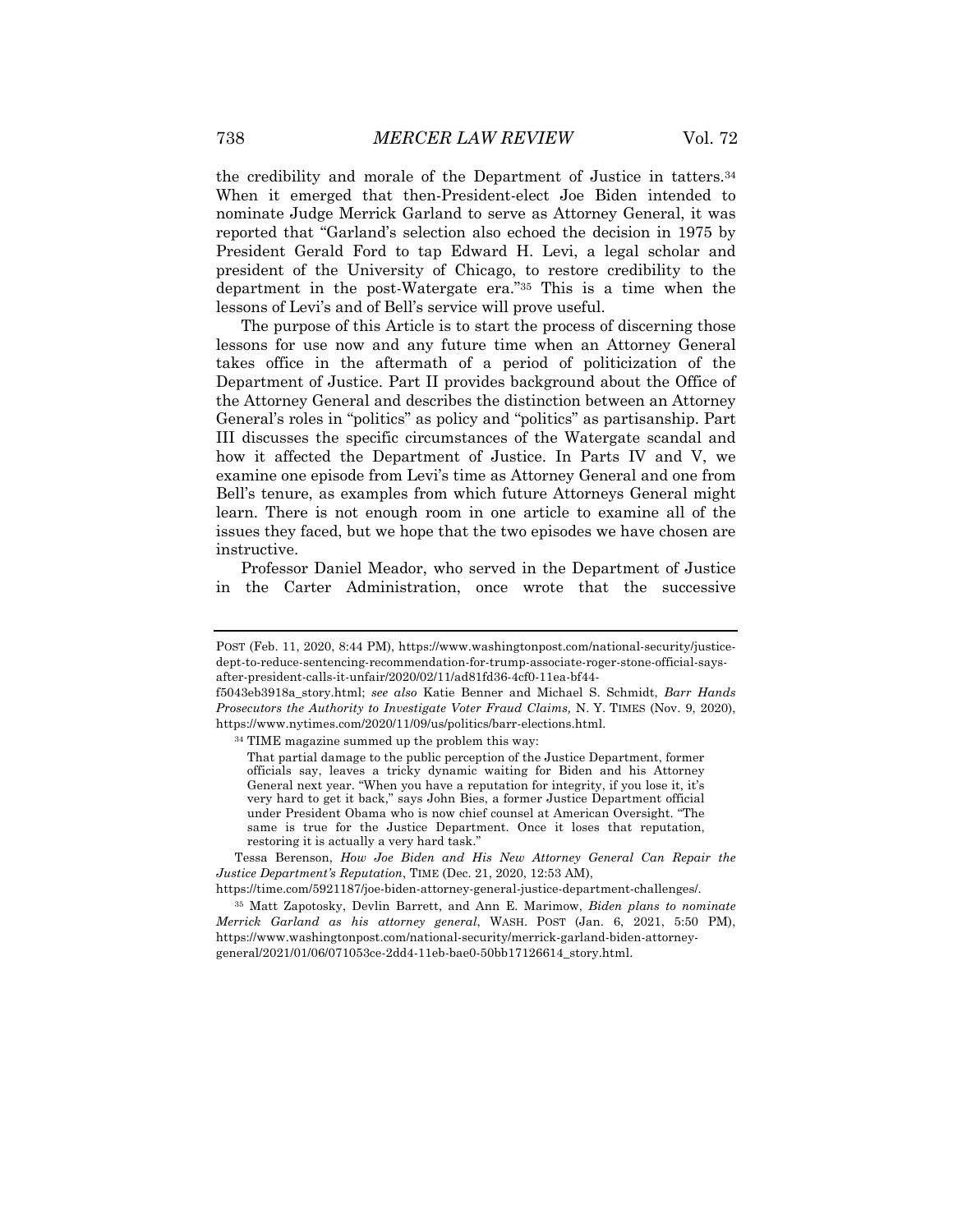appointments of Levi and Bell gave rise to the hope that thereafter Attorney Generals would "be in that mold . . . . "36 That hope proved forlorn, but the service of Levi and Bell may at least provide a template for when an Attorney General takes office in the wake of a predecessor whose service was not in the independent tradition that Levi and Bell exemplified.

#### II. POLITICS AND THE ATTORNEY GENERAL

Before we take a look at what went wrong in Watergate and how Levi and Bell acted to bring the Department of Justice back on track, we need to put the Attorney General's job in some context. That requires an understanding of the difference between an Attorney General who acts properly as a politically appointed member of a President's administration and an Attorney General who abuses the office for partisan political purposes. It is also important to appreciate why such abuses are possible and so dangerous, and to examine what it takes to prevent them.37

## *A. Politics as Policy vs. Politics as Partisanship*

No one defends the "politicization" of the Department of Justice. That term, however, requires some examination. Sometimes it is suggested that the Attorney General should be "apolitical" or that the Department of Justice should be independent of presidential control.38 These suggestions miss the mark because the job of the Attorney General inevitably and rightly involves issues of public policy, and decisions about how those issues are handled should be in the hands ultimately of

<sup>38</sup> The Subcommittee on Separation of Powers of the Senate Judiciary Committee held several days of hearings in 1974 about making the Department of Justice independent of the president. *Removing Politics*, *supra* note 4.

<sup>36</sup> Daniel J. Meador, *Griffin Bell at the Intersection of Law and Politics: The Department of Justice, 1977–1979*, 18 J.S. LEGAL HIST. 291, 302–03 (2010).

<sup>&</sup>lt;sup>37</sup> For general background on the Office of the Attorney General and the Department of Justice, *see* CORNELL W. CLAYTON, THE POLITICS OF JUSTICE: THE ATTORNEY GENERAL AND THE MAKING OF LEGAL POLICY (2015); CORNELL W. CLAYTON, GOVERNMENT LAWYERS: THE FEDERAL LEGAL BUREAUCRACY AND PRESIDENTIAL POLITICS (1995); NANCY V. BAKER, CONFLICTING LOYALTIES: LAW AND POLITICS IN THE ATTORNEY GENERAL'S OFFICE, 1789–1990 (1992); MEADOR, *supra* note 5. A number of former Attorney Generals met and discussed the complexities of the job at a 1992 conference at the Hastings Law School. THE OFFICE OF THE ATTORNEY GENERAL, https://c-span.org/video/?35169-1/officeattorney-general (discussion of the scope of the job occurs in the first ten minutes of the program).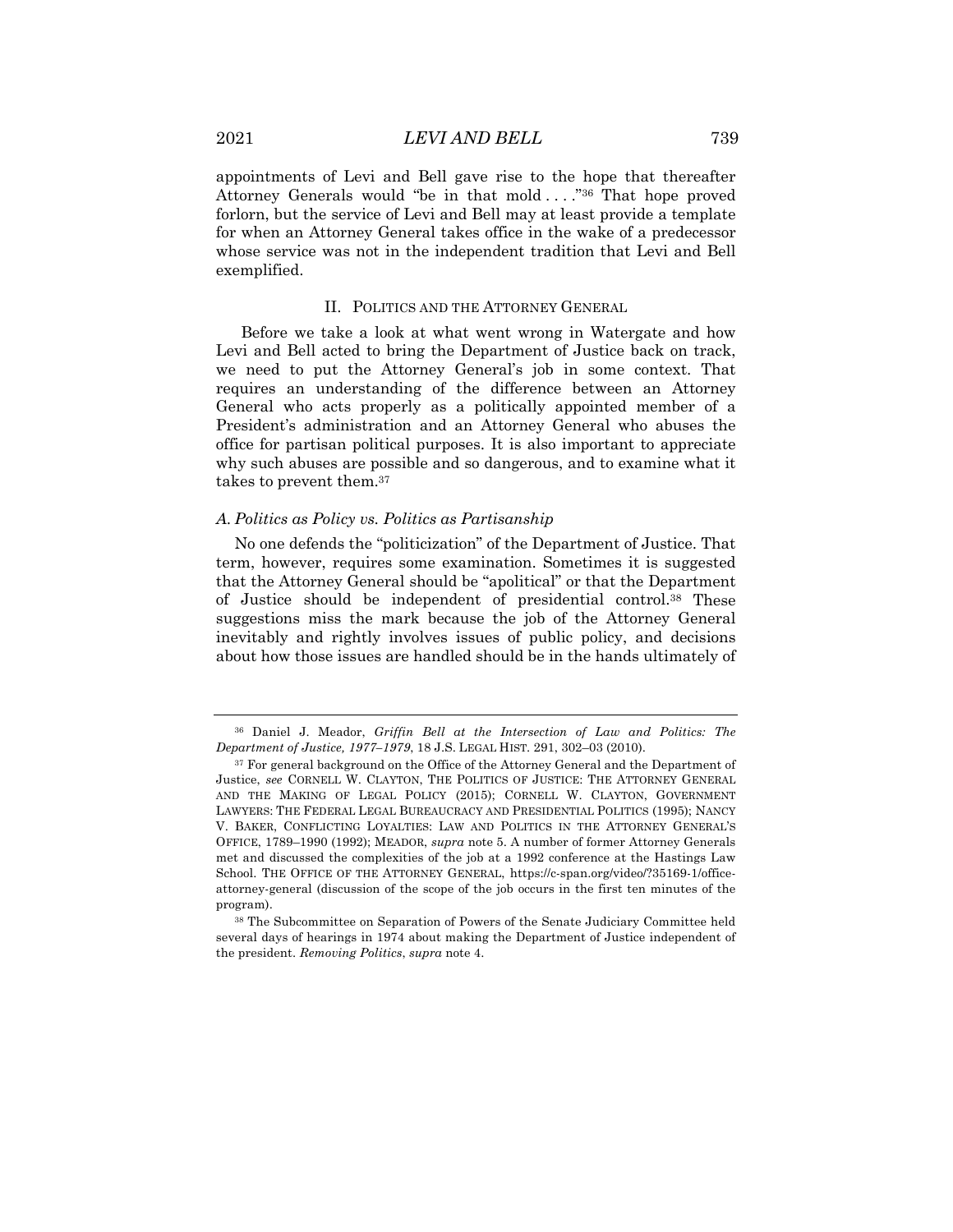people who are elected and responsible to the voters.39 Much of a President's policy agenda might relate to the work of the Department of Justice. Decisions about antitrust enforcement relate to economic policy. Choices about how and when to enforce immigration laws can be important to foreign affairs, civil rights, and the composition of the work force. Whether to concentrate resources on the reform of policing practices or on combatting a rising crime rate will reflect policy judgments upon which a president may have campaigned. As a member of the President's cabinet and as a political appointee, the Attorney General inevitably plays a role in the formulation and execution of the president's approach to governing.40 There is nothing insidious about that.

There is a difference, however, between being engaged in politics-as-policy and politics-as-partisanship.41 The former is about the exercise of power duly granted to the President, and delegated to the Attorney General, as a result of democratic elections. The latter is about the use of the powers of the Office of the Attorney General for improper purposes such as to enhance or harm the political prospects of friends or foes or to administer the laws differently for people or institutions that are favored or disfavored by the President, the Attorney General, or others who are in power. The use of the powers of office for such

<sup>39</sup> *Id.* at 119:

It seems right, not wrong, to me that an administration give policy direction on such matters as busing, employment quotas, school district consolidations, and private discrimination in places of public accommodations. . . . It seems to me that under our political system Presidential candidates are entitled to run, and—more important—the nation's voters are entitled to vote for candidates on such issues.

Prepared Statement of Burke Marshall, former Assistant Attorney General for the Civil Rights Division.

<sup>40</sup> William Rehnquist, who later served as Associate Justice of the Supreme Court and then as Chief Justice of the United States, expressed the need for the Attorney General to be part of the public policy team of the President (at the time Rehnquist was an Assistant Attorney General):

The plain fact of the matter is that any President, and any Attorney General, wants his immediate underlings to be not only competent attorneys, but to be politically and philosophically attuned to the policies of the administration. This is not peculiar to the Department of Justice, it is a common feature in staffing of virtually all of the Cabinet departments in the executive branch of Government.

*Id.* at 41 (quoted in testimony of Mitchell Rogovin, General Counsel of Common Cause).

<sup>41</sup> For an excellent general discussion of this distinction, and the difficulty in making it sometimes, *see* GOVERNMENT LAWYERS, *supra* note 37, at 16–21.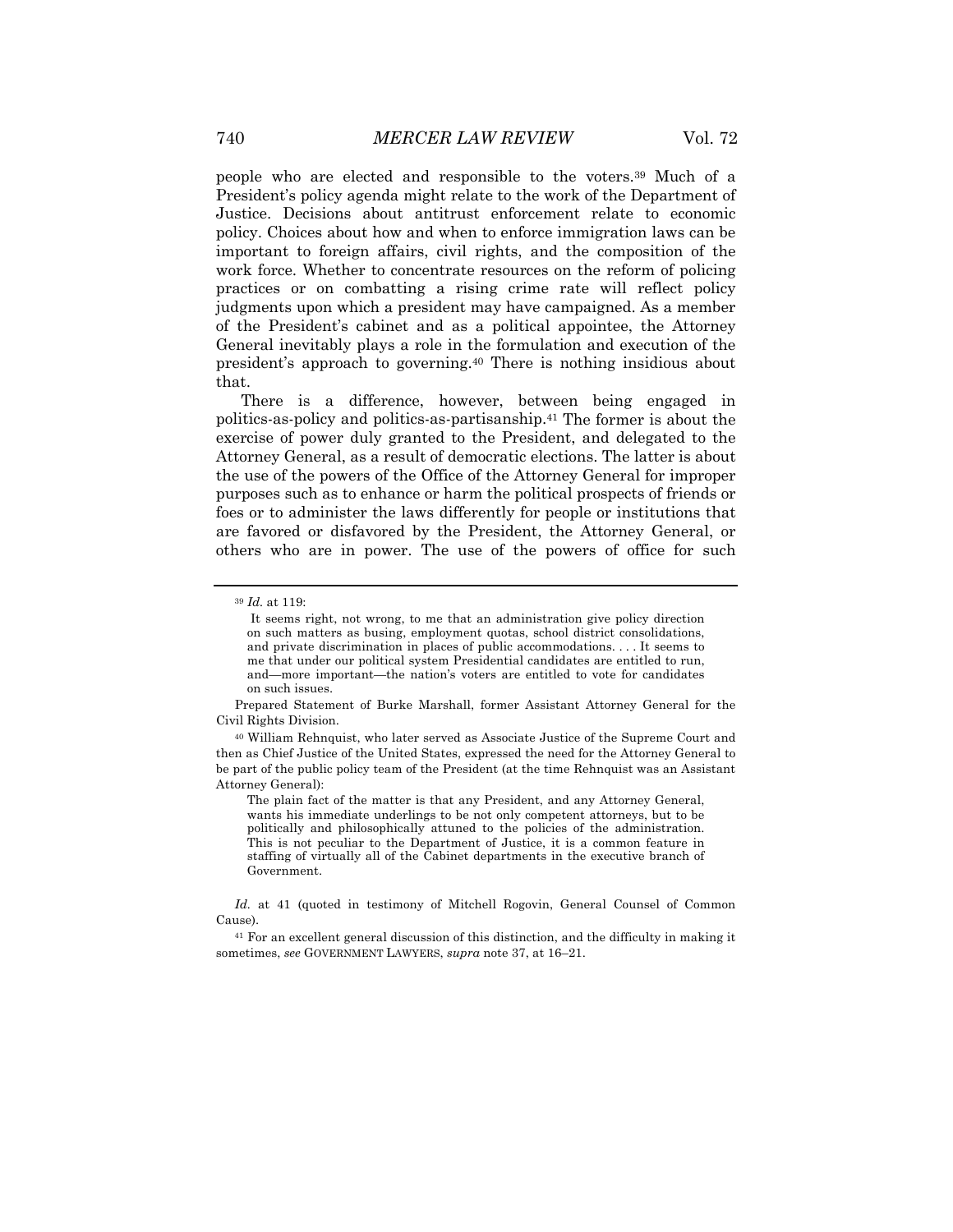partisan or personal purposes is what it means for the Department of Justice to be "politicized." Such activities are abuses of power.

#### *B. Why Politicization is Possible and Why it is Dangerous*

It is important to understand how the Department can become politicized and how dangerous it is. First, recognize that the leaders of the Department of Justice have enormous discretionary power. An Attorney General or U.S. Attorney, for example, has broad prosecutorial discretion in such areas as initiating or foregoing prosecutions, selecting or recommending specific charges, and terminating prosecutions by accepting guilty pleas.42 The Attorney General or the Director of the Federal Bureau of Investigation (FBI) (part of the Justice Department) might choose to make announcements about the existence or results of pending investigations, or not to do so.43 On behalf of (or at least with the agreement of) the President, an Attorney General can dismiss a U.S. Attorney without cause.44 Through the Solicitor General, the Department of Justice may file an amicus brief in the Supreme Court without leave of the Court, but there is nothing that requires it to do so.45 Justice Department attorneys have discretion in how they handle information they learn in the course of an investigation (other than grand jury information) and, for the most part, to decide what witnesses will be brought before a grand jury.<sup>46</sup> The exercise of such discretion is, for all intents and purposes, unreviewable.

<sup>42</sup> U.S. Dep't of Just., Just. Manual § 9-27.110 (2018).

<sup>43</sup> Perhaps the most famous examples are the decisions of James Comey as Director of the FBI to go public (twice) about the investigation into the handling of Hillary Clinton's emails when she was Secretary of State, in contrast to the FBI's silence about Russian interference in the 2016 presidential election. *See* JAMES COMEY*,* A HIGHER LOYALTY, 1, 164 (2018) ("In October 2016, there was no good reason for the FBI to speak about the Russians and the election . . . . But 'avoid action' was not an option when the Clinton email investigation came back to my office in October in a powerful and unexpected  $way \dots$ ").

<sup>44</sup> 28 U.S.C. § 541(c) ("Each United States Attorney is subject to removal by the President").

<sup>45</sup> U.S. Sup. Ct. R. 37 ("No motion for leave to file an *amicus curiae* brief is necessary if the brief is presented on behalf of the United States by the Solicitor General.").

<sup>46</sup> When Henry Petersen testified before the Senate Select Committee on Presidential Campaign Activities (commonly known as the Senate Watergate Committee), he stated that the decision about sharing information with others in the executive branch, such as members of the White House staff, was not as a matter of legalities but rather was a matter of "prudence." *Hearings Before the Select Committee on Presidential Campaign Activities of the United States Senate,* 93d Cong. 3615 (1973) (transcript available at https://catalog.hathitrust.org/Record/003212943). Prudence is another word for discretion.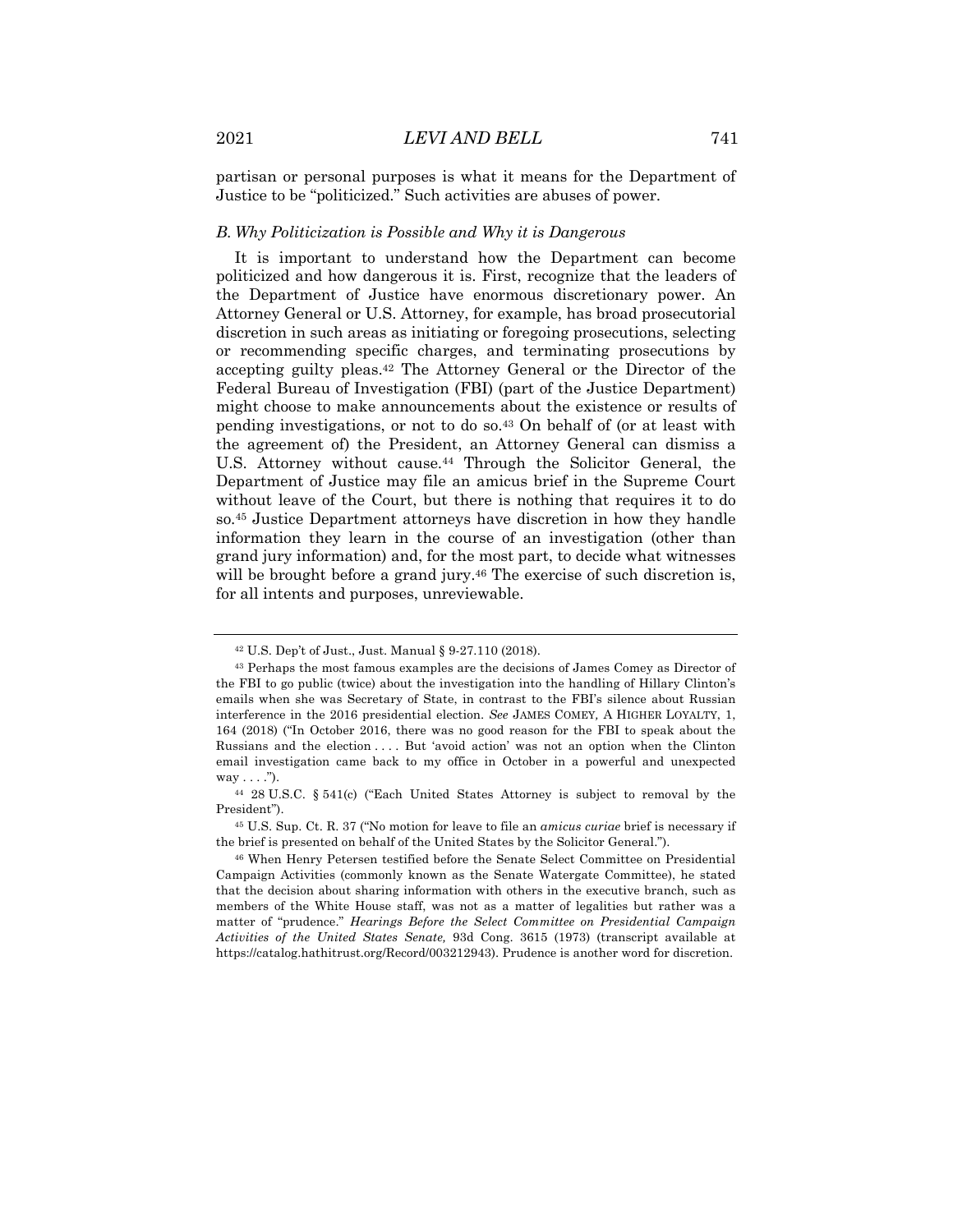Because so many of the powers of the Attorney General are matters of unreviewable discretion, there are few enforceable guardrails against their abuse. For example, the Justice Manual of the Department of Justice has guidelines for charging decisions and numerous other discretionary decisions that prosecutors make, but the Justice Manual is an internal document that does not carry the force of law.<sup>47</sup> Similarly, the Department for a long time has had written policies about not revealing information that might help or hurt a candidate in the ninety days before an election, but there is no formal sanction for violating them.48 If an Attorney General or other Department of Justice official were tempted to use their discretion for improper purposes, to a large extent they are free to do so without formal constraints.

Such power is dangerous if it is misused. At an individual level, use of the powers of the Department of Justice can have grave consequences. Anyone who is subjected to prosecution may suffer in ways that are ruinous to reputation and solvency even if they are acquitted.49 A U.S. Attorney who is fired for not targeting members of the opposing party, or for too vigorously investigating the President,

<sup>47</sup> The Justice Manual recognizes that the guidelines will only be effective if Department of Justice lawyers choose to follow its guidelines: "Important though these principles are to the proper operation of our prosecutorial system, the success of that system must rely ultimately on the character, integrity, sensitivity, and competence of those men and women who are selected to represent the public interest in the federal criminal justice process." Just. Manual § 9-27.110, *supra* note 42.

<sup>48</sup> For background on the so-called 90-day rule, particularly in the context of FBI Director James Comey's violation of it in 2016, *see* Eric Holder, *James Comey Is A Good Man, But He Made A Serious Mistake*, WASH. POST (Oct. 30, 2016), https://www.washingtonpost.com/opinions/eric-holder-james-comey-is-a-good-man-but-hemade-a-serious-mistake/2016/10/30/08e7208e-9f07-11e6-8832-23a007c77bb4\_story.html; Jamie Gorelick and Larry Thompson, *James Comey is Damaging Our Democracy*, WASH. POST (Oct. 29, 2016), https://www.washingtonpost.com/opinions/james-comey-isdamaging-our-democracy/2016/10/29/894d0f5e-9e49-11e6-a0ed-ab0774c1eaa5\_story.html; Jane Chong, *Pre-Election Disclosures: How Does, and Should, DOJ Analyze Edge Cases*, LAWFARE BLOG (Nov. 8, 2016, 9:10 AM), https://www.lawfareblog.com/pre-electiondisclosures-how- does-and-should-doj-analyze-edge-cases.

<sup>49</sup> *See*, *e.g.,* Herb Jackson, *Justice Department moves to drop corruption case against New Jersey Sen. Bob Menendez*, USA TODAY (Jan. 31, 2018, 4:49 PM) https://www.usatoday.com/story/news/politics/2018/01/31/justice-department-asks-dropmenendez-indictment-ending-case-launched-2015/1083038001/ ("Though he has been cleared, the charges and 11-week trial have taken their toll on the 64-year-old Democrat. Menedez is currently one of the least popular senators in the country . . . ."); John Kennedy, *Once-Mighty Politician Back to Help Chiles*, ORLANDO SENTINEL (July 16, 1995), https://www.orlandosentinel.com/news/os-xpm-1995-07-16-9507160104-story.html (reporting on story of Mallory Horne, a Florida politician who was acquitted of money laundering but "left the courthouse personally and financially ruined").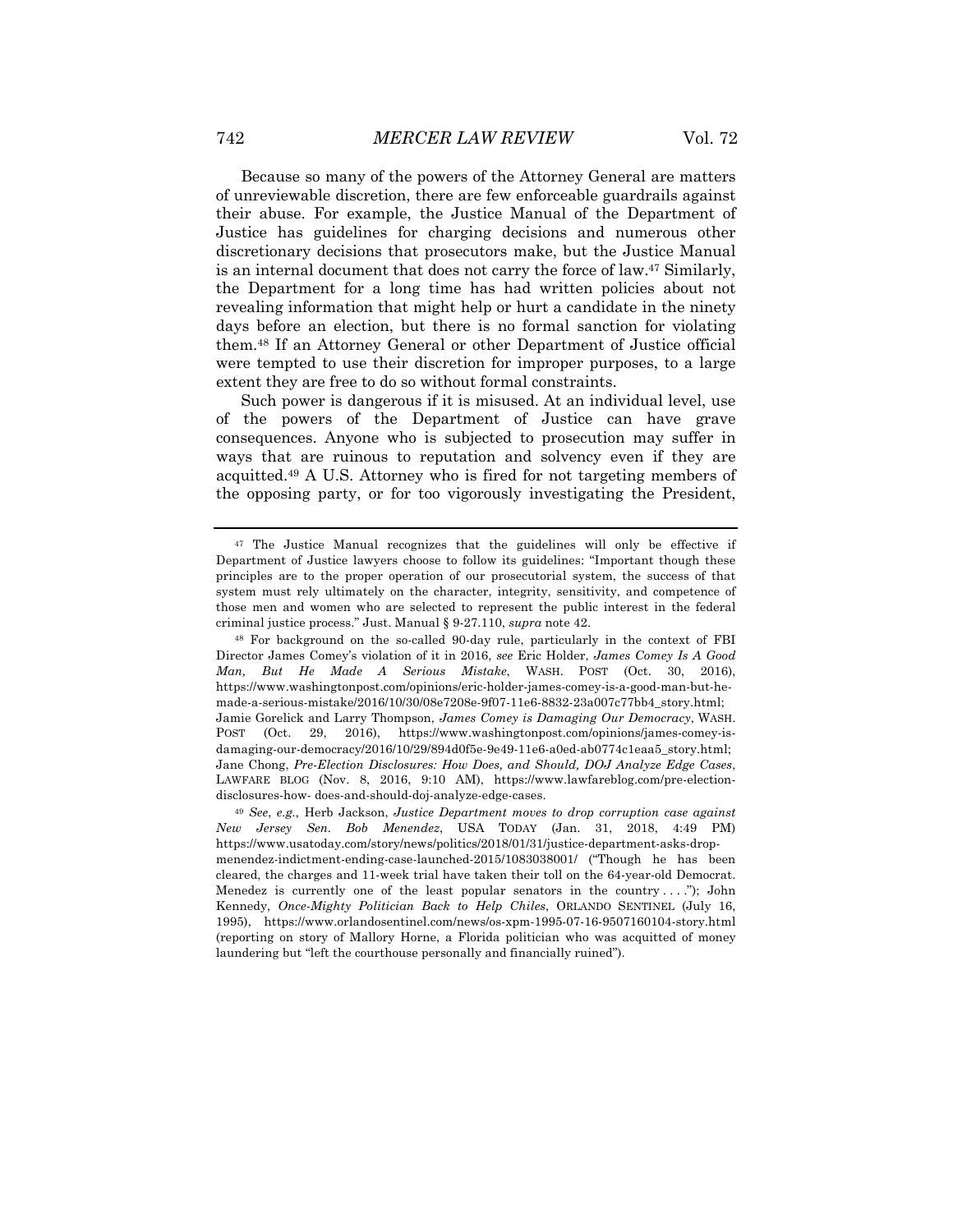will face a career disruption if not a derailment.<sup>50</sup> Having the weight of the federal government brought into a civil case could change the result for the disfavored party.51 And making public the results of an investigation might sway an election.52

There are also more general types of harm that can flow from the decisions of a politicized Attorney General. The first is the undermining of the legitimacy of the rule of law itself. If the public perceives that the law means one thing for a supporter of the President and another for an opponent, people lose faith in the rule of law.53 Law is supposed to be neutral, and that is one reason why it works: people voluntarily comply with the law when it is perceived to be legitimate.<sup>54</sup> But once its legitimacy is undermined, the law becomes just another partisan weapon to be deployed.55

<sup>52</sup> There has been much speculation that FBI Director James Comey's revelations about the investigation into Hillary Clinton led to Donald Trump's victory in the 2016 presential election. *See, e.g.*, Andrew Buncombe, *Bill Clinton: FBI Director James Comey 'cost' Hillary the presidential election*, THE INDEPENDENT (Dec. 19, 2016, 3:27 PM), https://www.independent.co.uk/news/world/americas/us-politics/bill-clinton-fbi-directorjames-comey-cost-hillary-clinton-presidential-election-donald-trump-a7484636.html.

Comey stands by his decision. COMEY, *supra* note 43, at 178 ("The 2016 presidential election was like no other for the FBI, and even knowing what I know now, I wouldn't have done it differently, but I can imagine good and principled people in my shoes making different choices about some things").

<sup>53</sup> Levi recognized the importance of perception. On May 21, 1976, he gave an address to the American Law Institute in which he said:

One concern, which I believe is of general importance, is the image of the department of Justice. It is well enough to say that in the long run it is the reality and not the image which counts, but because of past events and because of the ways of our present society, the reality can become lost in the constant stream of images which may be quite false.

Remarks, Levi, May 21, 1976, folder: Law Enforcement—Remarks by Edward Levi, box 4, A. James Reichley Papers, Gerald R. Ford Library. Senator Alan Cranston, quoting Senator Sam Ervin, put the point this way: "A cornerstone of our system of justice is the faith of the American people in that system and their belief in its fairness." *Removing Politics*, *supra* note 4, at 9.

54 TOM R. TYLER, WHY PEOPLE OBEY THE LAW 1, 62 (1990); *see also Removing Politics*, *supra* note 4, at 9, 151.

<sup>55</sup> Ed Levi once criticized the notion that the "struggle for power is what is truly and only genuine" by saying that such a claim "diminishes reason, disparages the ideal of the

<sup>50</sup> *See* IGLESIAS, *supra* note 6.

<sup>51</sup> One example of this may be Regents of the University of California v. Bakke, 438 U.S. 265 (1978). One scholar described how the Justice Department changed its position in the process of writing its amicus brief, and "[t]he Justice Department's brief no doubt influenced the Court's plurality decision, which not surprisingly adopted the same position." GOVERNMENT LAWYERS, *supra* note 37, at 19.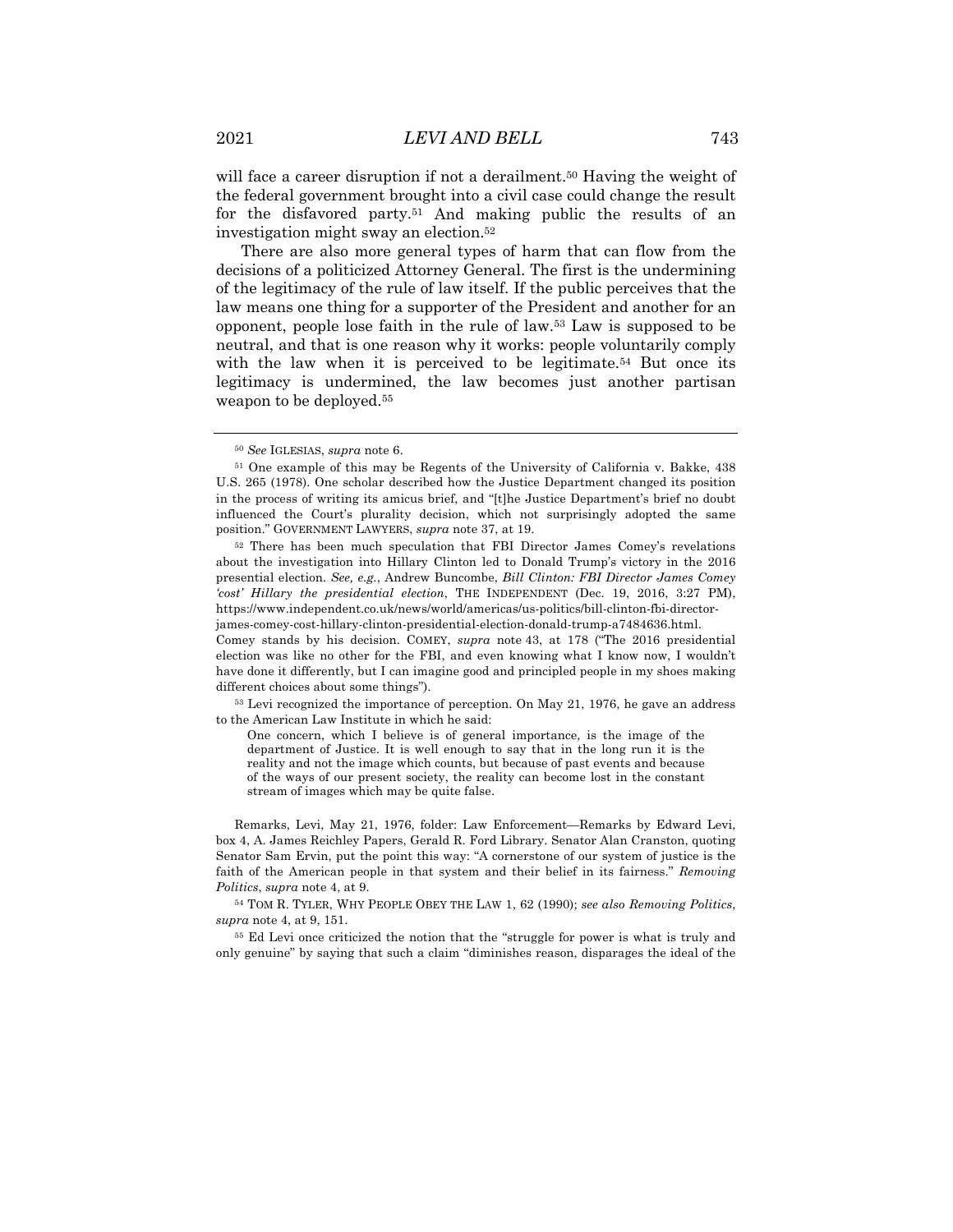Furthermore, misuse of power by one Attorney General may beget abuse by the next, as when a new Attorney General is urged to engage in payback for the misdeeds of the last.56 Perhaps more subtly, abuse of power by the Attorney General undermines the morale and therefore the effectiveness of the career personnel in the Department of Justice, most of whom serve during multiple presidential administrations of both parties. They serve best when they have faith that the Attorney General is supporting them in their mission: the application of the law equally to everyone, without fear or favor. When they see their judgments reversed or ignored, or see years of effort thrown away, for partisan reasons, it is demoralizing.<sup>57</sup> The effective and fair administration of the law depends upon the day-to-day efforts of these career professionals, and abuses at the highest levels take a toll.

#### *C. The Primacy of Character*

Because the potential for abuse of the Attorney General's broad discretionary power is largely unconstrained by law or other

common or public good, and adds legitimacy to the notion that law is only one more instrument among many to be manipulated." Edward H. Levi, In the Service of the Republic: A Speech to the Fellows of the American Bar Foundation, *in* RESTORING JUSTICE: THE SPEECHES OF ATTORNEY GENERAL EDWARD H. LEVI, 45 (Jack Fuller, ed.) (2013).

<sup>56</sup> This issue is sure to receive much attention, regardless of whether the Biden Justice Department decides to prosecute Donald Trump or other members of the Trump Administration for crimes allegedly committed while Trump was President. For a glimpse at the debate, *see* Spencer Bokat-Lindell, *Opinion: Should Trump Be Prosecuted?,* N.Y. TIMES (Dec. 3, 2020), https://www.nytimes.com/2020/12/03/opinion/trump-bidenprosecute.html.

<sup>57</sup> The effect of politicization on morale at the Department of Justice is a consistent refrain whenever it appears that partisanship is motivating decisions. *See* Richard E. Cohen, *Justice Report—Richardson Moves to Assert His Control of Watergate-Shaken Justice Department*, NATIONAL JOURNAL (July 14, 1973) (reprinted in *Removing Politics*, *supra* note 4, at 487–95) (listing reasons for low morale at the Department of Justice in 1973). For a sample of such comments relating to William Barr, *see* Matt Zapotosky and Karoun Demirjian, *Analysts say William Barr is eroding Justice Department independence–without facing any real personal consequence*, WASH. POST (June 24, 2020, 6:51 PM), https://www.washingtonpost.com/national-security/analysts-say-barr-iseroding-justice-department-independence--without-facing-any-real-personal-

consequence/2020/06/24/459778ca-b647-11ea-a8da-693df3d7674a\_story.html ("[m]orale inside the Justice Department has plummeted, according to several Justice Department employees who spoke on the condition of anonymity to discuss the matter frankly"); Robert Storace, *Morale Low at Department of Justice Under William Barr's Leadership, Ex-Staffers Say*, LAW.COM (Feb. 19, 2020, 5:32 PM), https://www.law.com/ctlawtribune/2020/02/19/morale-low-at-department-of-justice-underwilliam-barrs-leadership-ex-staffers-say/?slreturn=20210020141917.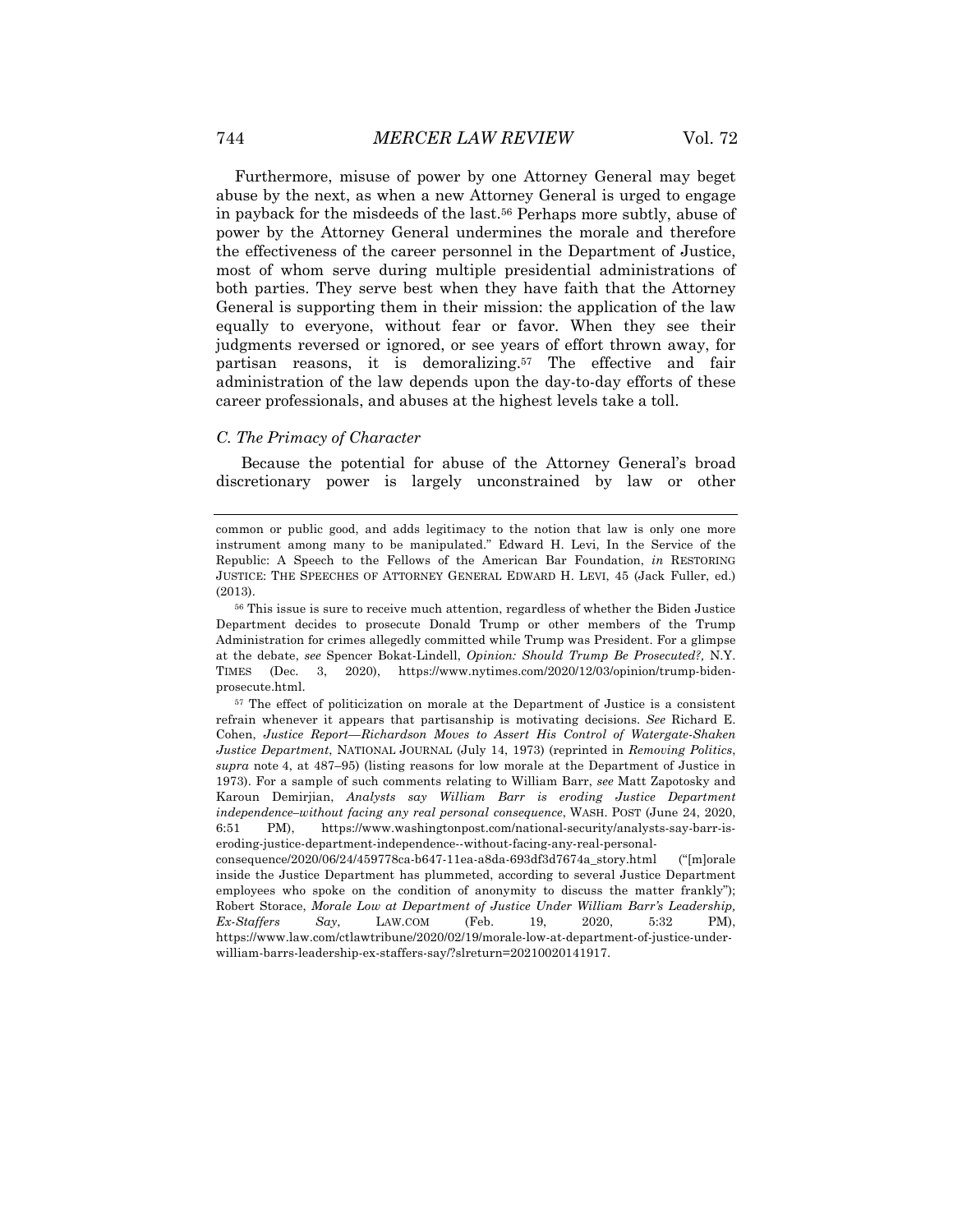formalities, and because such abuses are so destructive, it is crucial that the Attorney General be a person with a particular character. When there are so few guardrails, character counts. It matters who holds the job.

Previous holders of the office recognized the importance of character at the Department of Justice. Harlan Fiske Stone took over as Attorney General in the aftermath of the controversial actions of his predecessor, Harry Daughtery.58 Stone's biographer noted that Stone emphasized the need for character.59 Daughtery "showed that an 'impassable gap' lay between law 'as a mere statement of rules of conduct and the effective translation of those rules and the actual control of human action . . . .'"60 To Stone, Daughtery's tenure in office proved that the most important step in law enforcement was "improvement in the training, character, and morale of those to whom its administration is primarily committed."61 Levi agreed. At his confirmation hearings, Levi testified, "I suppose the primary basis for insulating personnel from improper conduct has to be their own moral conscience and the collective morality of the Department of Justice."62 Similarly, Griffin Bell referred to character in response to a question during his confirmation hearings about whether there ought to be a rebuttable or a conclusive presumption against the confirmation of an Attorney General who has been active in politics:

If it is conclusive, I might better go back to Atlanta. If it is rebuttable, then I think you will have to consider my record. You will have to decide if I am independent enough and have sufficient integrity to do what Governor Carter agreed I should do. That is to depoliticize the Justice Department, and to professionalize it and run it as an independent law department of the Nation. If you think I can do that, then I think you will have decided that such presumption as you raise has been rebutted. Otherwise, you ought to vote against me.63

Character clearly is key to doing the job right.

From time to time, there has been serious consideration of structural changes to the Attorney General's job rather than relying on

<sup>58</sup> ALPHEUS THOMAS MASON, HARLAN FISKE STONE: PILLAR OF THE LAW 141–44 (1956). <sup>59</sup> *Id.* at 149.

<sup>60</sup> *Id.*

<sup>61</sup> *Id.*

<sup>62</sup> *Nomination of Edward H. Levi*, *supra* note 9, at 21.

<sup>63</sup> *The Prospective Nomination of Griffin B. Bell*, *supra* note 17, at 136.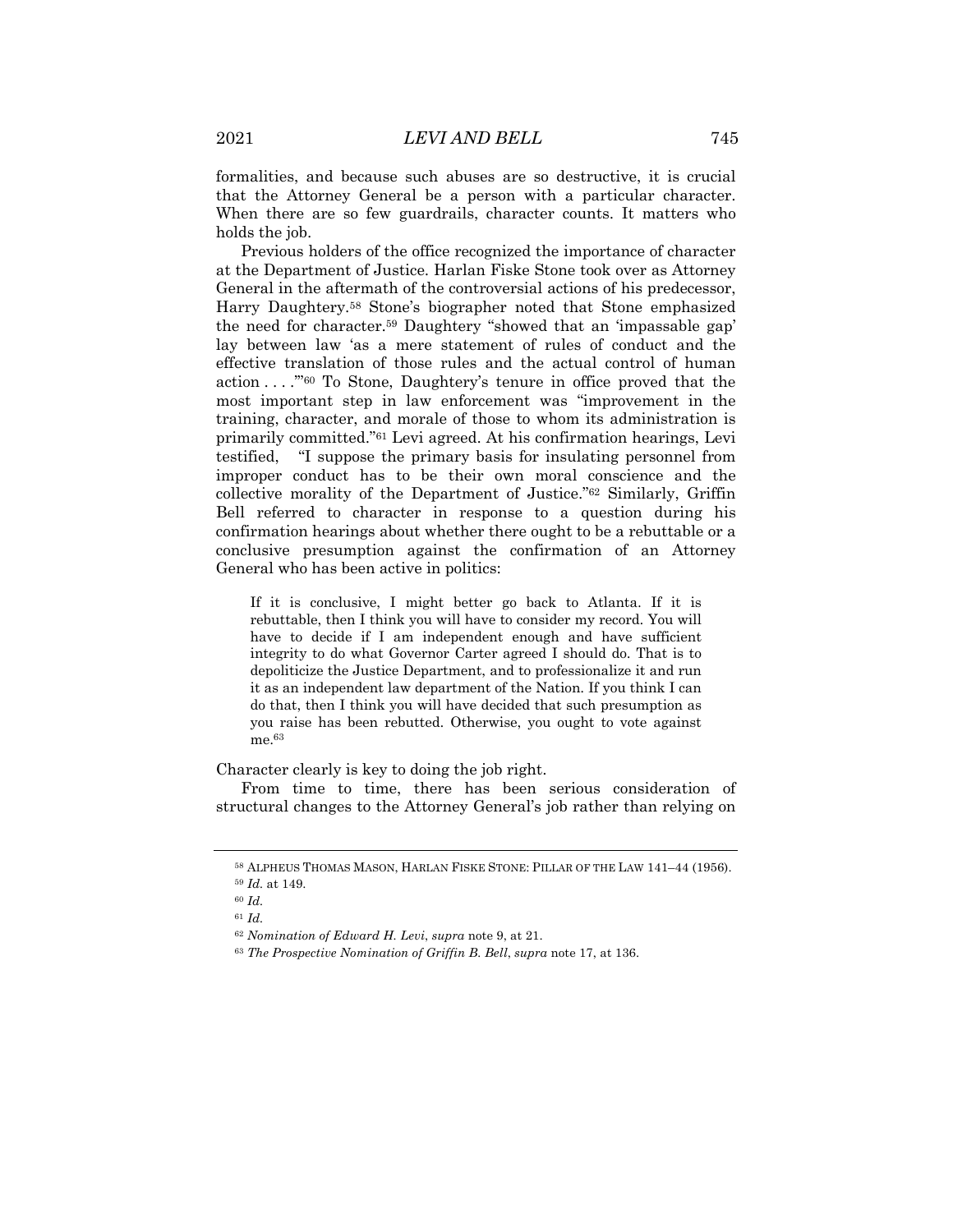the appointment of people with the right character. But when Senator Sam Ervin held several days of hearings, in the midst of the Watergate scandal, about the possibility of making the Department of Justice independent of the President to prevent future episodes of politicization of the Department, almost all the witnesses repeated the same theme: the problem was the lack of character of those who had politicized the Department, and the solution was to find people of integrity to serve.<sup>64</sup> In 1980, the University of Virginia convened a conference and considered a proposal to split the Department of Justice into two departments as another way of using structural reform to guard against partisanship.65 In the paper he prepared for the conference, Professor Meador wrote:

Whether or not institutional rearrangements are undertaken to elevate the Attorney General to the position of chief lawyer free of other responsibilities, the single most important element in the fair and lawful administration of federal justice is the person who occupies that office. Whatever the structure, the best assurance that the role of the Attorney General is carried out as it should be lies in the selection of highly competent lawyers of integrity and appropriate professional independence.66

Again, the refrain is that the most important thing about avoiding the abuse of the discretionary power of the Department of Justice is the character of the person who serves as Attorney General.

## *D. The Indispensable Component of Character for an Attorney General: Independence*

When former Attorneys General and others speak about the necessary "character" of an Attorney General, they are essentially all talking about one thing: independence. For an Attorney General to be willing and able to put aside partisan considerations, he or she must act independently in the sense that personal or political interests, especially those of the President, are subordinated to proper considerations. This much is clear. What requires more analysis is the

<sup>64</sup> *Removing Politics*, *supra* note 4 at 16, 25 (statements of Theodore Sorensen), 74 (statement of Richard Kleindienst), 136, 138, 143 (statements of Charles Goodell), 204, 209 (statements of Archibald Cox).

<sup>65</sup> MEADOR, *supra* note 5.

<sup>66</sup> *Id.* at 68.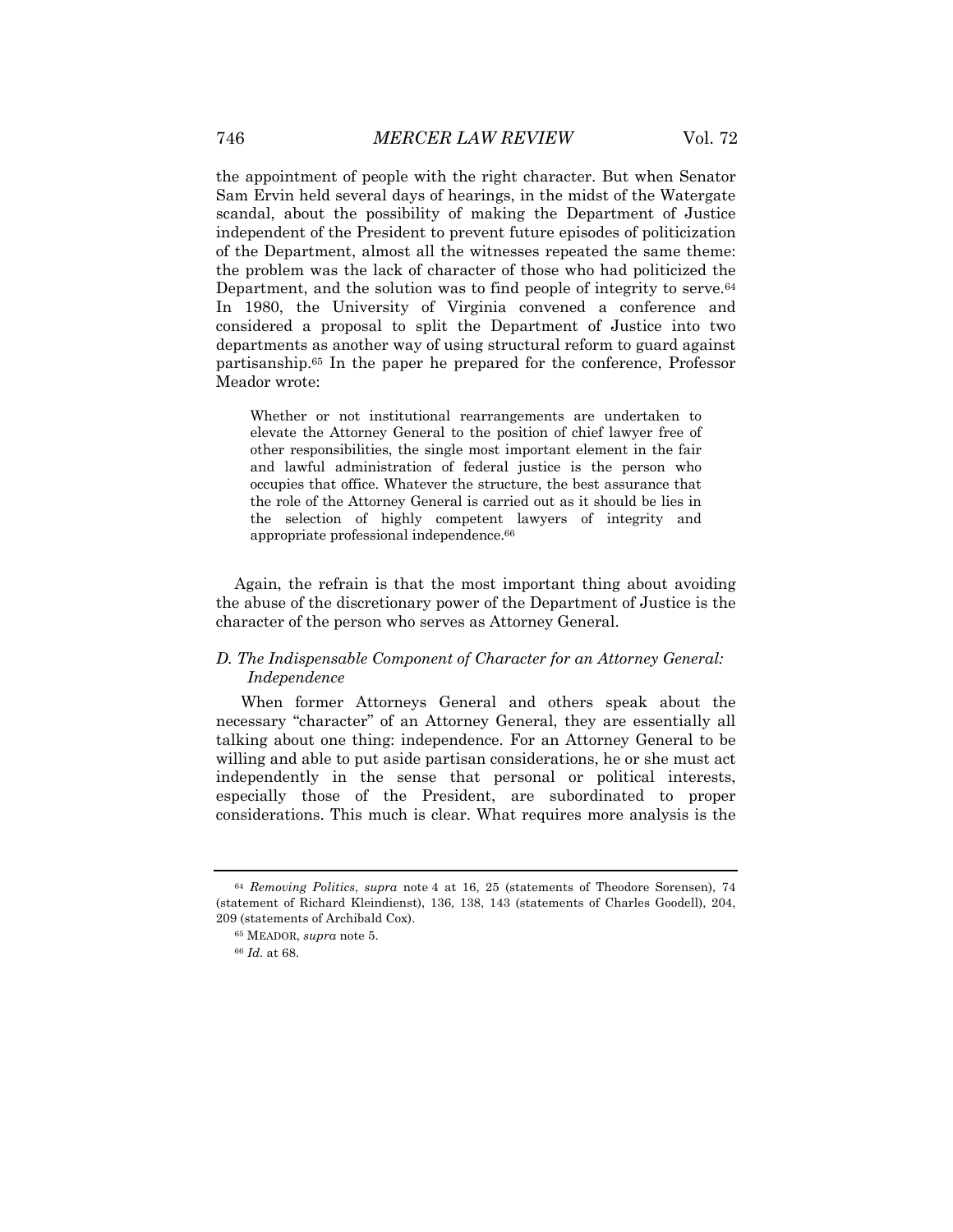set of conditions necessary for an Attorney General to act with such independence.

To a great extent, this sense of independence is a function of how the President views the role of the Attorney General. When Biden introduced Merrick Garland as his Attorney General nominee and his nominees for other senior positions in the Department of Justice, Biden said, "You won't work for me. You are not the president's or the vice president's lawyer. Your loyalty is not to me. It's to the law, the Constitution, the people of this nation."67 President Ford made clear that he wanted Levi to be apolitical and that the Department of Justice would be independent with respect to legal decisions.<sup>68</sup> Jimmy Carter told Griffin Bell and the public that the Justice Department must be a "neutral zone" free of partisan politics.<sup>69</sup> In contrast, Donald Trump constantly insisted on "loyalty" from his Attorneys General (and everyone else) and bitterly complained when he did not get it.70 A supportive president makes independence easier.

Independence also relates to the extent to which the Attorney General values other things, such as reputation, personal honor, or legacy, more than the power and prestige of the office. When Ed Levi was asked about whether he would consider resigning if the President asked him to follow a policy with which Levi disagreed, Levi responded that, if it is something he could not in good conscience support, he would resign. He said, "I assume that the President has asked me to take this job because he is interested in impartial administration of justice . . . there is a proper loyalty we all recognize as lawyers to the idea of law itself."71 Senator Kennedy asked Levi how he would respond to pressure from the White House or from a member of Congress.72 Levi responded that he would call things as he saw them because "ultimately

<sup>67</sup> *Biden introduces Merrick Garland as nominee for attorney general*, *supra* note 25.

<sup>68</sup> Notes of interview of Levi by Reichley 1, Jan. 24, 1991, folder: Domestic Policy Levi, Edward, box 2, James Reichley Papers, Gerald R. Ford Library.

<sup>69</sup> Interview by James S. Young with Griffin Bell (Mar. 23, 1988) (transcript available at https://millercenter.org/the-presidency/presidential-oral-histories/griffin-bell-oralhistory) ("I never had any trouble with President Carter about anything. He was very supportive of the Justice Department. He wanted to have it as a neutral department. He had a high respect for the law").

<sup>70</sup> *See*, *e.g.*, Philip Bump, *Trump Wanted an attorney general who'd be loyal to him. He got one.*, WASH. POST (Sept. 9, 2020, 10:20 AM), https://www.washingtonpost.com/politics/2020/09/09/trump-wanted-an-attorney-generalwhod-be-loyal-him-he-got-one/.

<sup>71</sup> *Nomination of Edward H. Levi*, *supra* note 9, at 39.

<sup>72</sup> *Id.* at 23.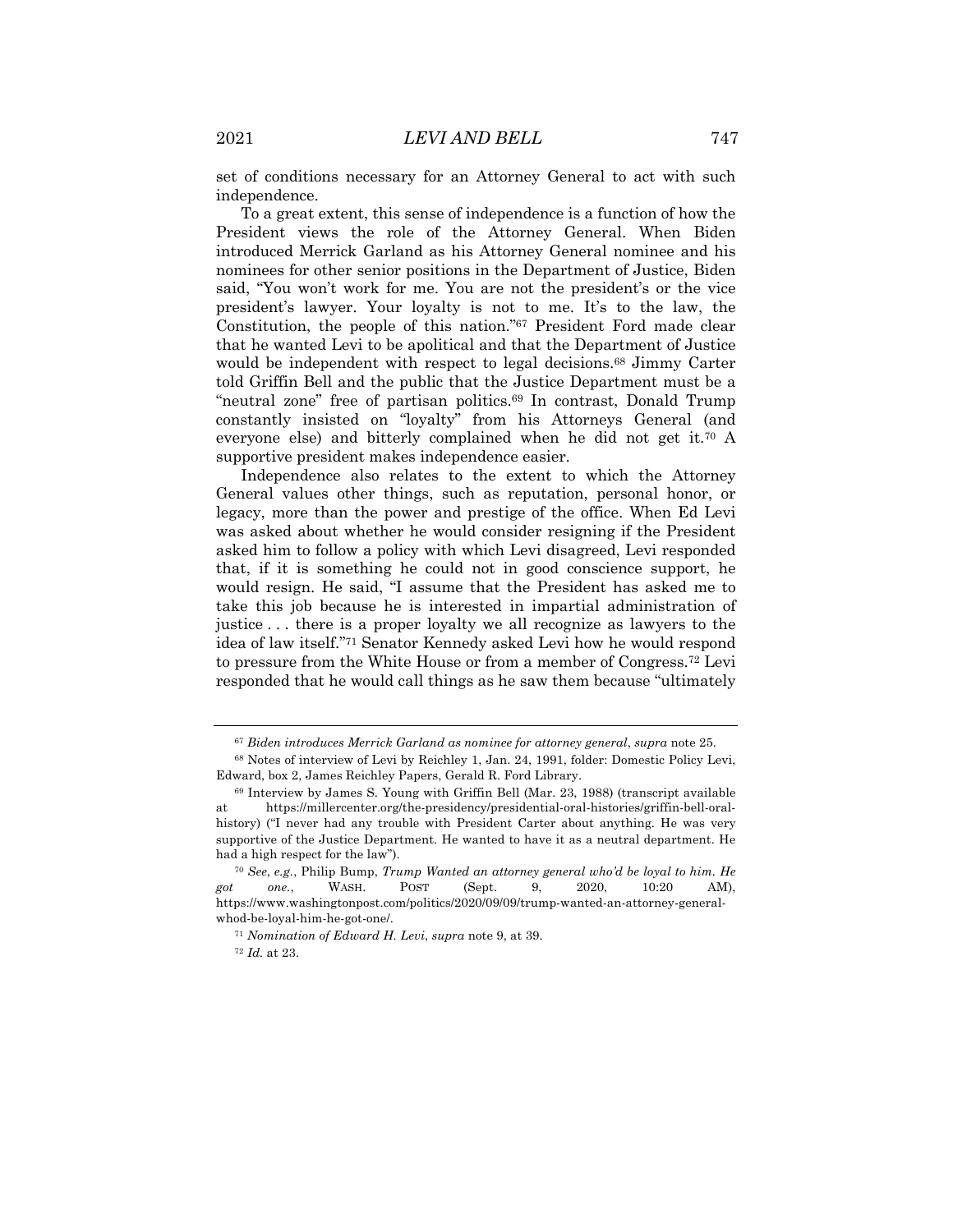I do not feel any reason to give into pressure of any kind. I really have to ask myself, why should I?"73 Griffin Bell also testified that he would rather resign than take any improper actions, in part because "I have my own reputation to worry about. As a good lawyer and a good person . . . ."74 Elliott Richardson resigned rather than follow President Nixon's order to fire the Watergate Special Prosecutor because Richardson had given his word in his confirmation hearings that he would not do so absent extraordinary impropriety.75 William Barr, on the other hand, has professed not to care what others think. He expressed indifference to the question of how history would judge his decisions by saying that "history is written by the winners."76

Attorneys General who do not cling too tightly to the power and prestige of the office are also more likely to be independent. Ed Levi's response to President Ford's offer of the job was that he needed it "like a hole in the head."77 He frankly looked on the attorney generalship as a demotion from his position as President of the University of Chicago.78 Similarly, when Griffin Bell took office, he had recently relinquished the power and prestige of the office of a U.S. Circuit Judge for something he decided he valued more: the chance to practice law again in Atlanta with King & Spalding.79 In his confirmation hearings, he emphasized his independence and his willingness to leave office if necessary: "If Governor Carter—I think he knows I'm independent. He has made a mistake if he doesn't know I'm independent . . . . He knows I would be glad to leave."80

Even with a President's support, a value system that supports non-partisanship, and a loose grip on the perquisites of office, acting

<sup>73</sup> *Id.*

<sup>74</sup> *The Prospective Nomination of Griffin B. Bell, supra* note 17, at 137.

<sup>75</sup> Carroll Kilpatrick, *Nixon Forces Firing of Cox; Richardson, Ruckelshaus Quit*, WASH. POST (Oct. 21, 1973), https://www.washingtonpost.com/wpsrv/national/longterm/watergate/articles/102173-2.htm.

<sup>76</sup> Mairead Mcardle, *Barr Defends DOJ Dropping Case against Michael Flynn: "It Upheld the Rule of Law,"* NATIONAL REVIEW (May 11, 2020, 9:36 AM), https://www.nationalreview.com/news/barr-defends-doj-dropping-case-against-michaelflynn-history-is-written-by-the-winners/ ("'Well, history is written by the winners,' Barr responded. 'So it largely depends on who's writing the history'").

<sup>77</sup> Navasky, *supra* note 18, at 9.

<sup>78</sup> *Id.* at 1. When White House staff suggested that Levi make the customary courtesy calls on senators as part of the confirmation process, Levi initially resisted. He said that he "didn't really think that the president of the University of Chicago should go around looking for a job." *Id.* at 2.

<sup>79</sup> *See* MURPHY, *supra* note 27, at 137–43.

<sup>80</sup> *The Prospective Nomination of Griffin B. Bell, supra* note 17, at 137.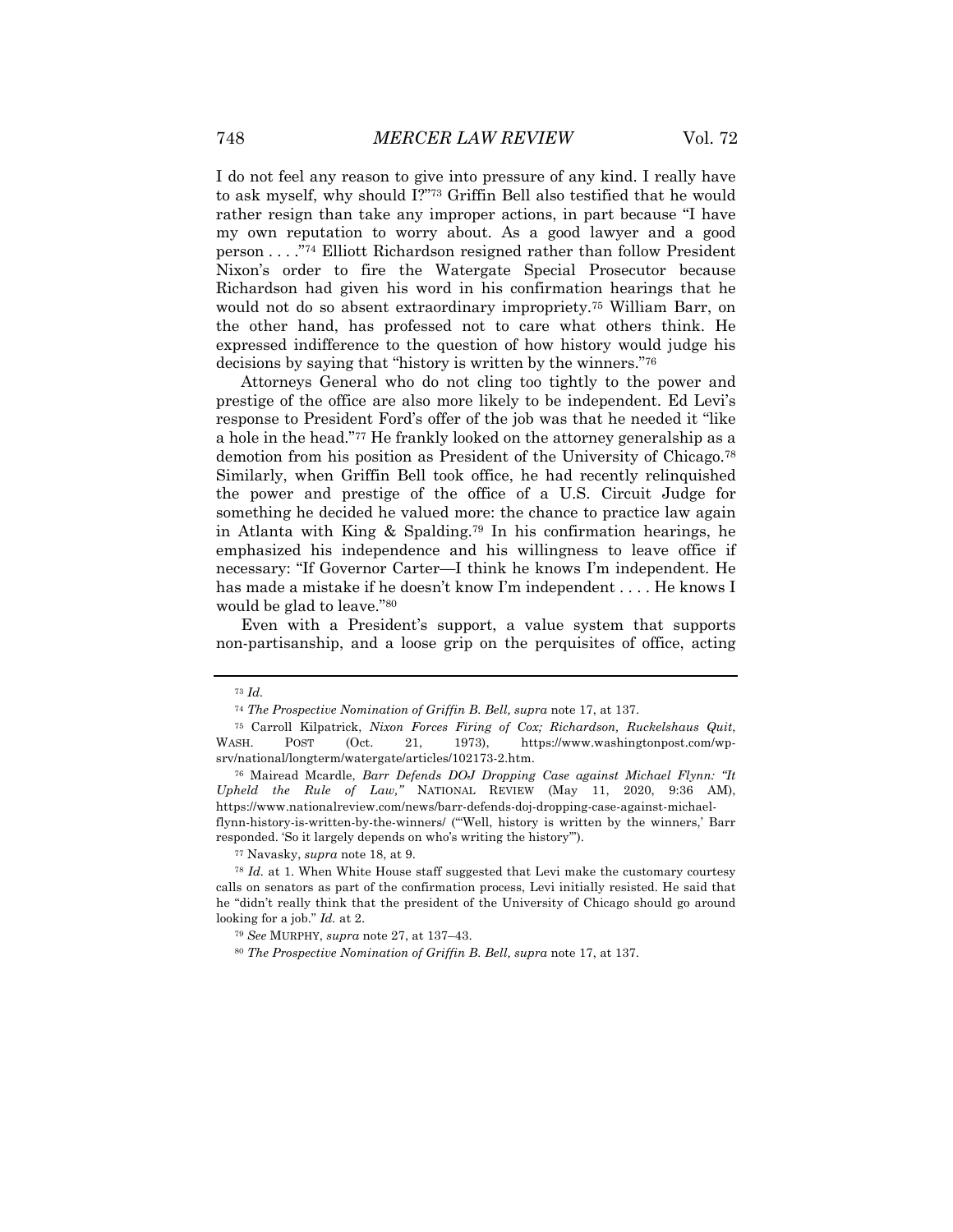independently will sometimes require an attorney general to deploy personal virtues. First, it takes wisdom to discern the line between an action that is political but legitimate as a tool of policy from one that is illegitimate as partisan.<sup>81</sup> These things do not come labeled. Even with that discernment, it takes courage to act in ways that others, especially others in powerful positions, will dislike and perhaps publicly criticize. It is also important to acknowledge that not every judgment will be right, and sometimes even correct judgments are implemented poorly. Maintaining independence over time requires humility to learn from mistakes and the resilience to come back to fight another day. Acting independently, like other moral actions, requires the deployment of the virtues necessary to the particular situation.82

In sum, for an attorney general to do the job right, and resist pressure to use the powers of the office for partisan advantage, the attorney general must be a person who has the values and virtues necessary to be independent. We believe Ed Levi and Griffin Bell are excellent examples of such independence and that they demonstrated that capacity as they repaired the damage done to the Justice Department under President Nixon. To set the scene for Levi's and Bell's service as Attorneys General, we now turn to the events of the Nixon years that made such restoration necessary.

#### III. PARTISANSHIP AND THE NIXON DEPARTMENT OF JUSTICE

The need for Levi and Bell to restore the credibility and morale of the Department of Justice arose from the politicization of the Department during the Nixon Administration. For our purposes, we need not set forth an exhaustive history of what happened in the Department between 1969 and 1974. There are numerous excellent comprehensive resources on the subject.83 Rather, we will focus on some of the specific choices that the Department of Justice officials made that

<sup>81</sup> MEADOR, *supra* note 5, at 79–80 (the interrelationships of the attorney general and the president are questions of "wisdom and appropriateness" rather than legalities) (comments of John Shenefield). *See also Removing Politics*, *supra* note 4, at 21 ("[T]he greatest stress we ever meet is when we have to choose between conflicting loyalties") (statement of Senator Ervin).

<sup>82</sup> For an excellent exploration of using practical wisdom to choose a course of action when multiple values are relevant to a particular situation, *see* BARRY SCHWARTZ AND KENNETH SHARPE, PRACTICAL WISDOM: THE RIGHT WAY TO DO THE RIGHT THING (2010).

<sup>83</sup> *See*, *e.g.*, JOHN W. DEAN, THE NIXON DEFENSE: WHAT HE KNEW AND WHEN HE KNEW IT (2014); EMERY, *supra* note 10; *FINAL REPORT OF THE SELECT COMMITTEE ON PRESIDENTIAL CAMPAIGN ACTIVITIES UNITED STATES SENATE*, S. Rep. No. 93-981 (1973).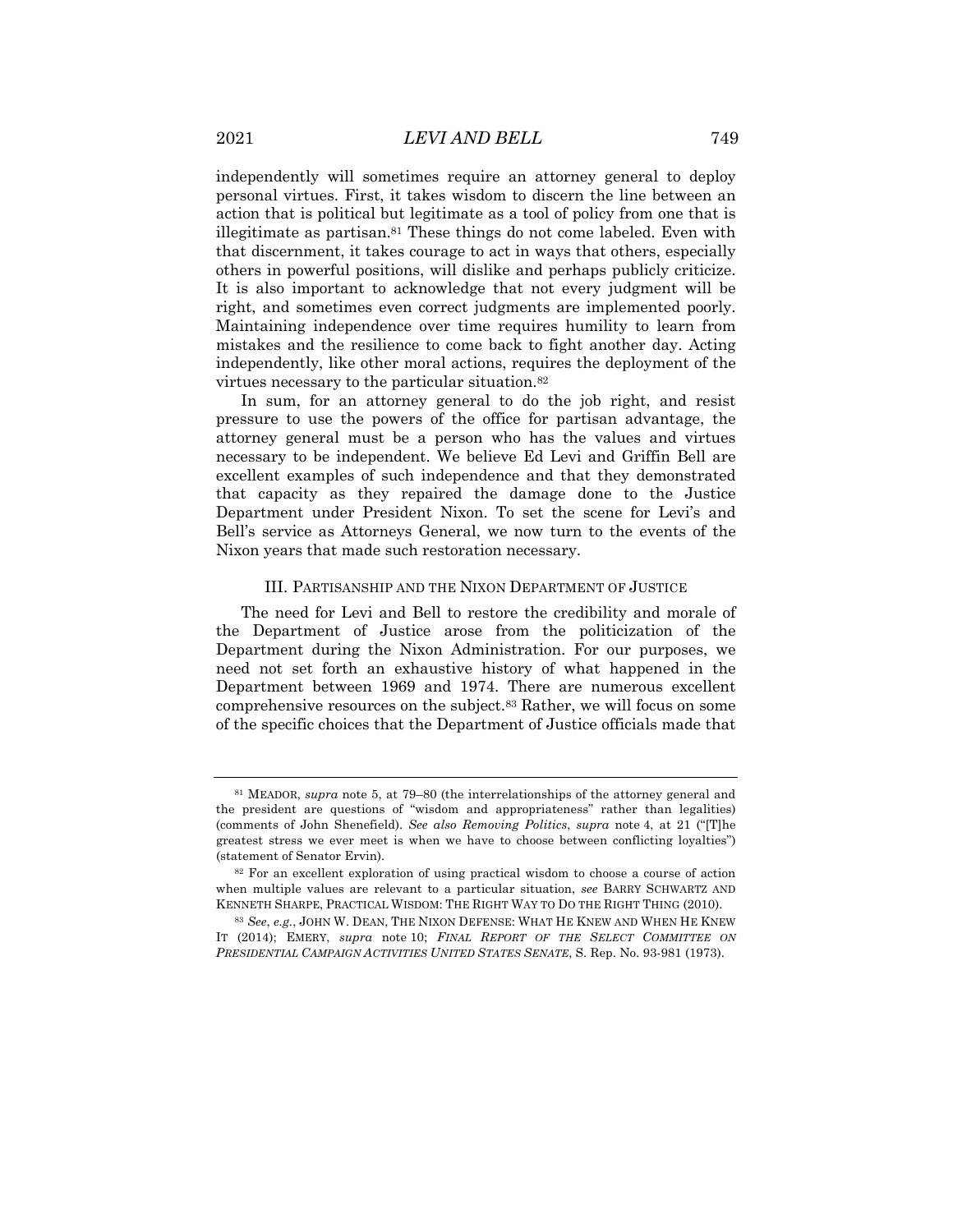left the Department with such low credibility and morale when Levi took over in February 1975.

John Mitchell served as Nixon's first Attorney General for just over thirty-six months, from January 21, 1969 to March 1, 1972. At his confirmation hearings, he reassured the Judiciary Committee that his close political and personal relationship with President Nixon would not interfere with the proper discharge of his duties:

Senator Ervin: Mr. Mitchell, until comparatively recent years it has been customary for Presidents to appoint the Postmaster General his chief political adviser and agitator. Unfortunately, during recent years this role has been largely taken away from the Postmaster General and given to and exercised by the Attorney General. To my mind there is something incompatible with marrying the function of the chief political adviser and chief agitator with that of prosecutor of crimes against the Government. Now, I would just like to know whether you think that the primary function and objective of the Attorney General should be giving political advice or doing political agitating before congressional committees or enforcing Federal law and acting as an adviser to the President in his Cabinet in legal matters rather than political.

Mr. Mitchell: Senator, I would hope that my activities in a political nature and of a political nature have ended with the campaign. I might say that this was my first entry into a political campaign, and I trust it will be my last. From the termination of the campaign and henceforward my duties and functions will be related to the Justice Department, and as the legal and not the political adviser of the President.84

Mitchell's hope that his political activities ended with the 1968 campaign was not to be fulfilled. The President prevailed upon Mitchell to step down as Attorney General effective on March 1, 1972, in order to take charge of the re-election campaign. As a result of actions Mitchell took while he was Attorney General and thereafter in connection with the Watergate affair, Mitchell eventually spent nineteen months in prison, after he was convicted of conspiracy and obstruction of justice.

The series of events that led John Mitchell from the fifth floor of the Department of Justice to a prison cell began because President Nixon

<sup>84</sup> *Removing Politics*, *supra* note 4, at 38 (citing *Hearings Before the Committee on the Judiciary on John N. Mitchell, Attorney General-Designate*, 91st Cong., 1st Sess. (Jan. 14, 1969)).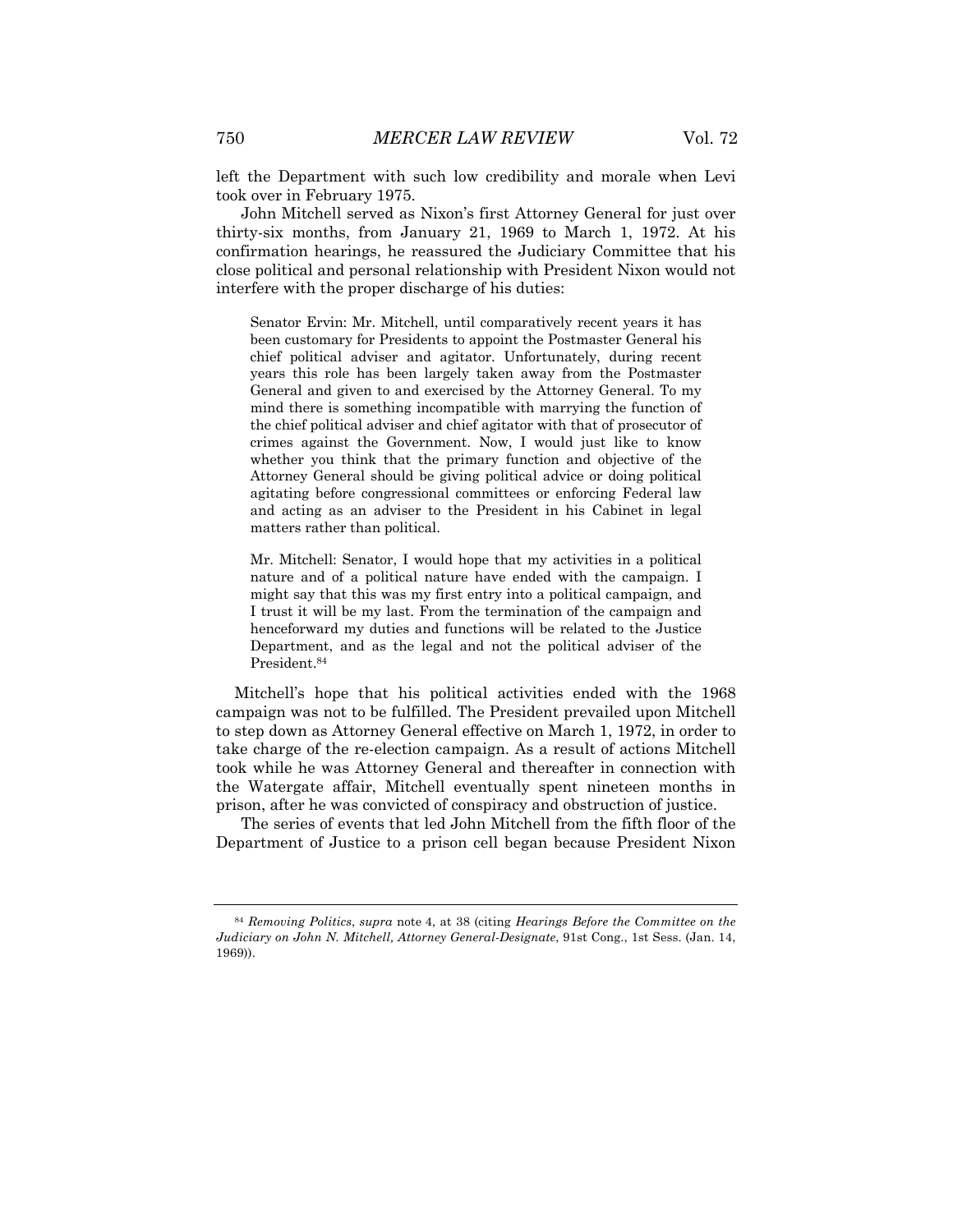had an "insatiable need" for political intelligence.<sup>85</sup> In early 1972, the Committee to Reelect the President (CREEP) hired G. Gordon Liddy as its new General Counsel.86 Liddy's experience for the job included illegal and clandestine work for the White House. He was involved in the burglary of the office of Dr. Lewis Fielding, the psychiatrist of Daniel Ellsburg, a former Pentagon official who had leaked the "Pentagon Papers" (an internal Department of Defense study that was critical of the Vietnam War) to the New York Times.87 One of Liddy's jobs for CREEP was to organize an intelligence operation, and he developed some grandiose plans.

On January 27, 1972, about six weeks before Mitchell was to step down as Attorney General to lead the re-election campaign, Liddy went to Mitchell's office at the Department of Justice and presented his plans and a proposed budget for "Operation Gemstone." The plans included the use of "high-end" prostitutes to entrap prominent Democrats, the kidnapping of the leaders of any demonstrators at the Republican national convention, and electronic surveillance.88 Liddy was asking for approval and a million dollars in funding, in the office of the Attorney General of the United States, for an elaborate set of criminal activities. Mitchell merely puffed his pipe and told Liddy that his plan was "not quite what he had in mind."89 Mitchell later testified that he "should have thrown him out the window,"90 but instead his instructions were to come back with something not quite so elaborate and expensive.91

Eight days later, on February 4, 1972, Liddy made another presentation to Mitchell, again in Mitchell's office at the Department of Justice.92 Although the plans presented at this meeting were not as elaborate as the original "Operation Gemstone," they still included kidnapping and electronic surveillance.93 John Dean, then-counsel to the President and a former Deputy Associate Attorney General, arrived late to this meeting. When he saw the kinds of things that Liddy was

<sup>85</sup> EMERY, *supra* note 10 at, 4.

 $^{86}$  JOHN W. DEAN, BLIND AMBITION: THE WHITEHOUSE YEARS 76 (1976).

<sup>87</sup> Robert D. McFadden, *G. Gordon Liddy, Mastermind Behind Watergate Burglary, Dies at 90*, N. Y. TIMES (Mar. 30, 2021), https://www.nytimes.com/2021/03/30/us/g-gordonliddy-.dead.html?action=click&module=Well&pgtype=Homepage&section=Obituaries.

<sup>88</sup> EMERY, *supra* note 10, at 89–91.

<sup>89</sup> *Id.* at 91.

<sup>90</sup> *Hearings Before the Select Committee on Presidential Campaign Activities*, *supra*  note 46, at 1610.

<sup>91</sup> EMERY, *supra* note 10, at 91.

<sup>92</sup> *Id.* at 92–93.

<sup>93</sup> *Id.* at 93.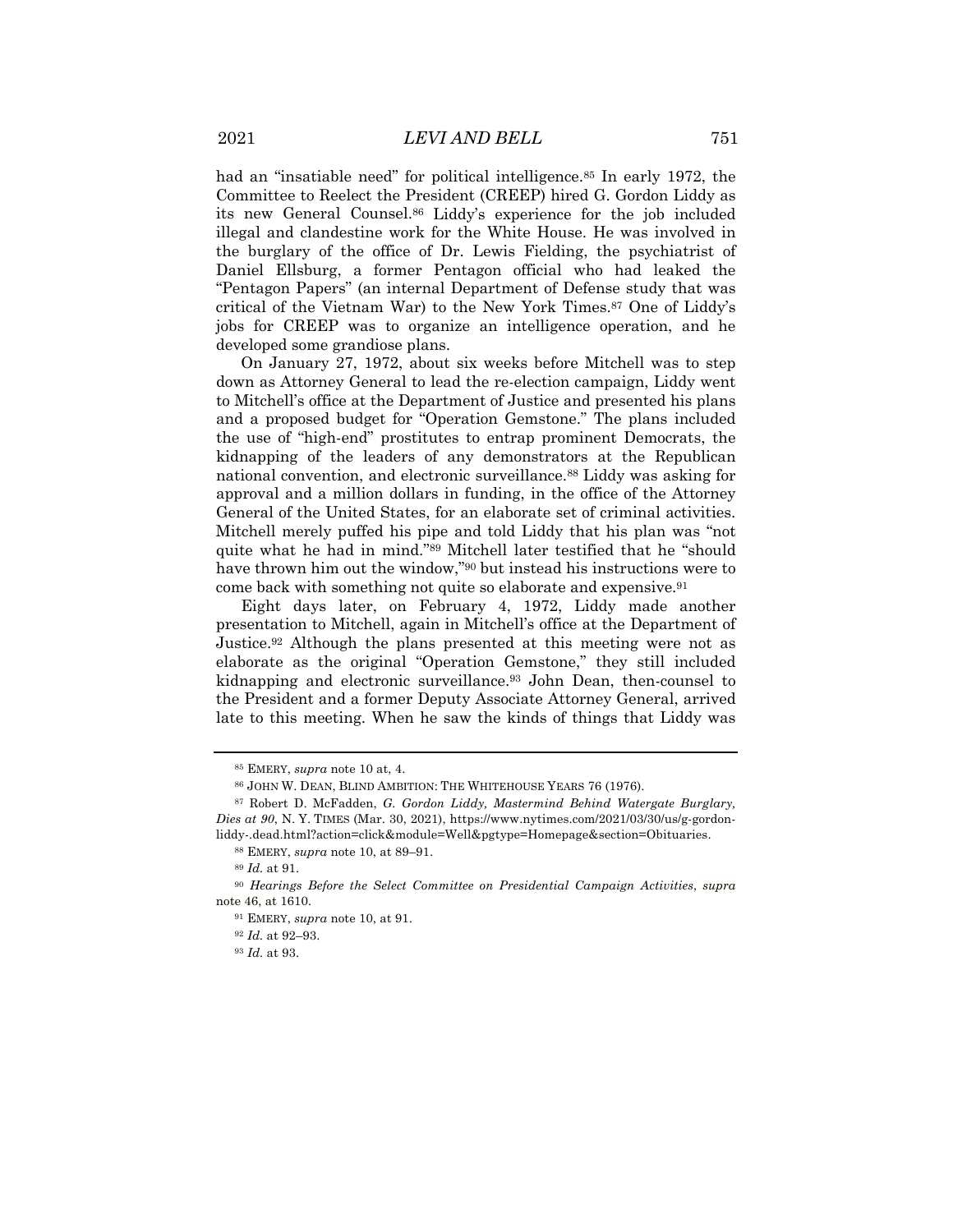proposing, Dean suggested that perhaps such discussions should not occur in the office of the Attorney General, and the meeting soon adjourned.94

There was a third meeting about Gemstone in March, after Mitchell had left the Department of Justice.<sup>95</sup> Part of Operation Gemstone, even in its reduced form, was the bugging of the Democratic National Committee Headquarters at the Watergate complex in Washington, D.C.96 John Mitchell always publicly denied that he approved the Watergate break-in, but the evidence that he approved it is very strong.97 According to Dean, Mitchell privately admitted that he had approved the plan.98 With the approval and budget he needed, Liddy got to work. He enlisted the assistance of E. Howard Hunt, a former CIA official who had been part of the Dr. Fielding break-in99 and who had been employed by the White House working for Charles Olson, Counselor to the President.100 Hunt recruited four men to conduct the burglary.101 Liddy hired James McCord, who was in charge of security for CREEP, to provide the "bugging expertise" to the entry team.102 The decision to use Hunt, who had ties to the White House, and McCord, with his connection to CREEP, were dreadful mistakes for Liddy. The ties between Hunt and McCord to the White House and CREEP respectively were easily traceable.

When the Watergate burglars were discovered in the offices of the Democratic National Committee in the early morning hours of June 17, 1972, they were apprehended by D.C. police.103 McCord's connection to CREEP was discovered quickly.104 Hunt's involvement also surfaced

100 DEAN, supra note 86, at 94.

<sup>101</sup> Howard Hunt, Watergate Conspirator, Dies, 88, https://watergate.info/2007/01/23/howard-hunt-watergate-conspirator-dies-88.html (last visited May 24, 2021).

102 EMERY, *supra* note 10, at 112.

<sup>103</sup> *Id.* at 135.

<sup>104</sup> By Monday, June 19, the Washington Post was reporting on McCord's connection to CREEP. Bob Woodward and Carl Bernstein, *GOP Aide Among Five Arrested in Bugging Affair*, WASH. POST (June 19, 1972), https://www.washingtonpost.com/wpsrv/national/longterm/watergate/articles/061972-1.htm.

<sup>94</sup> DEAN, *supra* note 86, at 85–86 .

<sup>95</sup> EMERY, *supra* note 10, at 101.

<sup>96</sup> *Id.* at 103.

<sup>97</sup> *Id.*

<sup>98</sup> DEAN, *supra* note 86, at 224.

<sup>99</sup> Tim Weiner, *E. Howard Hunt, Agent Who Organized Botched Watergate Break-in, Dies at 88*, N.Y. TIMES (Jan. 24, 2007), https://www.nytimes.com/2007/01/24/obituaries/24hunt.html.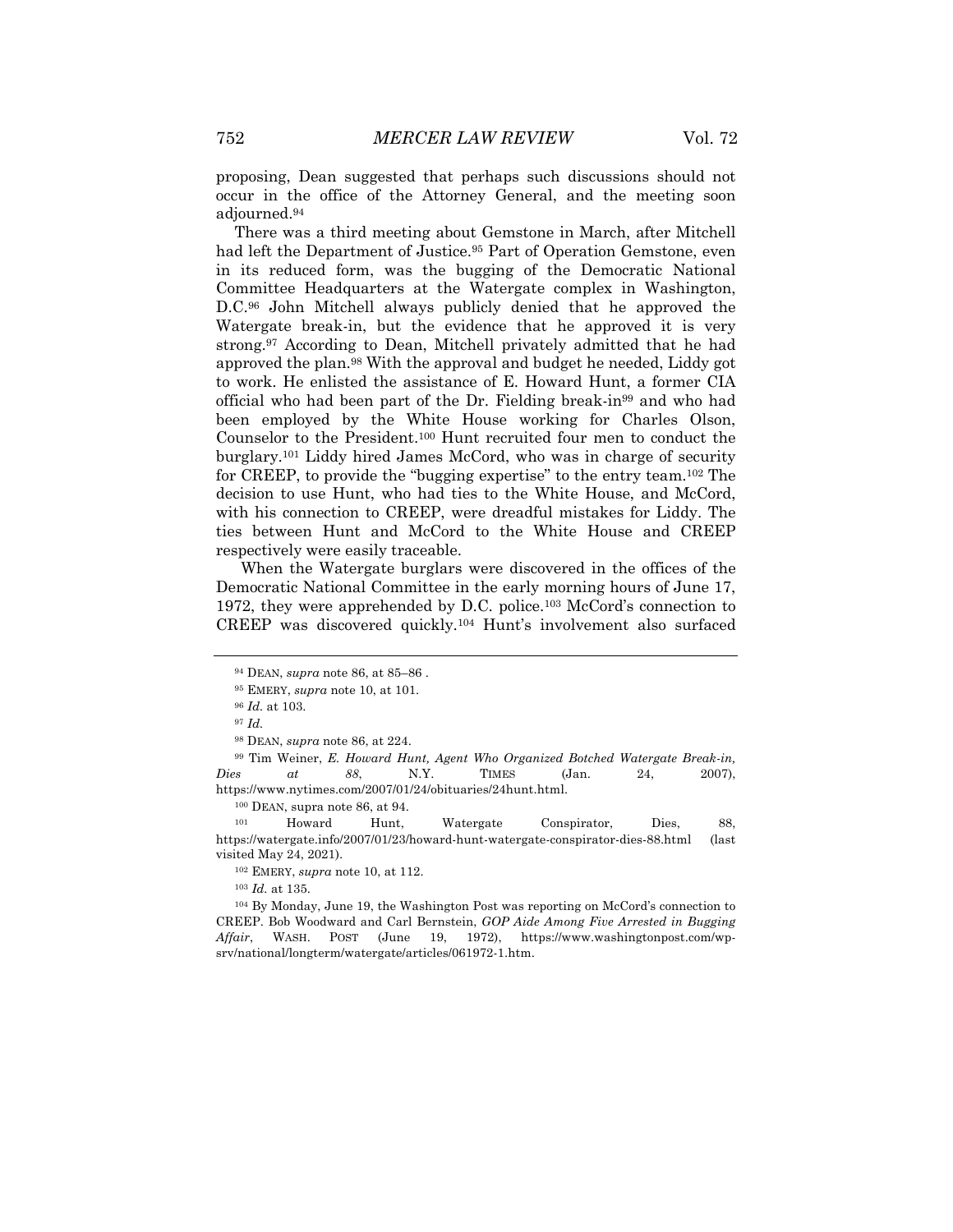almost immediately. One of the burglars carried an address book with Hunt's White House phone number in it.105 Inexplicably, Hunt left an envelope in the room from which he and Liddy were observing the burglary. The envelope was addressed to his country club and enclosed his personal check for his dues.106 Hunt and Liddy left behind other evidence that could be easily traced.107

Because of the politically sensitive nature of the location of the arrests, D.C. Police alerted the Justice Department, and word quickly reached Henry Petersen, the Assistant Attorney General in charge of the Criminal Division.108 Petersen had been at the Department of Justice for twenty-five years, steadily working his way up the career ladder.109 He had become the first career Department of Justice prosecutor to be directly appointed to head the Criminal Division.110 In that capacity, Petersen reported directly to Mitchell's successor as Attorney General, Richard Kleindienst. Petersen realized that there could be "immense political repercussions" from the Watergate burglary, and he immediately called Kleindienst and reported the Watergate arrests.111

Kleindienst had been a politically active lawyer in Arizona before being appointed as Deputy Attorney General by Nixon in 1969.112 When the Watergate burglars were arrested, Kleindienst had just emerged from a bruising confirmation process that focused in part on allegations that President Nixon had pressured Kleindienst, when Kleindienst was Deputy Attorney General, to drop an antitrust case against the International Telephone and Telegraph Corporation ("ITT") for political reasons.113 Kleindienst testified falsely during his confirmation hearings that there had been no such pressure, and that testimony

<sup>105</sup> Howard Hunt, Agent Who Organized Botched Watergate Break-in, Dies at 88*, supra* note 101.

<sup>106</sup> CARL BERNSTEIN AND BOB WOODWARD, ALL THE PRESIDENT'S MEN 23 (1974).

<sup>107</sup> EMERY, *supra* note 10, at 136.

<sup>108</sup> *Hearings Before the Select Committee on Presidential Campaign Activities, supra*  note 46, at 3611.

<sup>109</sup> *Id.*

<sup>110</sup> Henry E. Petersen (1972–1974), https://www.justice.gov/criminal/history/assistantattorneys-general/henry-e-peterson (last visited May 24, 2021).

<sup>111</sup> *Hearings Before the Select Committee on Presidential Campaign Activities, supra*  note 46, at 3611.

<sup>112</sup> RICHARD G. KLEINDIENST, JUSTICE: THE MEMOIRS OF ATTORNEY GENERAL RICHARD KLEINDIENST 13–38 (1985).

<sup>113</sup> David Kurlander, *The DOJ Time Machine: The Levi Confirmation, Part* II, https://cafe.com/article/the-doj-time-machine-the-levi-confirmation-pt-ii/ (last visited May 24, 2021).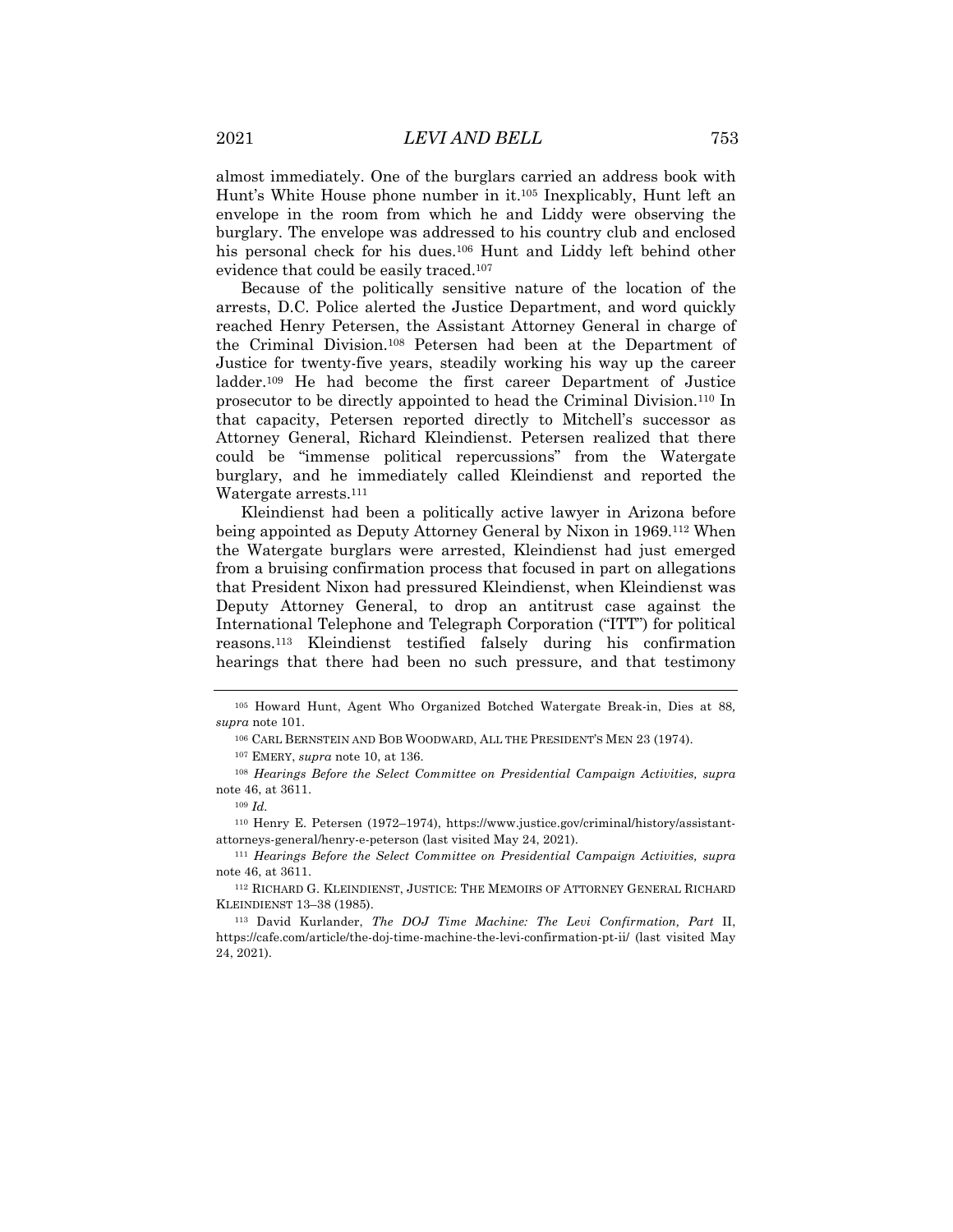would come back to haunt him later.114 As of June 17, 1972, when the Watergate burglars were arrested, Kleindienst had been Attorney General for five days.115

That day, Kleindienst was having lunch after a round of golf at the Burning Tree Club in Bethesda, Maryland.116 To his surprise, he looked up and noticed Gordon Liddy standing near the entrance to the locker room and motioning that he needed to talk. Kleindienst knew Liddy slightly and did not have a high opinion of him. Kleindienst could not imagine why Liddy was trying so hard to get his attention at his country club. Liddy informed Kleindienst that some of the men who had been arrested the night before at the offices of the Democratic National Committee might be employees of the White House or CREEP and that John Mitchell wanted Kleindienst to get them out of jail at once.117 To his credit, Kleindienst emphatically (indeed, profanely) refused Liddy's request.118

It took little time for President Nixon and his senior aides to appreciate the political danger that the Watergate arrests could present in an election year.119 The risks were both direct and indirect. The Watergate operation was a crime perpetrated by employees of CREEP (Liddy and McCord), and it included a former White House employee (Hunt). But the President's advisers had more to worry about than just the burglary. There were also realistic fears that a thorough investigation would uncover other illicit activities, including the burglary of Dr. Fielding's office and a set of so-called campaign "dirty tricks" that might constitute violations of statutes regulating campaign conduct. Many of these "dirty tricks" had been carried out under the direction of Donald Segretti, who had connections to members of the White House staff.120

Because of these risks, the cover-up began, with the intent to contain the damage and protect the President's reelection. John Dean

<sup>114</sup> *Id.*

<sup>115</sup> EMERY, *supra* note 10, at 146.

<sup>116</sup> Kleindienst described this event in his testimony before the Senate Watergate Committee. *Hearings Before the Select Committee on Presidential Campaign Activities*, *supra* note 46, at 3560–62.

<sup>117</sup> KLEINDIENST, *supra* note 112, at 146; EMERY, *supra* note 10, at 146–47.

<sup>118</sup> EMERY, *supra* note 10, at 146–47.

<sup>119</sup> Nixon met with his chief of staff, Bob Haldeman, and discussed the implications of the Watergate arrests no later than June 20, 1972, although the recording of that conversation was later found to have an unexplained eighteen-and-a-half-minute gap. *Id.* at 174–75.

<sup>120</sup> *Id.* at 96.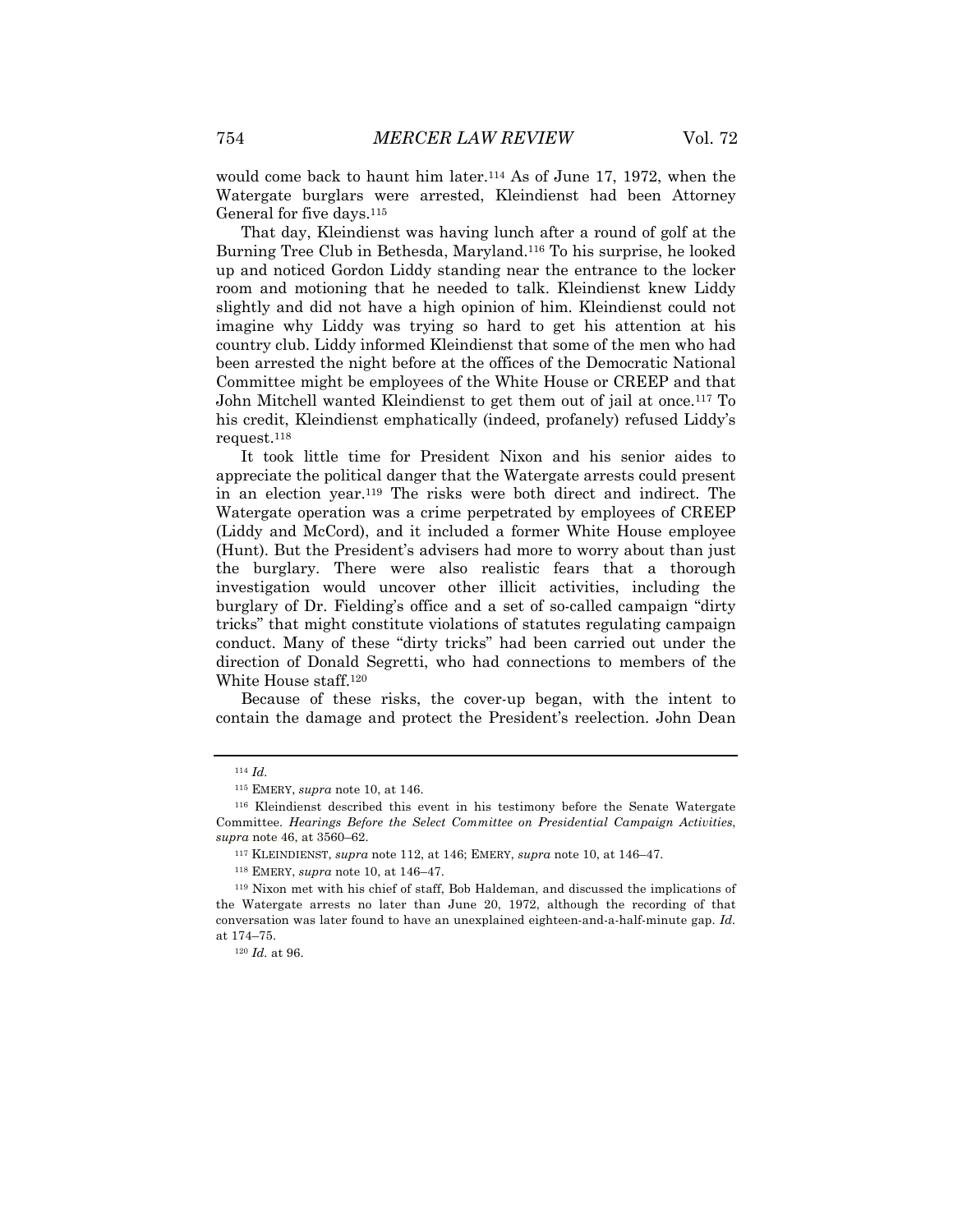became the de facto coordinator of the cover-up—the self-described "ringmaster."121 One of his first acts was to meet with Petersen and Kleindienst in the Attorney General's office. When Kleindienst stepped out of the meeting, Dean told Petersen, "I don't believe the White House can stand a wide-open investigation."122 Dean explained that the investigation should be limited to the break-in to ensure that the FBI did not "stumble into" other matters, including the Fielding burglary and campaign act violations.123 Petersen's response was to tell Dean that there would be "no fishing expedition as far as White House activities in this investigation."124 Petersen instructed the prosecutors in charge of the case, Earl Silbert and Seymour Glanzer, that they were investigating a break-in and that they were not to wander off into other things.125 Dean reported back to the White House that he and Petersen had a deal.126

Another of Dean's early steps was to take possession of the contents of Hunt's White House safe.127 There was evidence in the safe that was sufficiently "politically sensitive" that John Ehrlichman, one of President Nixon's two most senior advisors (the other was Bob Haldeman), instructed Dean to shred the documents and "deep-six" a briefcase that was found there.128 The evidence included documents that could lead to discovery of Hunt's involvement in the Ellsburg break-in and forged State Department cables that purported to show that President Kennedy had ordered the assassination of the President of South Vietnam.129 Dean delivered at least most of the contents of the safe to the Acting Director of the FBI, L. Patrick Gray, and eventually shredded some of the documents himself.130 Months later, Gray secretly destroyed everything that Dean had given him.131

<sup>121</sup> DEAN, *supra* note 86, at 185.

<sup>122</sup> Don Fulsome, *Nixon's Watergate Mole,* Crime Magazine (July 30, 2012), http://www.crimemagazine.com/nixon's-watergate-mole.

<sup>123</sup> GORMLEY, *supra* note 13 at 259.

<sup>124</sup> *Hearings Before the Select Committee on Presidential Campaign Activities*, *supra*  note 46, at 3614.

<sup>125</sup> Fulsome, *supra* note 122.

<sup>126</sup> GORMLEY, *supra* note 13, at 259.

<sup>127</sup> DEAN, *supra* note 86, at 114–15.

<sup>128</sup> *Hearings Before the Select Committee on Presidential Campaign Activities*, *supra*  note 46, at 1416.

<sup>129</sup> DEAN, *supra* note 86, at 115.

<sup>130</sup> EMERY, *supra* note 10, at 232.

<sup>131</sup> *Id.*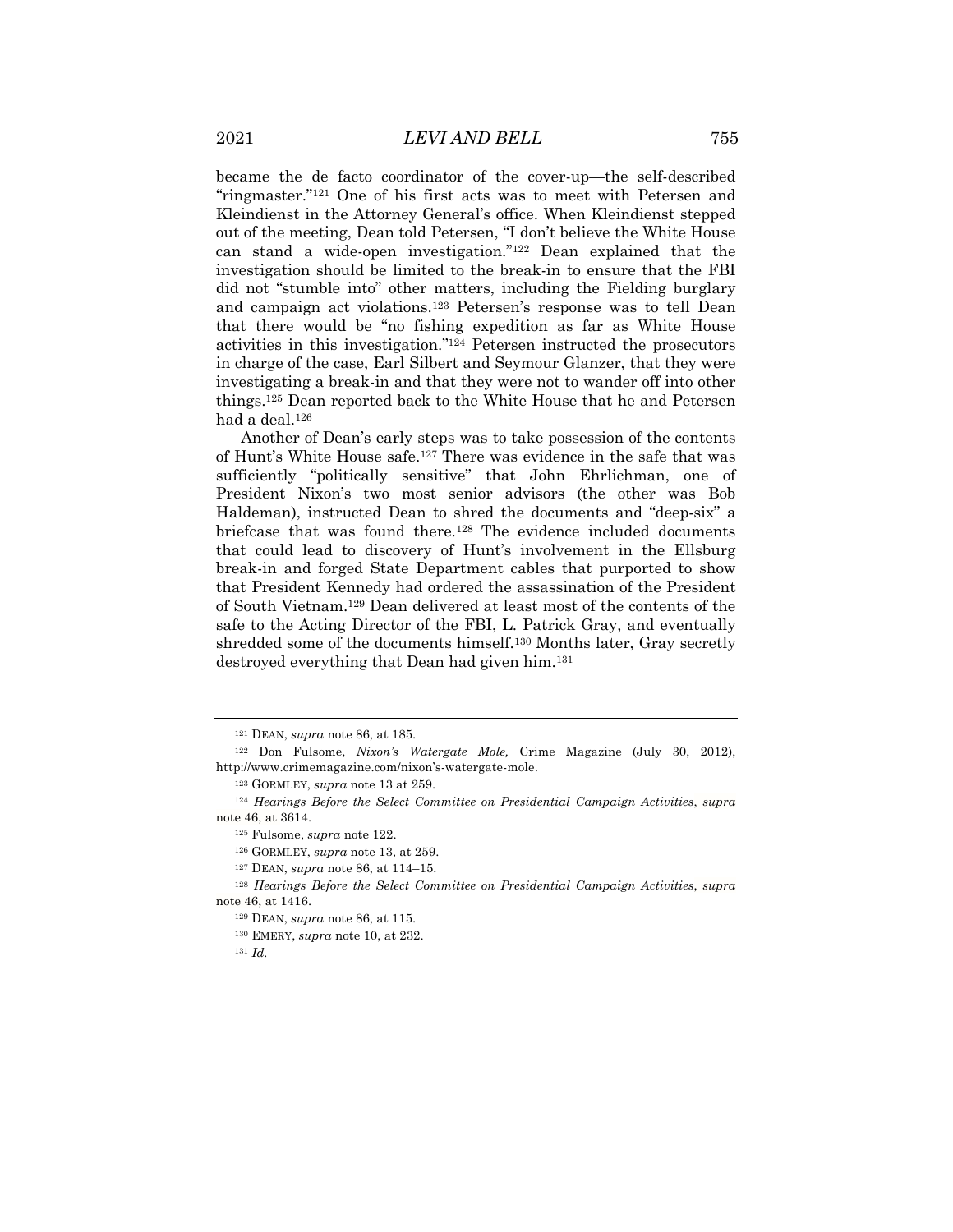As the investigation and prosecution of the Watergate cases proceeded, Petersen engaged in numerous other activities that demonstrated that the Department of Justice was not handling these cases the same way it would have treated cases that were of no concern to the President. Petersen kept Dean "totally aware of the activities of the federal prosecutors,"132 and Dean reported back to Haldeman and Ehrlichman.133 Silbert and Glanzer did not know that Petersen was reporting to Dean.134 Dean was allowed to sit in on the FBI interviews of White House personnel and received investigative reports.135 Petersen allowed several high-ranking officials to testify in his Department of Justice conference room rather than to the grand jury directly.136 When John Mitchell testified, Petersen let Dean know what questions Mitchell should expect.137 When Segretti testified before the grand jury, Petersen instructed Silbert not to ask about "dirty tricks" or about who at the White House had hired Segretti.138 In a conversation that Nixon taped, Dean reported that because of Petersen he (Dean) "was totally aware of what the grand jury was doing. I knew what witnesses were going to be called. I knew what they were asked, and I had to."139 Archibald Cox later said to the same effect that "the White House knew what the grand jury testimony was going to be on any day before the grand jury knew it."140

For this and his activities later in the process, Petersen was described as being "pathetically compliant with the wishes of a criminal President" and of having engaged in "toadyism."141 Archibald Cox would later say that Petersen "was sort of overimpressed by what the

<sup>141</sup> Anthony Lewis, *Proving that Good Law Can Be Good Politics: An Agenda for Edward Levi*, The New Republic (Feb. 8, 1975).

<sup>132</sup> Osnos & Cohen, *supra* note 15, at 505.

<sup>133</sup> GORMLEY, *supra* note 13, at 259.

<sup>134</sup> Osnos & Cohen, *supra* note 15, at 506.

<sup>135</sup> *Hearings Before the Select Committee on Presidential Campaign Activities, supra*  note 46, at 1760.

<sup>136</sup>*Id.* at 3580–81, 3636; GORMLEY, *supra* note 13, at 259.

<sup>137</sup> GORMLEY, *supra* note 13, at 259.

<sup>138</sup> *Id.*

<sup>139</sup> Fulsome, *supra* note 122.

<sup>140</sup> GORMLEY, *supra* note 13, at 257; *see also Removing Politics*, *supra* note 4, at 134– 35, 145–46 (critique of Petersen reporting to White House and of Petersen's decision to allow Maurice Stans, CREEP's finance director, to testify at the Department of Justice rather than in front of the grand jury). Ervin described the preferential treatment that Petersen gave to Stans as "one of the saddest revelations made during the course of the Watergate hearings." *Id.* at 145.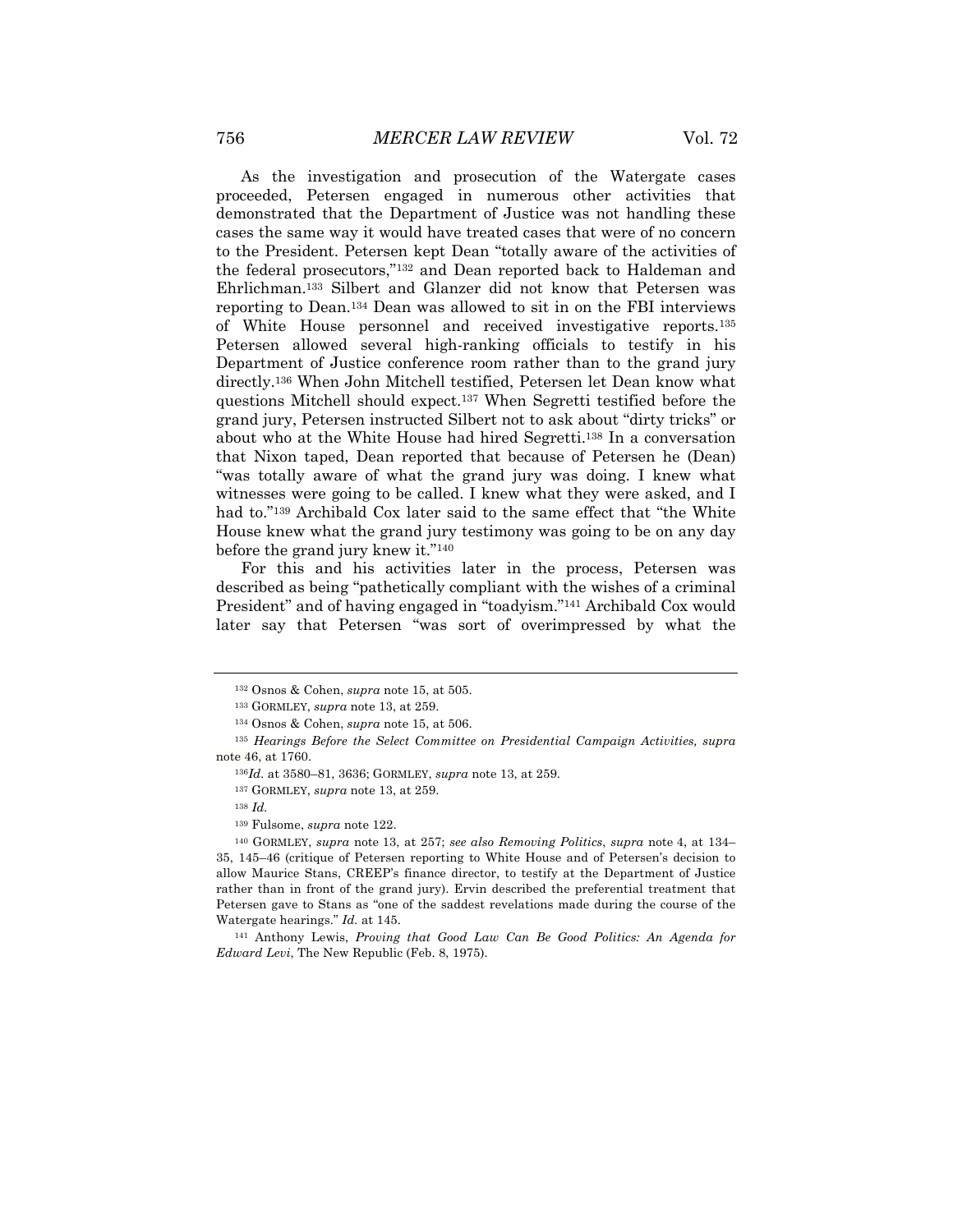president wants . . . and the obligation to do it."142 Reporters in 1974 described the situation this way: "He was sort of awed by Nixon in the Oval Office . . . the consummate bureaucrat, a civil servant first and foremost whose deference toward the Presidency left him incapable of resisting orders that emanated from the White House."143 Petersen defended himself but admitted that the Watergate cases put him in what he perceived to be an extremely difficult situation. He later asked rhetorically, "What was I supposed to do? Walk into the Oval Office, tell the President to put his hands up and lean face forward against the wall?"144 Petersen also indignantly told a reporter, "I walked through a minefield and came out clean."145

The efforts to contain the political damage that might have come from the Watergate burglary succeeded at first. In September 1972, the grand jury returned indictments of only the five burglars, Hunt, and Liddy.146 Despite the limits that Petersen had placed on the investigation and the assistance Petersen had given Dean, Kleindienst went on the Dick Cavett talk show and bragged about the extent and scope of the Watergate investigation.<sup>147</sup> The dam held. The President won a landslide re-election in November 1972.

The cover-up continued into 1973. Liddy and McCord were tried and convicted in the court of Judge John Sirica.148 The other burglars and Hunt pled guilty.149 But the cover-up began to unravel. Money for the burglars had been secretly distributed in the summer of 1972.150 The demands for money had grown in early 1973 to the extent that on March 21, 1973, Dean took them directly to Nixon. Dean told the President that "we have a cancer within[—]close to the presidency, that's growing. It's growing daily. It's compounding."151 When Dean told

<sup>142</sup> GORMLEY, *supra* note 13, at 256.

<sup>143</sup> Osnos & Cohen, *supra* note 15, at 507.

<sup>144</sup> Lynch, *Rebuilding Morale at Justice*, *supra* note 16.

<sup>145</sup> Osnos & Cohen, *supra* note 15, at 506.

<sup>&</sup>lt;sup>146</sup> The Watergate Files > Timeline, https://www.fordlibrarymuseum.gov/museum/exhibits/watergate\_files/content.php?section =1&page=d (last visited May 24, 2021).

<sup>147</sup> *Dick Cavett's Watergate* at 8:25–10:50 (2014).

<sup>148</sup> Lawrence Meyer, *Last Two Guilty in Watergate Plot*, WASH. POST (Jan. 31, 1973), https://www.washingtonpost.com/wp-srv/national/longterm/watergate/articles/013173- 2.htm.

<sup>149</sup> *Id.*

<sup>150</sup> EMERY, *supra* note 10, at 199–200.

<sup>151</sup> Cancer on the Presidency, https://millercenter.org/the-presidency/secret-whitehouse-tapes/cancer-on-the-presidency (last visited May 24, 2021).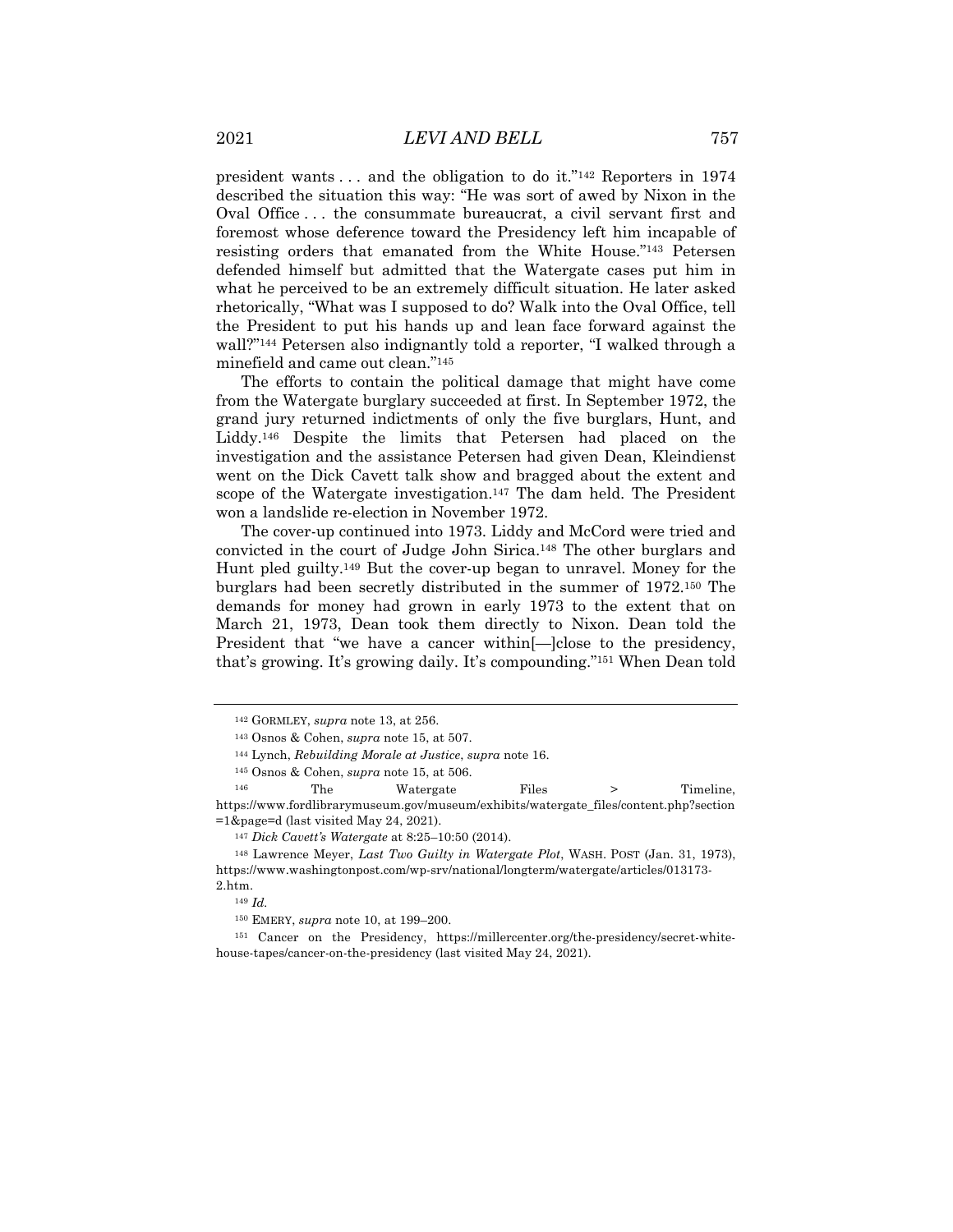Nixon in that same conversation that it might take a million dollars to buy silence, the President responded, "... you could get the money fairly easy. … What I mean is, you could get a million dollars. And you could get it in cash. I know where it could be gotten."152

Meanwhile, days before and unbeknownst to Dean and Nixon, James McCord had privately delivered a letter to Judge Sirica just before McCord was to be sentenced.153 The letter stated, among other things, that there had been "political pressure applied to the defendants to plead guilty and remain silent" and that "[p]erjury occurred during the trial of matters highly material to the very structure, orientation, and impact of the government's case and to the motivation of an intent of the defendants."154 McCord also told the judge that "[o]thers involved in the Watergate operation were not identified during the trial when they could have been by those testifying."155 On March 23, Judge Sirica read McCord's letter in open court.<sup>156</sup>

Events picked up speed in April. Dean began to sense that he was to be made the scapegoat for the cover-up if it unraveled. He hired an attorney and began secret discussions with Silbert and Glanzer in an attempt to make a deal to save himself.157 Dean of course knew that Petersen was feeding information about the case up the chain of command at the White House.158 To keep the President from learning that Dean was cooperating, Dean's lawyer made a deal with Silbert and Glanzer that the prosecutors would not inform Petersen about their discussions with Dean.159 Eventually, however, the information the prosecutors were learning became too hot for them to handle; Dean implicated Mitchell, Haldeman, and Ehrlichman in the planning and cover-up of the Watergate burglary.160 Jeb Stuart Magruder, CREEP's former deputy director, had also begun cooperating .161 The prosecutors told Dean's lawyer that they were going to have to break their agreement and inform Petersen of what Dean and Magruder were saying.162 On April 14, 1973, they did so.163

<sup>154</sup> *Id.* at 96.

<sup>155</sup> *Id.*

<sup>152</sup> *Id.*

<sup>153</sup> JOHN J. SIRICA, TO SET THE RECORD STRAIGHT 93 (1980).

<sup>156</sup> *Id.* at 107–08.

<sup>157</sup> DEAN, *supra* note 86, at 226–37.

<sup>158</sup> *Id.* at 260.

<sup>159</sup> *Id.* at 233.

<sup>160</sup> EMERY, *supra* note 10, at 318–19.

<sup>161</sup> *Id.* at 301.

<sup>162</sup> DEAN, *supra* note 86, at 255.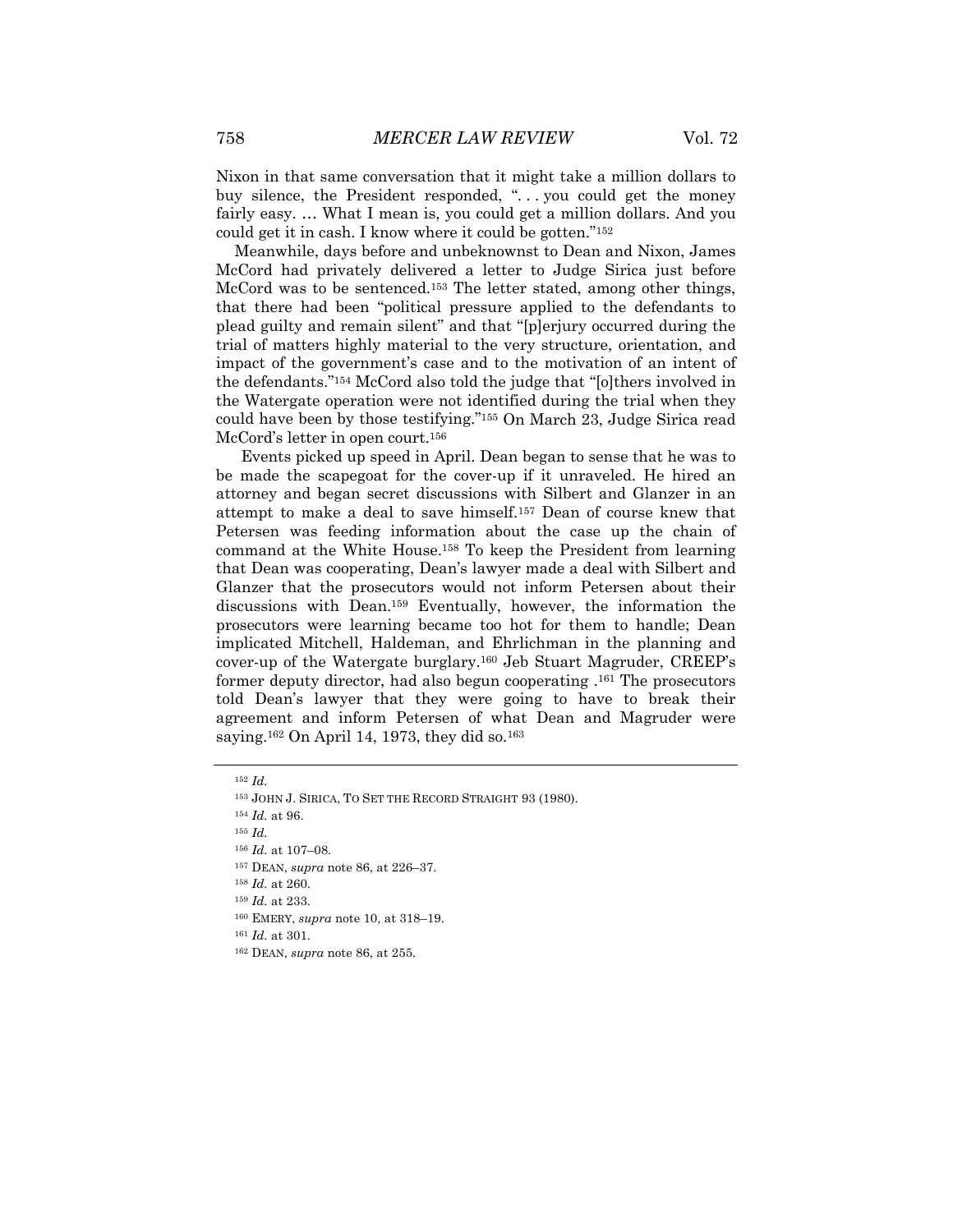Petersen immediately arranged for Silbert to go with him to Kleindienst's home at 1 A.M.164 For much of the night, Petersen and Silbert briefed Kleindienst on Dean's and Magruder's revelations. At the news of Mitchell's involvement, Kleindienst wept.165 Kleindienst decided that he had to report what he knew directly to the President, and he did so on Sunday, April 15, 1973.166 Because of Kleindienst's close connections to Mitchell, Kleindienst recused himself from further involvement in the Watergate investigation.167 Within days, he decided that he should resign as Attorney General.168

Kleindienst's recusal and later resignation left Petersen in charge of the Watergate investigation as head of the Criminal Division.169 Over the next few months, Petersen regularly communicated directly with Nixon about the progress of the investigation.170 The President gave directions about the investigation, including one not to investigate the burglary of Dr. Fielding's office because that was a "national security matter. You stay out of that. Your mandate is to investigate Watergate."171 Petersen complied.172 Petersen at least twice responded to Nixon's questions about whether the prosecutors had information that implicated the President, and Petersen assured him that they did not.173 During this time, Nixon floated the ideas of having Petersen

<sup>170</sup> Jim Baker and Sarah Grant, *What the Watergate 'Road Map' Reveals about Improper Contact between the White House and the Justice Department*, lawfare blog (Nov. 19, 2018, 10:13 AM), https://www.lawfareblog.com/what-watergate-road-map-revealsabout-improper-contact-between-white-house-and-justice-department. *See also* GORMLEY, *supra* note 13, at 368–69. One of these conversations had fateful consequences. Nixon summoned Petersen to the President's office in the Old Executive Office Building and in an expletive-laden tirade complained that Petersen had offered Dean immunity despite the President's direct order not to do so. When Petersen said that the President must have misunderstood Dean, the President replied, "You can listen to the tape." When Petersen told this story to the newly appointed Watergate special prosecutors, it alerted them to the possibility, later confirmed, that Nixon taped his conversations. *Id.* at 255–56.

<sup>171</sup> *Hearings Before the Select Committee on Presidential Campaign Activities*, *supra*  note 46, at 3631.

<sup>172</sup> Baker & Grant, *supra* note 170.

<sup>173</sup> *Id.*

<sup>163</sup> EMERY, *supra* note 10, at 318–19.

<sup>164</sup> *Id.* at 318.

<sup>165</sup> *Hearings Before the Select Committee on Presidential Campaign Activities*, *supra*  note 46, at 3578.

<sup>166</sup> *Id.* at 3579.

<sup>167</sup> *Id.* at 3584.

<sup>168</sup> *Id.* at 3587.

<sup>169</sup> *Id.* at 3584.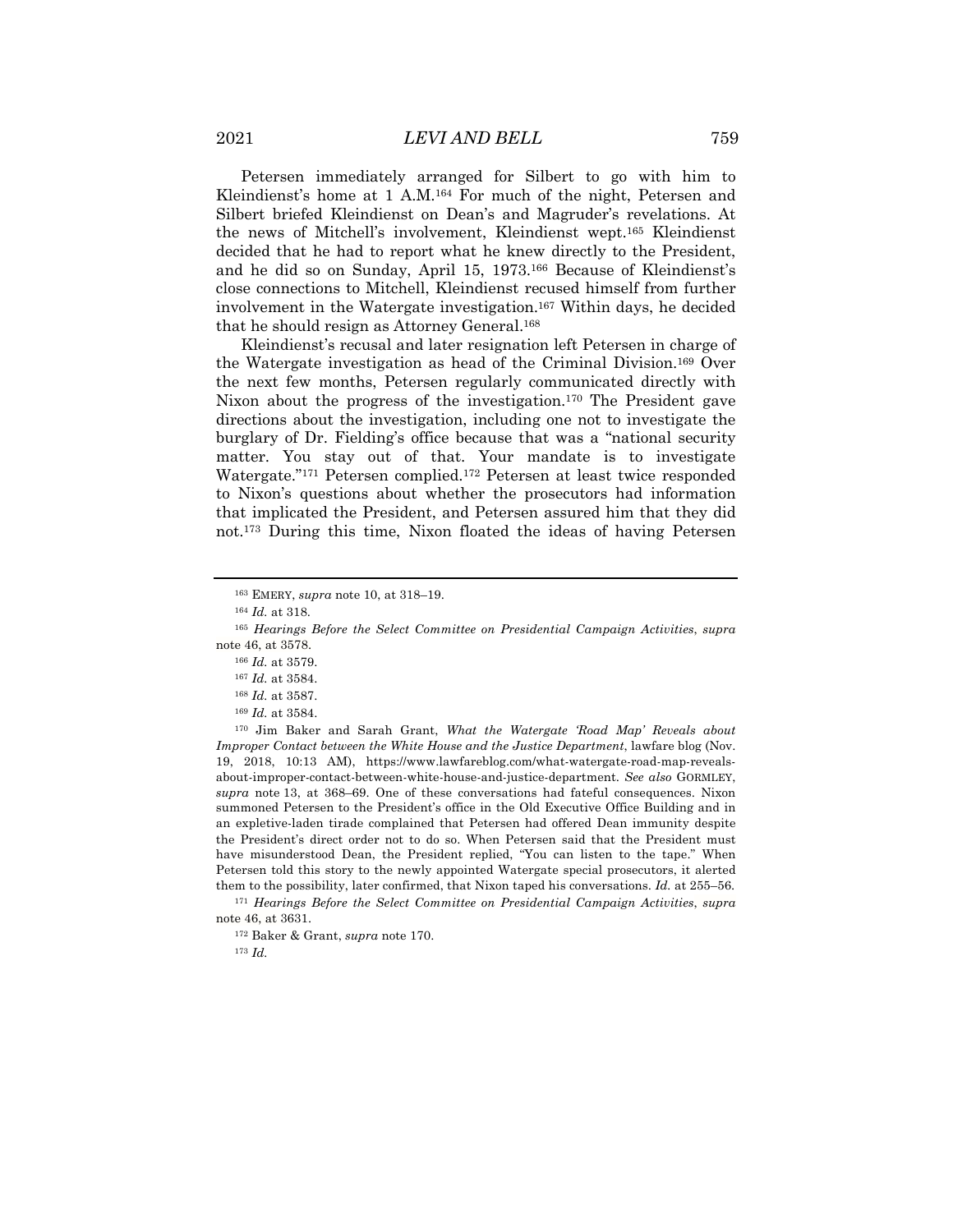become White House Counsel or maybe Director of the FBI.174 Nixon told him, "You're the advisor to the President now."175 Accusations about the impropriety of Petersen's actions, from his initial agreement with Dean to limit the scope of the Watergate investigation in 1972 through his almost daily conversations with the President in 1973, are what led Petersen to feel the need to claim, as we quoted before, that he was "not a whore."176

Nixon nominated Elliott Richardson to be his third Attorney General. As part of his confirmation process, Richardson agreed to appoint a Special Prosecutor for the Watergate investigation and not to discharge him except for extraordinary impropriety.177 Such an appointment is in a sense the ultimate sign that a prosecution is, or is likely to be, so politicized that the Department of Justice cannot handle it in the normal course.178 It is a demoralizing statement that the Department's prosecutors are incapable of discharging their responsibilities or at least that there is enough of an appearance of such an impairment that a special prosecutor is needed. Petersen deeply resented the appointment of the special prosecutor. In his testimony before the Senate Select Committee on Presidential Campaign Activities (commonly known as the Senate Watergate Committee), Petersen said:

Now, one of the things, you will excuse me, I have to get something off my chest. I resent the appointment of a special prosecutor. Damn it, I think it is a reflection on me and the Department of Justice. We would have broken that case wide open, and we would have done it in the most difficult circumstances. And do you know what happened. That case was snatched out from under us when we had it 90-percent

<sup>174</sup> *Id.* 

<sup>175</sup> *Id.*

<sup>176</sup> Osnos & Cohen, *supra* note 15.

<sup>&</sup>lt;sup>177</sup> For an interesting comparison between the assurances that Richardson gave and those given by William Barr with respect to the Mueller investigation, see Nick Akerman, Trump Nominee William Barr's hearing evokes the standard set by Nixon AG Elliot Richardson during Watergate, https://www.nbcnews.com/think/opinion/trump-nomineewilliam-barr-s-hearing-evokes-standard-set-nixon-ncna959156 (last visited May 24, 2021).

<sup>&</sup>lt;sup>178</sup> Levi said years later that in general the appointment of a Special Prosecutor is "ruinous for the idealism that the department has to have" and that such an appointment essentially is a message that the lawyers in the department cannot be trusted. The Office of the Attorney General, *supra* note 37, at 31:50.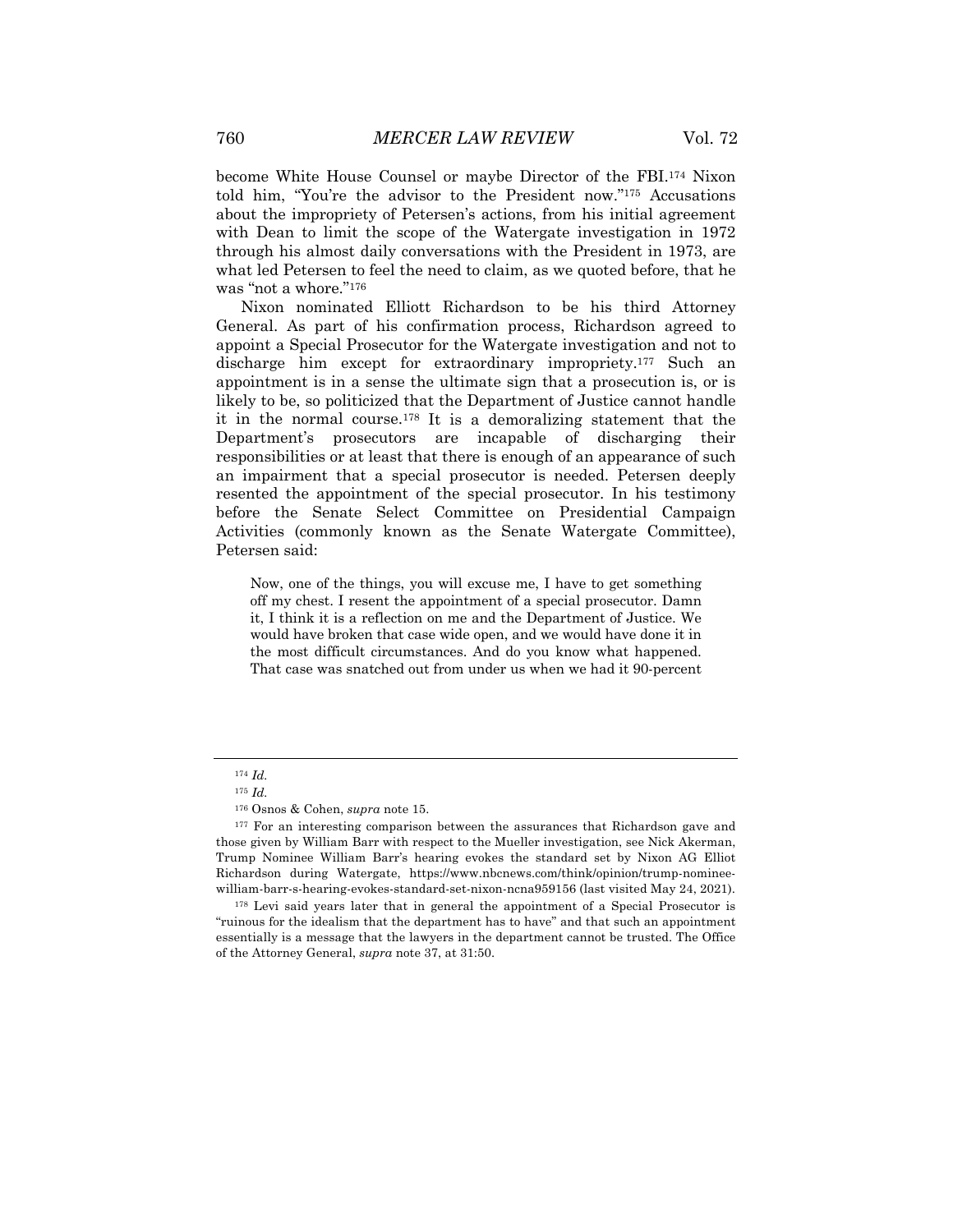complete with a recognition of the Senate of the United States that we can't trust those guys down there.<sup>179</sup>

Nevertheless, Richardson had committed the Department to the appointment of a Special Prosecutor for Watergate.

Archibald Cox became the Watergate Special Prosecutor on May 25, 1973.180 On July 16, 1973, presidential aide Alexander Butterfield revealed to the Senate Watergate Committee that President Nixon had regularly recorded conversations in the Oval Office and elsewhere.181 Cox sought a number of tapes of particular conversations that he believed were relevant to the Watergate investigation.182 Nixon resisted. When Cox refused to back down, Nixon ordered Richardson to fire Cox. Richardson refused and resigned instead. Richardson's Deputy Attorney General, William Ruckelshaus, also refused to fire Cox and resigned. Robert Bork, who was next-in-line at the Department of Justice as Solicitor General, ultimately agreed to fire Cox. These were the events of the so-called "Saturday Night Massacre."183 FBI agents were dispatched to secure the offices of the Special Prosecutor. The plan was to disband the Special Prosecutor's Office and bring its work back under the direction of Henry Petersen.184

The public backlash from the Saturday Night Massacre was so great that within weeks Nixon had to agree to the appointment of another Special Prosecutor, Leon Jaworski.185 The investigation and prosecution of crimes related to Watergate then continued. Meanwhile, Nixon had nominated Senator William Saxbe as his fourth Attorney General, to

<sup>181</sup> Bob Woodard describes that fateful day in his biography of Butterfield. BOB WOODWARD, THE LAST OF THE PRESIDENT'S MEN 165–70 (2015).

<sup>184</sup> *Id.* at 368.

<sup>179</sup> *Hearings Before the Select Committee on Presidential Campaign Activities*, *supra*  note 46, at 3639.

<sup>180</sup> GORMLEY, *supra* note 13, at 235. Petersen reacted to the suggestion of Cox as Special Prosecutor with the comment: "[w]ould not recommend." This came at a time when "the Criminal Division . . . had recently come under attack for its lack of objectivity and collusion with the White House . . . ." *Id.*

<sup>182</sup> GORMLEY, *supra* note 13, at 290–317.

<sup>183</sup> For a detailed recitation of the events of the Saturday Night Massacre, *see id.* at 338–77.

<sup>185</sup> Jaworski describes being recruited to take the job by Alexander Haig on October 30, 1974, just ten days after the Saturday Night Massacre. LEON JAWORSKI, THE RIGHT AND THE POWER: THE PROSECUTION OF WATERGATE 1–7 (1976).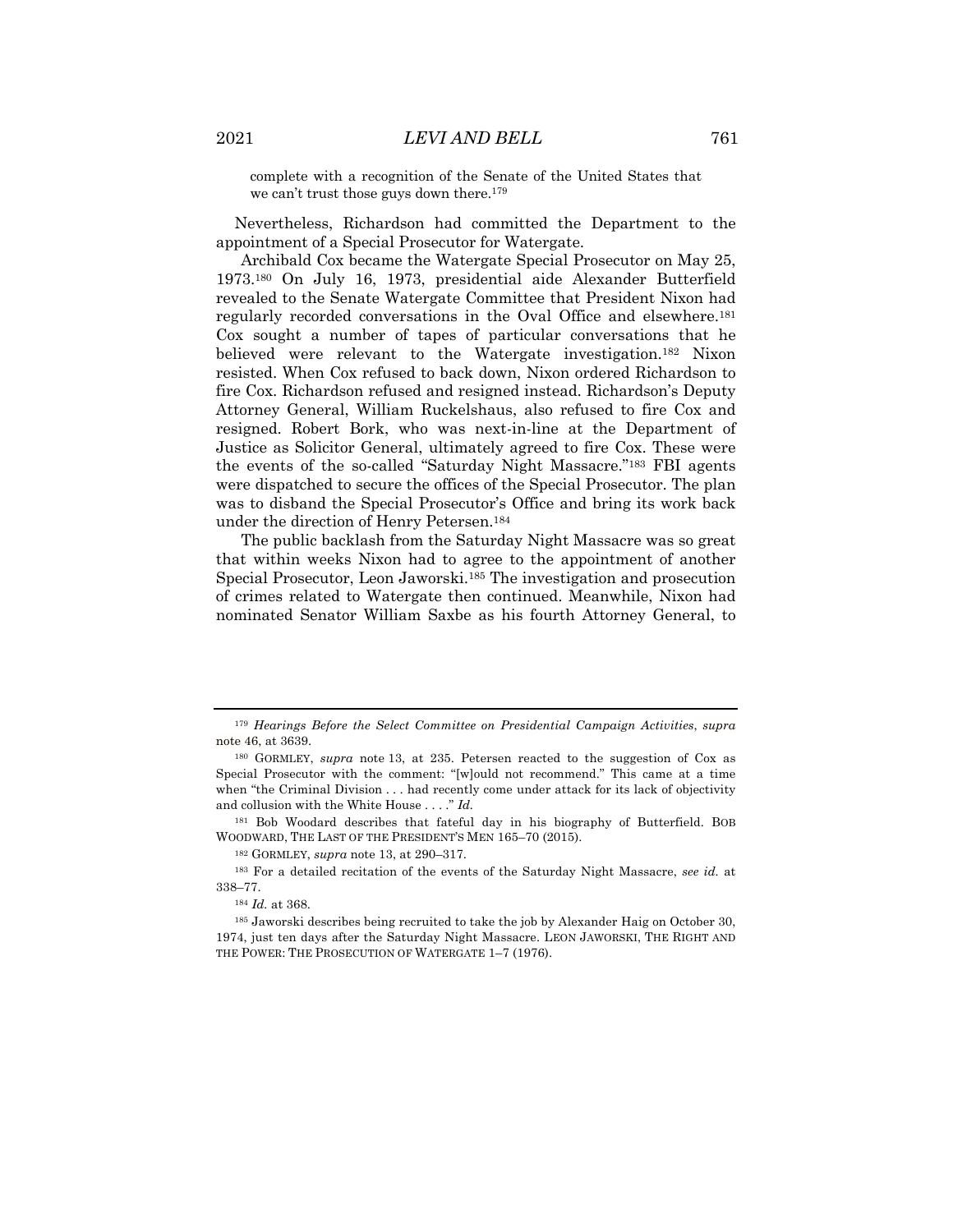replace Richardson, and Saxbe was confirmed and took office on January 19, 1974.186

However, the troubles for the President and his Attorneys General continued. On March 1, 1974, Mitchell was indicted (along with Haldeman, Ehrlichman, Colson, and others) for conspiracy, obstruction of justice, and perjury in connection with the Watergate cover-up.187 The grand jury named Nixon as an unindicted co-conspirator.188

Kleindienst had troubles of his own and cut a deal with the Special Prosecutor. In 1973, Kleindienst had approached Cox's team and offered to provide information about the President and ITT.189 As part of these discussions, Kleindienst revealed that President Nixon had called him and ordered him to drop the government's appeal in the ITT antitrust case.190 Nixon also ordered Kleindienst to fire the Assistant Attorney General for the Antitrust Division.191 To his credit, Kleindienst did not follow the orders of the President—an instance in which the Nixon Justice Department resisted politicization of its work. But Kleindienst testified falsely to Congress about these events during his confirmation hearing to become Attorney General. He denied that anyone from the White House had made any suggestions about what the Justice Department should do in the ITT case.192 Kleindienst and Jaworski reached a deal under which Kleindienst tearfully pled guilty on May 16, 1974 to one misdemeanor count of lying to Congress.193 Kleindienst was fined but did not serve time in prison.194

<sup>189</sup> Leon Jaworski describes the circumstances of Kleindienst's plea deal in his memoir. JAWORSKI, *supra* note 189, at 149–57 (1976).

<sup>190</sup> *Id.* at 151.

<sup>186</sup> Lesley Oelsner, *Senate, 75 to 10*, *Votes to Confirm Saxbe as Attorney General*, N.Y. TIMES (Dec. 18, 1973), https://www.nytimes.com/1973/12/18/archives/senate-75-to-10 votes-to-confirm-saxbe-as-attorney-general.html.

<sup>187</sup> Anthony Ripley, *Federal Grand Jury Indicts 7 Nixon Aides on Charges of Conspiracy on Watergate; Haldeman, Ehrlichman, Mitchell on List*, N.Y. TIMES (Mar. 2, 1974), https://www.nytimes.com/1974/03/02/archives/federal-grand-jury-indicts-7-nixonaides-on-charges-of-conspiracy.html.

<sup>188</sup> Anthony Ripley, *Jury Named Nixon a Co-Conspirator But Didn't Indict*, N.Y. TIMES (June 7, 1974), https://www.nytimes.com/1974/06/07/archives/jury-named-nixon-acoconspirator-but-didnt-indict-st-clair-confirms.html.

<sup>191</sup> KLEINDIENST, *supra* note 112, at 90–93.

<sup>192</sup> For Kleindienst's version of these events, *see id.* at 90–105.

<sup>193</sup> Ripley, *supra* note 12.

<sup>194</sup> Bart Barnes, *Richard Kleindienst, Attorney General During Watergate, Dies*, WASH. POST (Feb. 4, 2000), https://www.washingtonpost.com/archive/local/2000/02/04/richardkleindienst-attorney-general-during-watergate-dies/3fd8559d-4eff-41b8-8302- 6404ff8d449f/.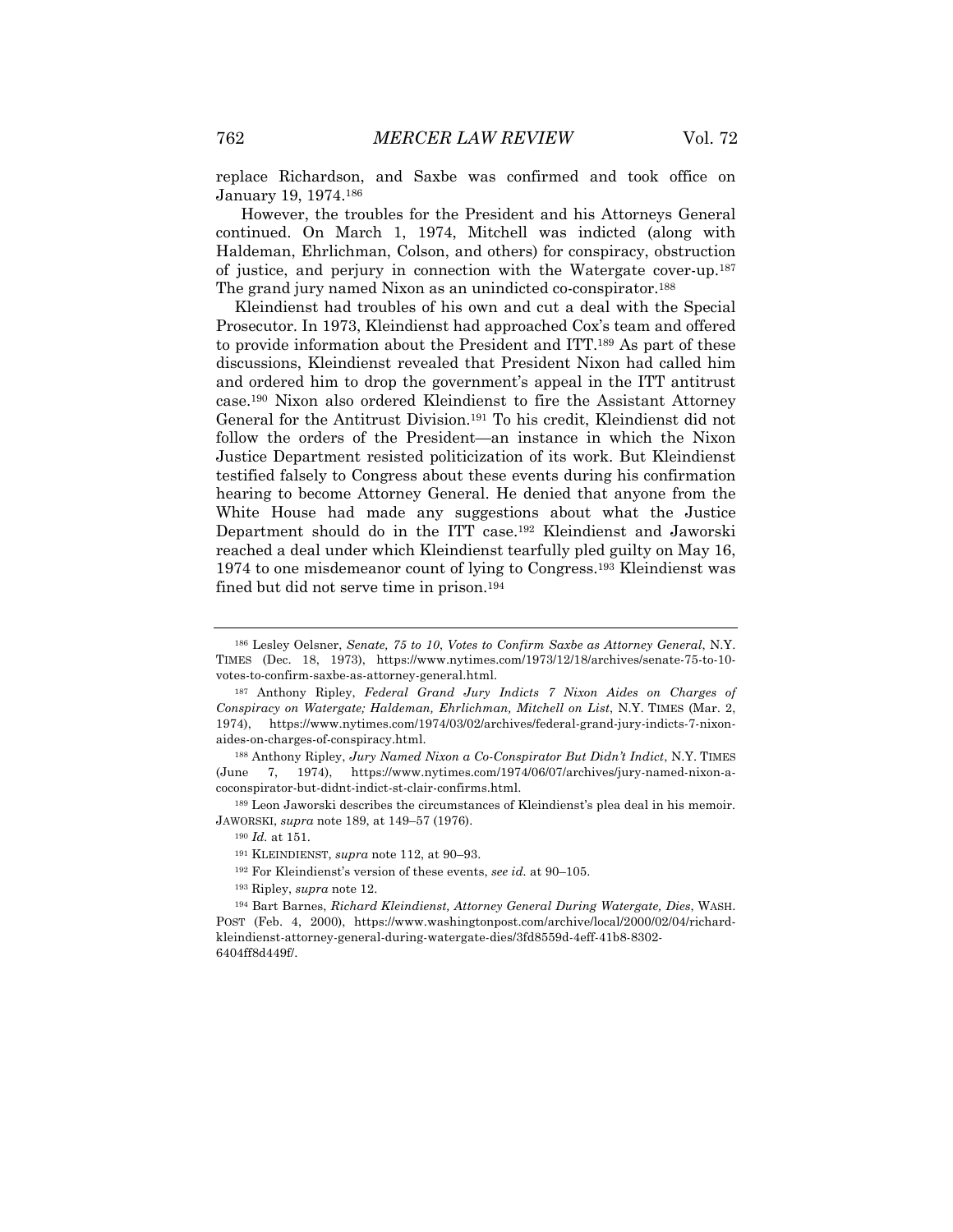As the months proceeded, pressure from the various Watergate investigations continued to build. The Judiciary Committee of the House of Representatives approved three articles of impeachment in July.195 A vote in the House on impeachment and then a trial in the Senate would have been the next steps on Capitol Hill. Nixon clung to the hope that he could survive the impeachment process.

In the summer of 1974, the Supreme Court ruled against Nixon's attempt to protect his incriminating tapes on the basis of executive privilege.196 When the recordings were turned over, they showed Nixon's involvement in the cover-up within days of the Watergate burglary.197 Nixon's political support collapsed, and he resigned on August 9, 1974.198 Gerald Ford took the oath of office as President that day.199

Ford inherited a deeply wounded Justice Department. Mitchell was under indictment and would be convicted of numerous crimes a few months later. Kleindienst had pled guilty to lying to Congress. The Watergate cases had been removed from the Department amid concerns that the Department had been allowing political considerations to affect its work. In fact, Petersen had limited the scope of the investigation and then regularly reported to Nixon and Dean on its progress. Richardson had resigned along with his deputy because Nixon had ordered them to fire the Special Prosecutor. No wonder that Ford wrote in his memoirs that "nowhere did Watergate leave more lasting scars than at the Department of Justice.200

Saxbe was not the answer. He had his own troubles as Attorney General. After Levi's nomination, Saxbe would be described as an

<sup>195</sup> Richard Lyons & William Chapman, *Judiciary Committee Approves Article to Impeach President Nixon, 27 to 11*, WASH. POST (July 28, 1974), https://www.washingtonpost.com/wp-srv/national/longterm/watergate/articles/072874- 1.htm.

<sup>196</sup> United States v. Nixon, 418 U.S. 683 (1974).

<sup>197</sup> The so-called "smoking gun" recording was of the President's June 23, 1972 conversation with his chief of staff, Bob Haldeman. The Smoking Gun Tape, https://watergate.info/1972/06/23/the-smoking-gun-tape.html.

<sup>198</sup> Carroll Kilpatrick, *Nixon Resigns*, WASH. POST (Aug. 9, 1974), https://www.washingtonpost.com/wp-srv/national/longterm/watergate/articles/080974- 3.htm.

<sup>199</sup> Photographs and video of the swearing-in ceremony in the East Room of the White House are available on the web site of the Gerald R. Ford Foundation. Oath of Office and Swearing In Remarks https://geraldrfordfoundation.org/centennial/media/oath-officeswearing-remarks/ (last visited May 24, 2021).

<sup>200</sup> GERALD R. FORD, A TIME TO HEAL 235 (1979).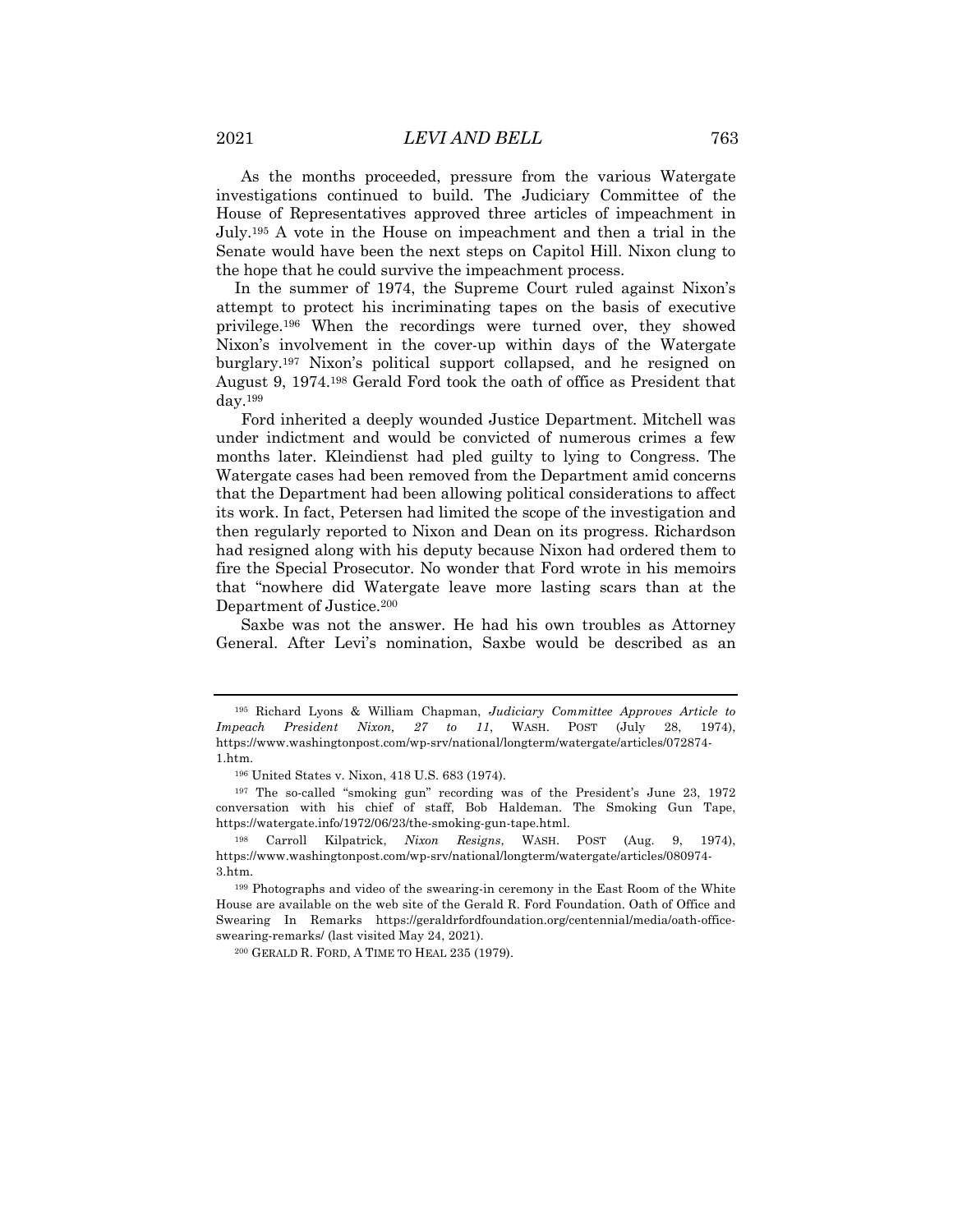amiable primitive.201 Saxbe had a well-deserved reputation for bluntness.202 This tendency did not serve him well as Attorney General. Early in his tenure, the heiress Patricia Hearst was arrested because of her participation in crimes committed with members of the Symbionese Liberation Army. Before Hearst could even be charged, Saxbe caused a furor by describing her as a "common criminal."<sup>203</sup> After that experience, he found that he had to resist his natural tendency to be frank. He nevertheless liked being Attorney General and intended to remain as long as the President would have him. As late as November 17, 1974, Saxbe told a national television audience that he had no intention of quitting his job as Attorney General, that he intended to "stick with it."204

Ford had other plans, and he seized an opportunity to replace Saxbe without appearing to fire him. Daniel Patrick Moynihan was serving as the Ambassador to India, but he needed to return to Harvard by February 1975 to retain his tenure.205 Saxbe had traveled numerous times to India and was known to be interested in that country.206 Although Ford told the story slightly differently in his memoirs—he made it sound as if the decision was up to Saxbe<sup>207</sup>—the President used the opening to clear the way for a new Attorney General. Saxbe would be nominated to replace Moynihan in India, and that would open up the Attorney General's position in the cabinet.208 As of December 1974, Saxbe, the last of Nixon's Attorneys General, was on his way out.209

<sup>201</sup> Lewis, *supra* note 141, at 15.

<sup>202</sup> Saxbe once said on Face the Nation that the people in the Nixon Administration were so inept that they ought to be wearing clown suits. Transcript at 14, Oct. 6, 1974, folder: Face the Nation—Oct. 6, 1974, box 63, Ronald H. Nessen Papers, Gerald Ford Library.

<sup>203</sup> Newspaper clipping from Ann Arbor News (*Saxbe to Get Ambassadorship, Reports Say*), Dec. 12, 1974, folder: vertical file, William Saxbe Papers, Gerald R. Ford Library.

<sup>204</sup> Transcript, Nov. 17, 1974, folder: Meet the Press Nov. 17, 1974, box 69, Ronald H. Nessen Papers, Gerald R. Ford Library.

<sup>205</sup> Newspaper clipping from Ann Arbor News (*Everybody Happy with Saxbe Xhange*), Dec. 14, 1974, folder: Vertical File, William Saxbe Papers, Gerald R. Ford Library.

<sup>206</sup> Newspaper clipping from Detroit Free Press (*Senate Unanimous in OK of Saxbe*) Dec. 20, 1974, folder: Vertical File, William Saxbe Papers, Gerald R. Ford Library.

<sup>207</sup> FORD, *supra* note 200, at 235–36.

<sup>208</sup> *Id.* at 236.

<sup>209</sup> *Id.* at 240.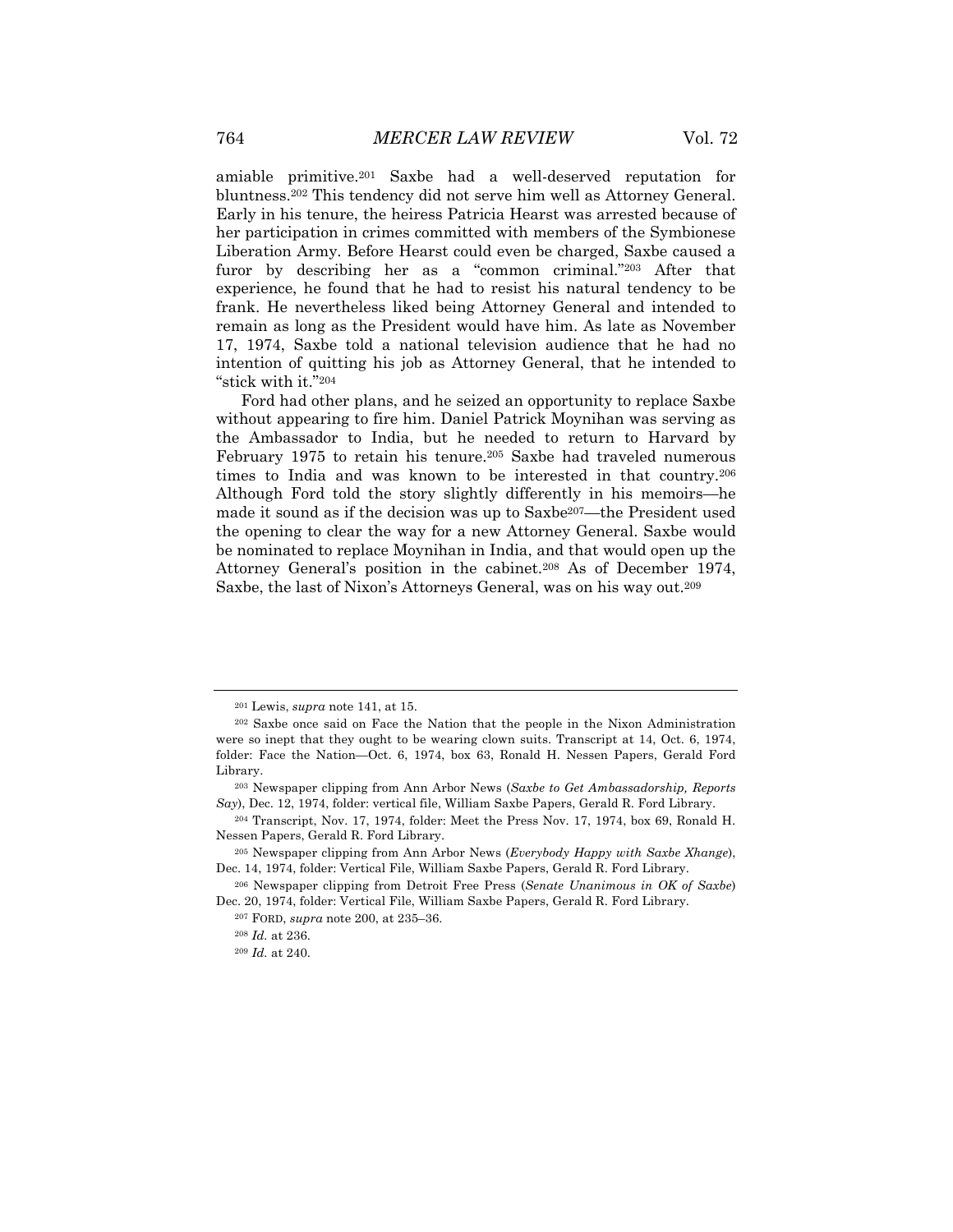## IV. THE APPOINTMENT OF EDWARD LEVI AND THE BOSTON BUSING CASE

## *A. The Appointment of Ed Levi as Attorney General*

Ford wanted his new Attorney General to be non-political and to possess a superior intellect.210 Levi's name was suggested to the White House by Donald Rumsfeld, then-Chief of Staff to the President.<sup>211</sup> Philip Buchen, President Ford's White House Counsel, undertook to make some telephone calls about Levi.212 Once those checks had been made, and the positive comments of those Buchen spoke with had been noted, Rumsfeld called Levi in early December and asked Levi to come to the White House.213 Levi came on December 5, before the President had spoken to Saxbe about leaving the Department of Justice.<sup>214</sup> Rumsfeld took Levi to meet with the President, and, in response to a question from the President, Levi told the President that next Attorney General should be non-political.215 That was exactly what the President had said he was looking for. The President, who had never met Levi but who had been thoroughly briefed about him, "sprang [his] trap" and offered the Attorney General's job to Levi on the spot.216 Levi resisted at first because he was in a major fund drive for the University.217 This is the point at which Levi felt that he needed the job as Attorney General like he needed "a hole in the head."218 According to the President, however, Levi agreed to serve after Ford appealed to his patriotism.<sup>219</sup>

Levi's confirmation process got off to a rocky start, in part because the White House neglected to consult several powerful senators before making the announcement.220 But President Ford overcame that

<sup>210</sup> *Id.* at 236.

<sup>211</sup> *Id.*

<sup>212</sup> Notes on individuals being considered for attorney general, *supra* note 19.

<sup>213</sup> Interview with Edward H. Levi (Document Title: 95-NLF-032), Nov. 1, 1989, folder: Kramer, Victor H., box 1, Composite Oral History Accessions, Gerald R. Ford Library.

<sup>214</sup> David Hess, *Saxbe Not Happy About Leaving Job*, DETROIT FREE PRESS (Dec. 14, 1974) (on file with authors).

*<sup>215</sup>* Gerald R. Ford, *In Memoriam: Edward H. Levi (1912–2000)*, 67 U. CHI. L. REV. 967, 976 (2000).

<sup>216</sup> *Id.*

<sup>217</sup> *Id.*

<sup>218</sup> JAMES CANNON, GERALD FORD: AN HONORABLE LIFE 308 (2013).

<sup>219</sup> Ford, *supra* note 200, at 976.

<sup>220</sup> Newspaper clipping (Rowland Evans and Robert Novak, *The Opposition Lines Up Against Levi*), Dec. 23, 1974, folder: Justice–Personnel–Attorney General (1), box 24, Philip Buchen Papers, Gerald R. Ford Library.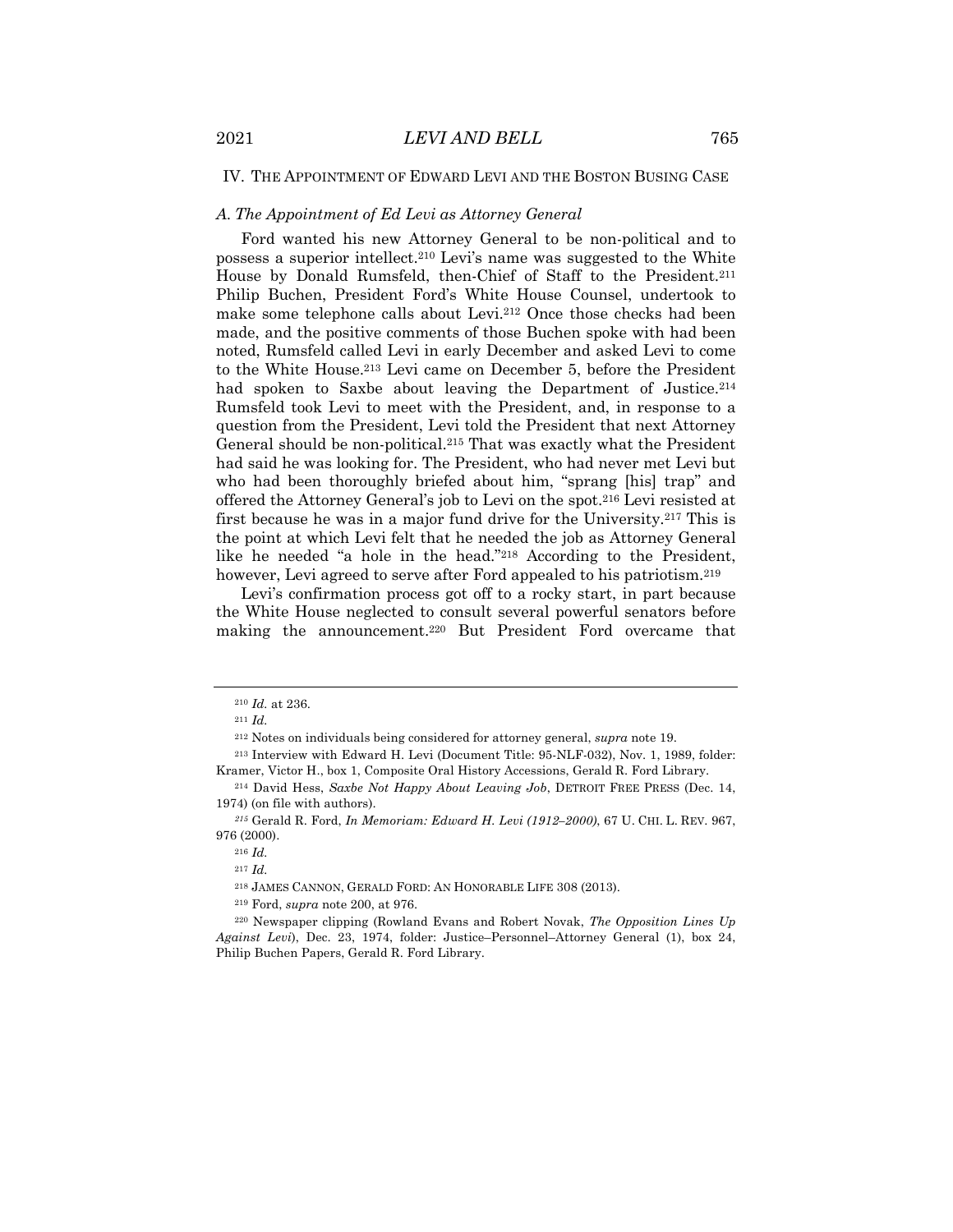opposition,221 and Levi's nomination hearing proceeded in late January 1975.222 The Judiciary Committee approved the nomination, and the Senate confirmed Levi as Attorney General on February 5, 1975.223 Levi took office with a promise from the President that the President would not interfere with Levi's decisions about particular cases.224 Levi later said that he did not believe the President would keep this promise, but in fact the President never did interfere.225 Levi, as we have noted, made a commitment to the Senate to be independent and to call them as he saw them. He promised at his swearing-in to lead a non-partisan Department of Justice.226 The President's promise, and Levi's commitments, were sorely tested when the time came to decide whether the United States would inject itself into one of the most controversial issues of the day—school busing for purposes of desegregation—in cases involving the most volatile of locales—the city of Boston.

<sup>221</sup> Newspaper clipping (Orr Kelly, *Opposition to Levi Fades*)*,* Jan. 19, 1975, folder: Justice–Personnel–Attorney General (1), box 24, Philip Buchen Papers, Gerald R. Ford Library.

<sup>222</sup> In preparing to testify, Levi was assisted by a young Justice Department lawyer from Kentucky named Mitch McConnell. Memorandum, McConnell to Levi, Jan. 22, 1975, folder: Levi, Edward (2), box 9, William T. Kendall Papers, Gerald R. Ford Library.

<sup>223</sup> Gerald R. Ford, *Attorney General Edward H. Levi*, 52 U. CHI. L. REV. 284, 285 (1985).

<sup>224</sup> The Office of the Attorney General, *supra* note 37, at 51:50.

<sup>225</sup> *Id.* The President's position was not merely a private promise made to Levi. At Levi's swearing in, Ford's prepared remarks included this paragraph:

In looking for a new Attorney General, I determined that a traditional political appointment would not do. Recent events had raised widespread doubt about our justice system in general and our Department of Justice in particular. The Department of Justice has been and must remain a strong arm of the executive branch. The Justice Department must participate in the development of administration policies. But it must not be involved in partisan politics.

Remarks at 4, Feb. 7, 1975, folder: Feb. 7, 1975 Remarks for Swearing-In Ceremony of Edward Levi, Attorney-General, box 5, Reading Copies of Presidential Speeches and Statements, Gerald R. Ford Library.

<sup>226</sup> At the ceremony, Levi said:

We have lived in a time of change and corrosive skepticism and cynicism concerning the administration of justice. Nothing can more weaken the quality of life or imperil the realization of those goals we all hold dear than our failures to make clear by word and deed that our law is not an instrument of partisan purpose, and it is not an instrument to be used in ways which are careless of the higher values which are within all of us.

Exchange of Remarks, Feb. 7, 1975, folder: FG 17/a 8/9/74–2/10/75, box 88, White House Central Files Subject File, Gerald R. Ford Library.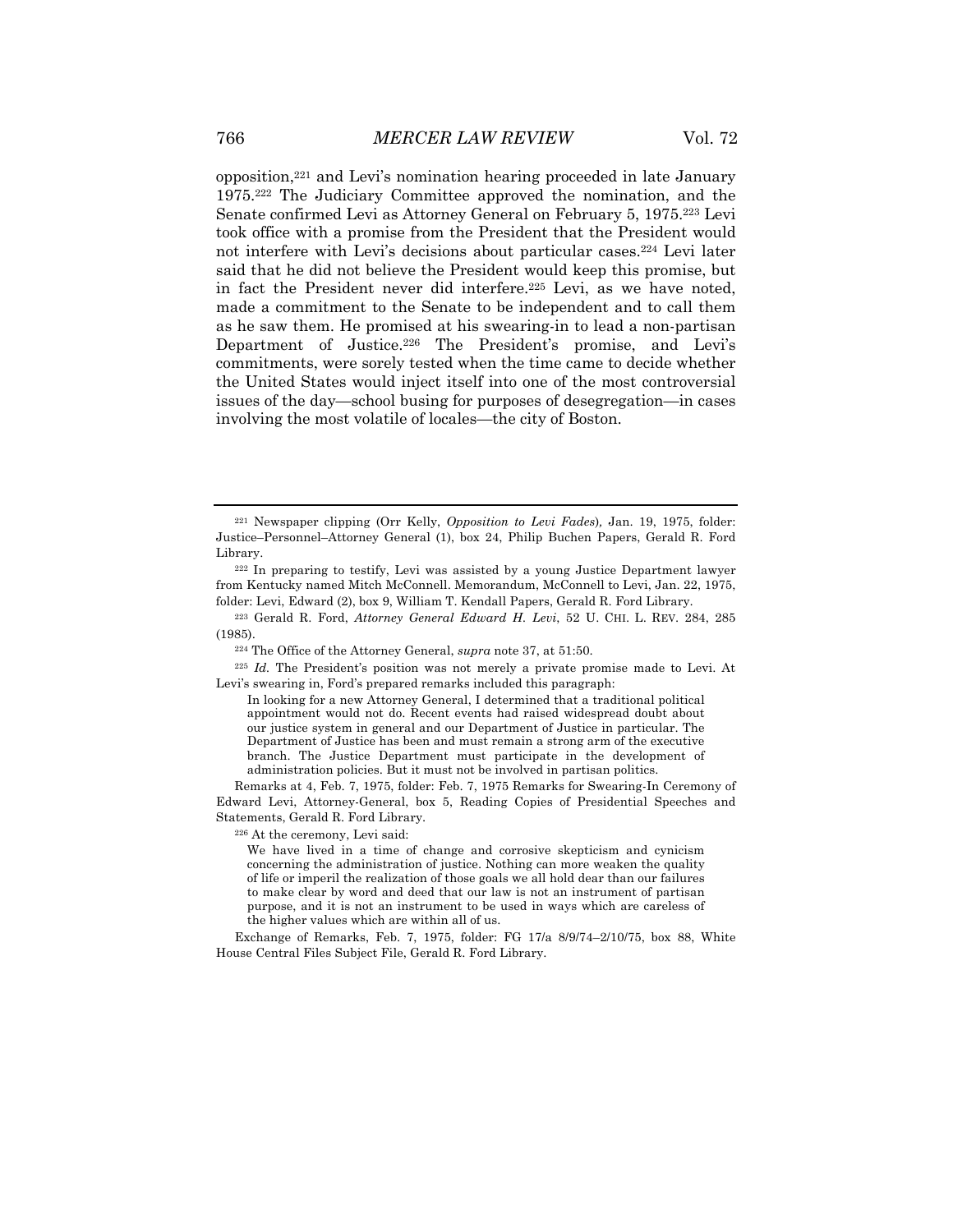## *B. The Boston Busing Case*

The example we have chosen to illustrate Edward Levi's non-political approach to his job as Attorney General is the decision he made on Saturday, May 29, 1976, not to have the Department of Justice file a memorandum with the Supreme Court about what had become known as the "Boston Busing" case. Levi awoke early that day, and he had not yet decided whether the Department of Justice should get involved, essentially on the side of the parties who were opposed to a district judge's order to bus school children to promote desegregation of public schools.227 The Department of Justice memorandum was drafted and ready to go, and Levi had two press releases in his briefcase, one announcing that the Department of Justice would be filing the memorandum and another announcing that it would not.228 Sometime between 5 A.M. and 8 A.M. on that Saturday morning, Levi made his decision.229

To understand why this decision was complex and controversial, and why it raised issues of partisan influences on the Department of Justice, we have to look back at the political environment in which Levi was operating. Twenty years had passed since the first decision in Brown v. Board of Education,<sup>230</sup> and school desegregation was still one of the hottest political issues of the day.<sup>231</sup> In particular, the use of what opponents called "forced busing" as a remedy for discrimination was a highly sensitive issue. All over the country—in Michigan, Delaware, Texas, California, and many other places—there was controversy and unrest where black students were bused across town to attend formerly all-white schools, and where white students were bused across town to attend formerly all-black schools.

Nowhere was the issue more volatile than in Boston.232 Based upon a history of deliberate segregation of the Boston city schools, United

<sup>227</sup> Notes of interview of Levi by Reichley, *supra* note 68, at 3.

<sup>228</sup> Draft press releases and draft memorandum, folder 2: Boston School Busing cases (1975), notes, 1991, box 124, May, 1976, Edward H. Levi Papers, University of Chicago Library, Department of Special Collections.

<sup>229</sup> *Id.*

<sup>230</sup> 347 U.S. 483 (1954).

<sup>231</sup> For general background on the history of busing for the purpose of desegregating public schools, *see* MATTHEW F. DELMONT, WHY BUSING FAILED: RACE, MEDIA, AND THE NATIONAL RESISTANCE TO SCHOOL DESEGREGATION (2016).

<sup>232</sup> For a retrospective look at busing in Boston, see the two-part series produced by WBUR. The first part: Bruce Gellerman, *'It Was Like a War Zone': Busing in Boston*, wbur (Sep. 5, 2014, 8:35 AM) (available at https://www.wbur.org/news/2014/09/05/boston-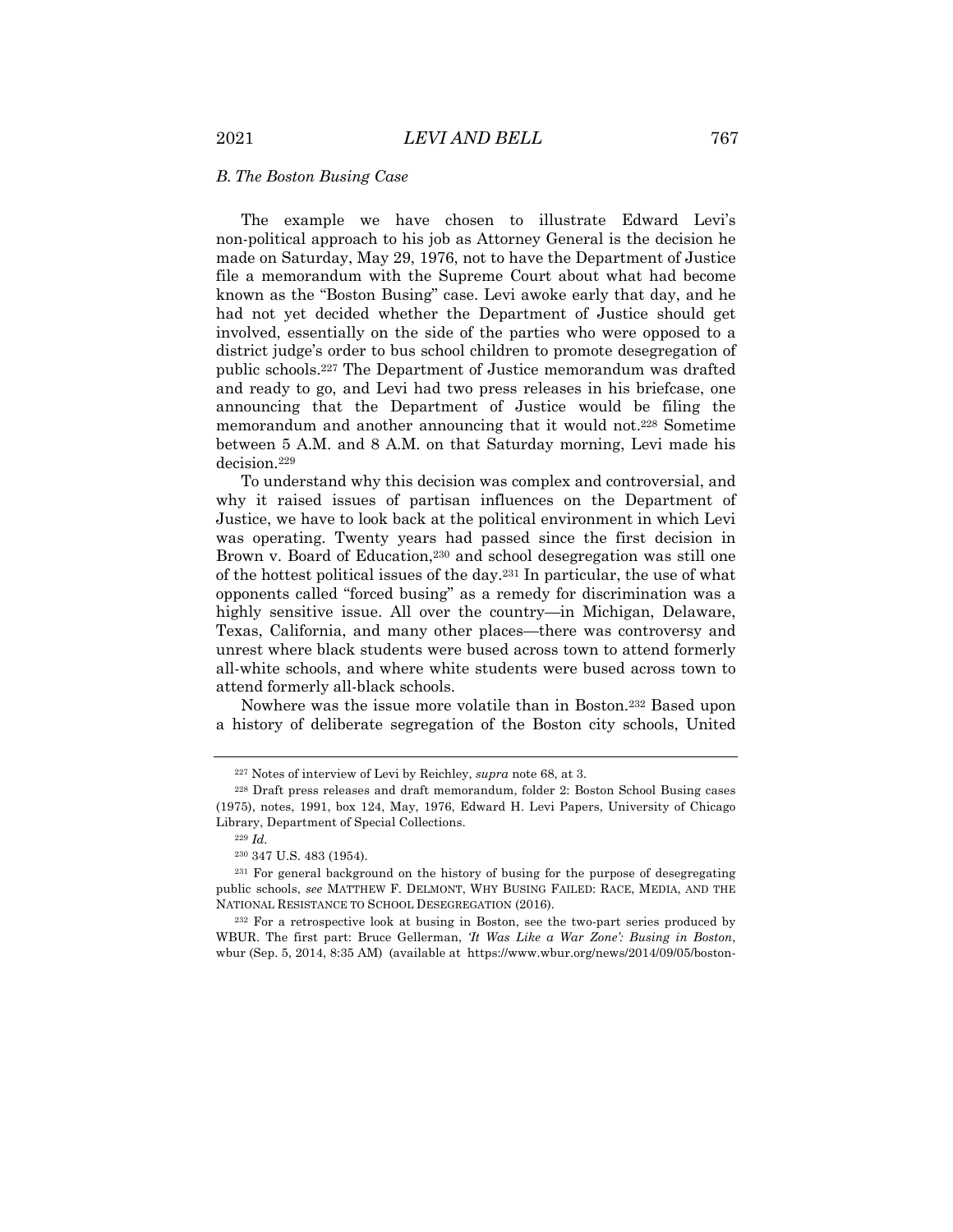States District Judge Arthur Garrity in 1974 ordered the busing of white students from South Boston to Roxbury, Massachusetts, and the busing of black students from Roxbury to South Boston.233 The order led to violence and prompted numerous demonstrations.234 One photo of an anti-busing rally shows a sea of white faces and a demonstrator holding a placard that read, "WHITES HAVE RIGHTS."235 A woman in the foreground of the picture is wearing a button that says, "NO WE WON'T GO."236 Many of the protests were organized by an anti-busing organization, Restore Our Alienated Rights—known by its initials as "ROAR"—led by Louise Day Hicks.237 The logo for ROAR was a drawing of a lion mid-roar with its front paws resting on a school bus.238 Supporters of the judge's order also demonstrated. One march was led by a banner that read: "DESEGREGATE BOSTON SCHOOLS NOW" and "KEEP THE BUSES ROLLING."239

President Ford became President less than two months after Judge Garrity issued his initial busing order. On principle, Ford opposed busing.240 In a move that was unprecedented at the time, the President commented directly on his disagreement with Judge Garrity's decision at a press conference on October 9, 1974. Ford said, "the court decision

<sup>234</sup> In one incident, hundreds of white students walked out of school the day after the stabbing of a white student by a black student had led a crowd of about 1,000 white students to trap 131 black students inside a school building for four hours. John Kifner, *4 Boston High Schools Hit by Walkouts*, N. Y. TIMES, Dec. 13, 1974, https://timesmachine.nytimes.com/timesmachine/1974/12/13/79883650.pdf?pdf\_redirect=t rue&ip=0.

<sup>235</sup> The photo is reprinted in Nikole Hannah-Jones, *It Was Never About Busing*, N. Y. TIMES (July 12, 2019), https://www.nytimes.com/2019/07/12/opinion/sunday/it-was-neverabout-busing.html.

<sup>237</sup> For general background on ROAR, *see* Rachel Sherman, ROAR: The Anti-Busing Group with the Loudest Voice, https://bosdesca.omeka.net/exhibits/show/roar-anti-businggroup (last visited May 24, 2021).

busing-anniversary). The second part: Bruce Gellerman, *Busing Left Deep Scars on Boston, Its Students*, wbur (Sep. 5, 2014, 10:05 AM) (available at https://www.wbur.org/news/2014/09/05/boston-busing-effects).

<sup>233</sup> Morgan v. Hennigan, 379 F. Supp. 410 (D. Mass. 1974), *aff'd sub nom.* Morgan v. Kerrigan, 530 F.2d 431 (1st Cir. 1976), *cert. denied sub nom*. White v. Morgan, 426 U.S. 935 (1976).

<sup>236</sup> *Id.*

<sup>238</sup> *Id.*

<sup>239</sup> The photograph is reproduced in Desegregation Busing, Encyclopedia of Boston, https://bostonresearchcenter.org/projects\_files/eob/single-entry-busing.html (last visited May 24, 2021).

<sup>240</sup> Interview by James Reichley of Philip Buchen 3–4, Sept. 1, 1977, folder: Ford White House, box 1, A. James Reichley Interview Transcripts, Gerald R. Ford Library.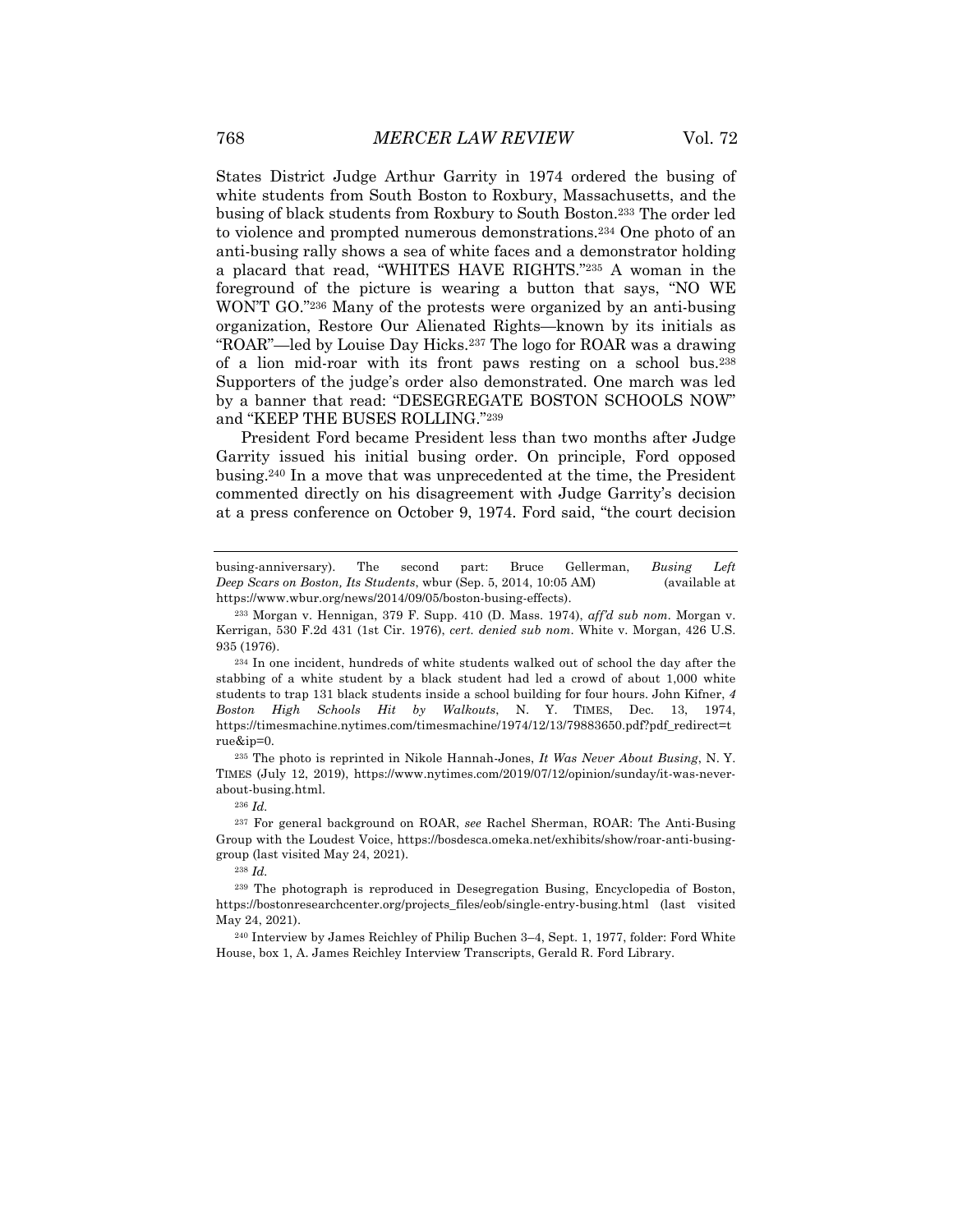in that case, in my judgment, was not the best solution to quality education in Boston."241 It should be noted that Ford also called for calm.242

The Boston busing case began to make its way through the court system, as did the busing cases in other parts of the country. Over a year later, on November 20, 1975, the President met with Levi to discuss busing. President Ford's Press Secretary, Ron Nessen, later described the meeting: "The President asked the Attorney General to look for an appropriate and proper case to ask the Court to re-examine busing as a remedy, and to explore alternative solutions that would be less destructive[] of the fabric of our community life."243 It was, Nessen said, "a policy directive" from the President.244 Levi agreed with the policy.245 Both Ford and Levi understood that the decision would belong to Levi and that the President would not be getting involved in Levi's decisions about individual cases.246

By early 1976, the United States Court of Appeals for the First Circuit had approved Judge Garrity's orders in the Boston case. Several petitions for certiorari were on their way to the Supreme Court as interested parties sought to have the court end or limit busing in Boston.

Meanwhile, President Ford was locked in a battle with Ronald Reagan for the Republican nomination for President. This was a bitterly contested and close contest.247 It would have been to the President's political advantage to be seen as acting forcefully in opposition to busing. A report of Reagan's assertions about busing in a speech in Sacramento illustrates how Reagan treated the issue during the campaign. Reagan said that if he were elected he would call on

<sup>241</sup> Anthony Ripley, *Violence is Deplored*, N. Y. TIMES (Oct. 10, 1974), https://www.nytimes.com/1974/10/10/archives/violence-is-deplored.html.

<sup>242</sup> *Id.*

<sup>243</sup> Lesley Oelsner, *President Seeks Case for Review of Busing Issue*, N. Y. TIMES (May 19, 1976), https://www.nytimes.com/1976/05/19/archives/president-seeks-case-for-reviewof-busing-issue-nessen-says-ford.html.

<sup>244</sup> *Id.*

<sup>245</sup> Interview by James Reichley of Philip Buchen, *supra* note 240.

<sup>246</sup> Interview by James Reichley with Gerald Ford, Mar. 3, 1978, folder: Ford White House, Ford, Gerald, box 1, A. James Reichley Interview Transcripts, Gerald R. Ford Library.

<sup>247</sup> President Ford devoted a lengthy chapter in his memoir to Reagan's "[c]hallenge from the [r]ight." FORD, *supra* note 200, at 333–407.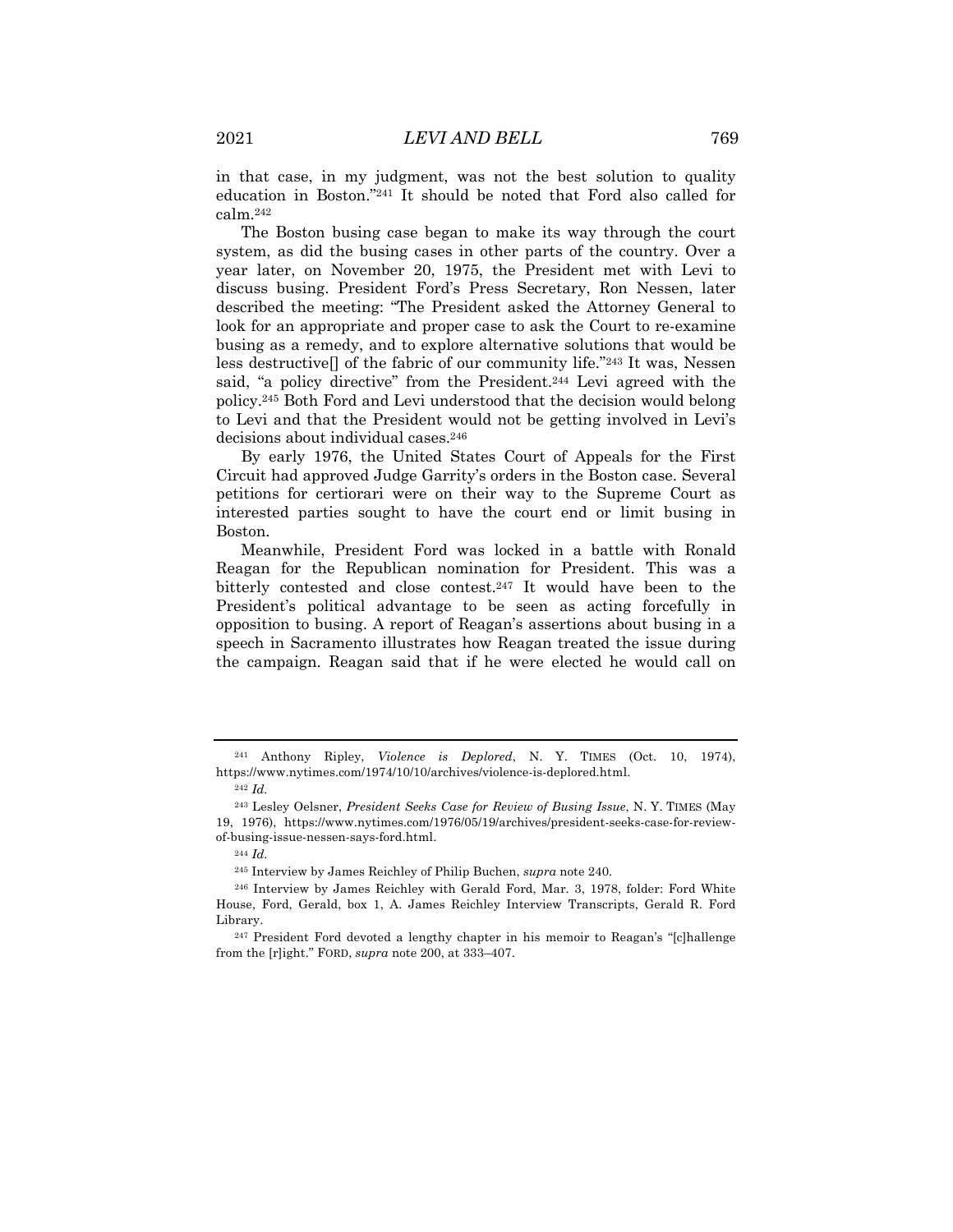Congress to outlaw "forced busing."248 Reagan claimed that "[f]ederal intervention in the classroom was responsible for much of the nation's educational deficiencies and he promised that if elected President, he would issue instructions to Federal departments 'to get off the back' of local school boards."249 Reagan also "called busing for purposes of desegregation a 'pernicious' instrument of the Federal courts."250

Even before the possibility of having the Department of Justice get involved in the Boston case came up, Levi was being criticized for being a political liability for President Ford in the race for the Republican nomination for President. Levi's nuanced pronouncements on crime control did not dovetail with the President's much more forceful statements on the campaign trail. The Wall Street Journal reported, "Polls show that crime could be one of the [most] explosive political issues of the campaign year, and Mr. Levi is neither explosive nor political."251

Then Levi received a call about the pending petitions for certiorari in the Boston case from Robert Bork, his former student and now the Solicitor General of the United States.252 Bork said, "I want you to know that I am thinking about whether or not we should file a Memorandum in support of at least one of the petitions; Do you want to discuss it?"253 Levi later said that the politics of the matter immediately went through his head and that he thought he could have avoided the issue if he chose to do so.254

Levi was not naïve. If he decided to go ahead, he would be accused of using the Department to further the political position of the President. If he didn't, he could be seen as hurting the President politically with respect to a subject about which the President felt strongly, about which he had rightfully set his broad policy goals, and about which the

<sup>248</sup> John Nordhelmer, *Reagan Criticizes U.S. School Role*, N. Y. TIMES (June 3, 1976), https://www.nytimes.com/1976/06/03/archives/reagan-criticizes-us-school-role-makescampaign-vow-to-get-federal.html.

<sup>249</sup> *Id.*

<sup>250</sup> *Id.* The Ford campaign was closely monitoring Reagan's comments. A report about the Sacramento speech appears in the papers of Ron Nessen, Ford's Press Secretary. Memorandum, June 1976, folder: Reagan Issues Busing, box 39, Ronald Nessen Papers, Gerald R. Ford Library.

<sup>251</sup> Mitchell C. Lynch, *Levi Takes Politics Out of Justice Agency, But Is He a Ford Asset?*, WALL ST. J. (Mar. 4, 1976) (on file with authors).

<sup>252</sup> Press Conference of The Honorable Edward H. Levi Attorney General of the United States with Members of the Press 5 (June 16, 1976, 10:00 A.M.) at 5 (on file with authors) (photocopy from Gerald R. Ford Library).

<sup>253</sup> *Id.*

<sup>254</sup> *Id.* at 13.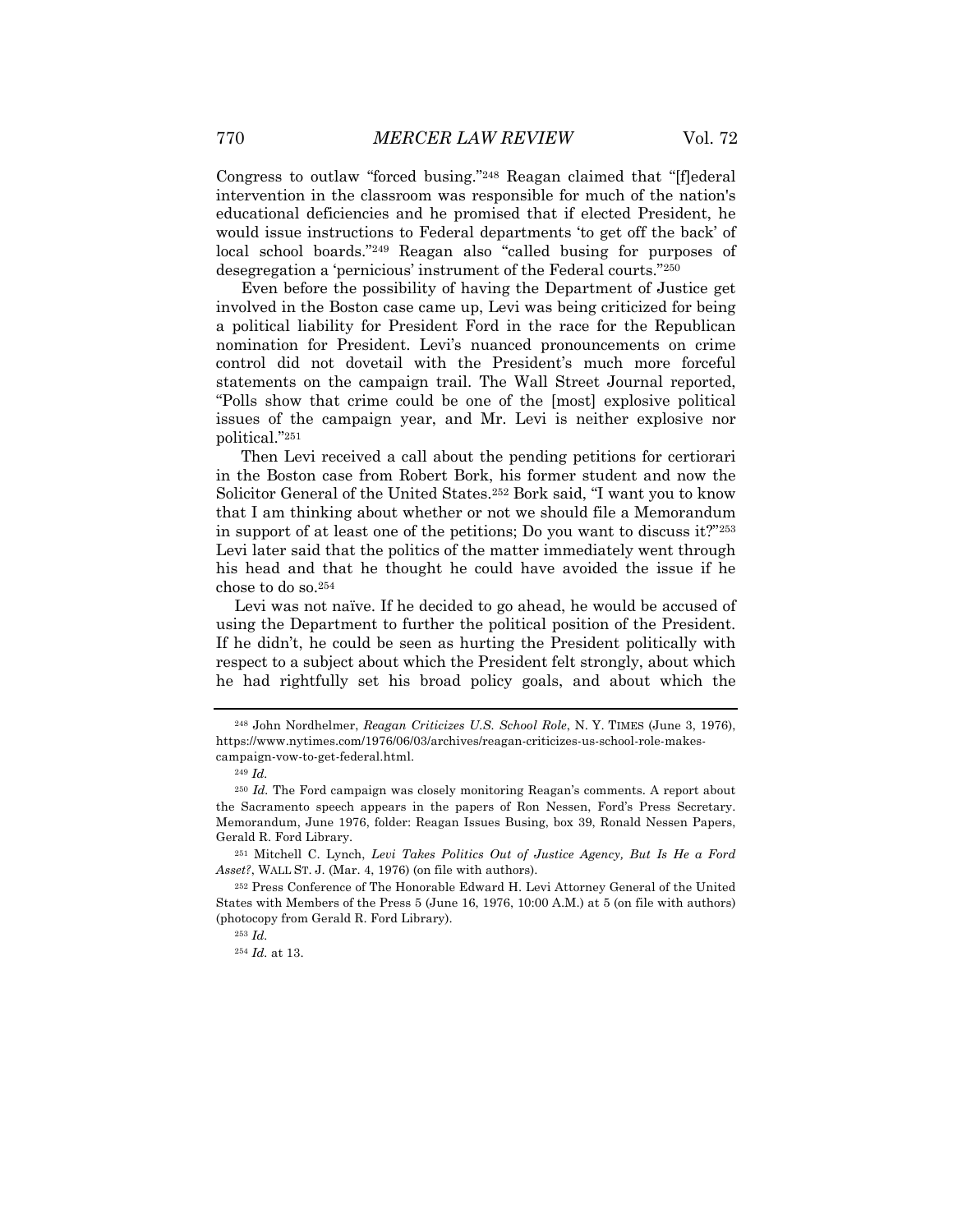President would be subject to criticism from Reagan. Levi thought that his relationship with Bork was such that he could have said, "Bob, forget it. Why are you going to cause trouble?"255

But Levi did not succumb to that understandable temptation to stay away from such a hot political issue. He later said, "[b]ut I really made the rather immediate judgment—and I think it was the right one—that I have responsibilities, official responsibilities, and I don't think they can be put in the icebox because this is a political year."256 Levi told Bork that he thought they should review the possibility of Department of Justice involvement in the Boston case, and he got Bork together with the Assistant Attorney General for Civil Rights, Stanley Pottinger, to discuss the matter.257 The result of those discussions was that Levi thought the best way to proceed was to draft the memorandum and see what it looked like.<sup>258</sup> He said, "the only way ... that you find out whether something can be written is that you try to write it and after you write it you see where there are holes in it and whether it doesn't work."259 The lawyers in the Department went through this process and eventually created six different drafts as they learned more and more about what was in the voluminous record developed in the trial court.260 Levi had not made a decision, but obviously he was seriously considering filing a memorandum with the Supreme Court in support of one or more of the petitions for certiorari. At this point, no one at the Department of Justice told the President or White House counsel what was going on.

Then all hell broke loose.

Someone made the Department of Justice deliberations public, and the New York Times published the story on May 14, 1976.261 The Times story noted right away the possible connection to "President Ford's struggle to win the Republican Presidential nomination over the conservative challenge of former Gov. Ronald Reagan of California."262 The story later mentioned the "connection that many persons might

<sup>259</sup> *Id.* at 6–7.

<sup>262</sup> *Id.*

<sup>255</sup> *Id.* at 5–6.

<sup>256</sup> *Id.* at 13–14.

<sup>257</sup> *Id.* at 6.

<sup>258</sup> *Id.*

<sup>260</sup> *Id.* at 8.

<sup>261</sup> Lesley Oelsner, *Levi Weighs Asking High Court to Upset Boston Busing Ruling*, N.Y. TIMES (May 14, 1976), https://www.nytimes.com/1976/05/15/archives/new-jerseypages-levi-weighs-asking-high-court-to-upset-boston.html.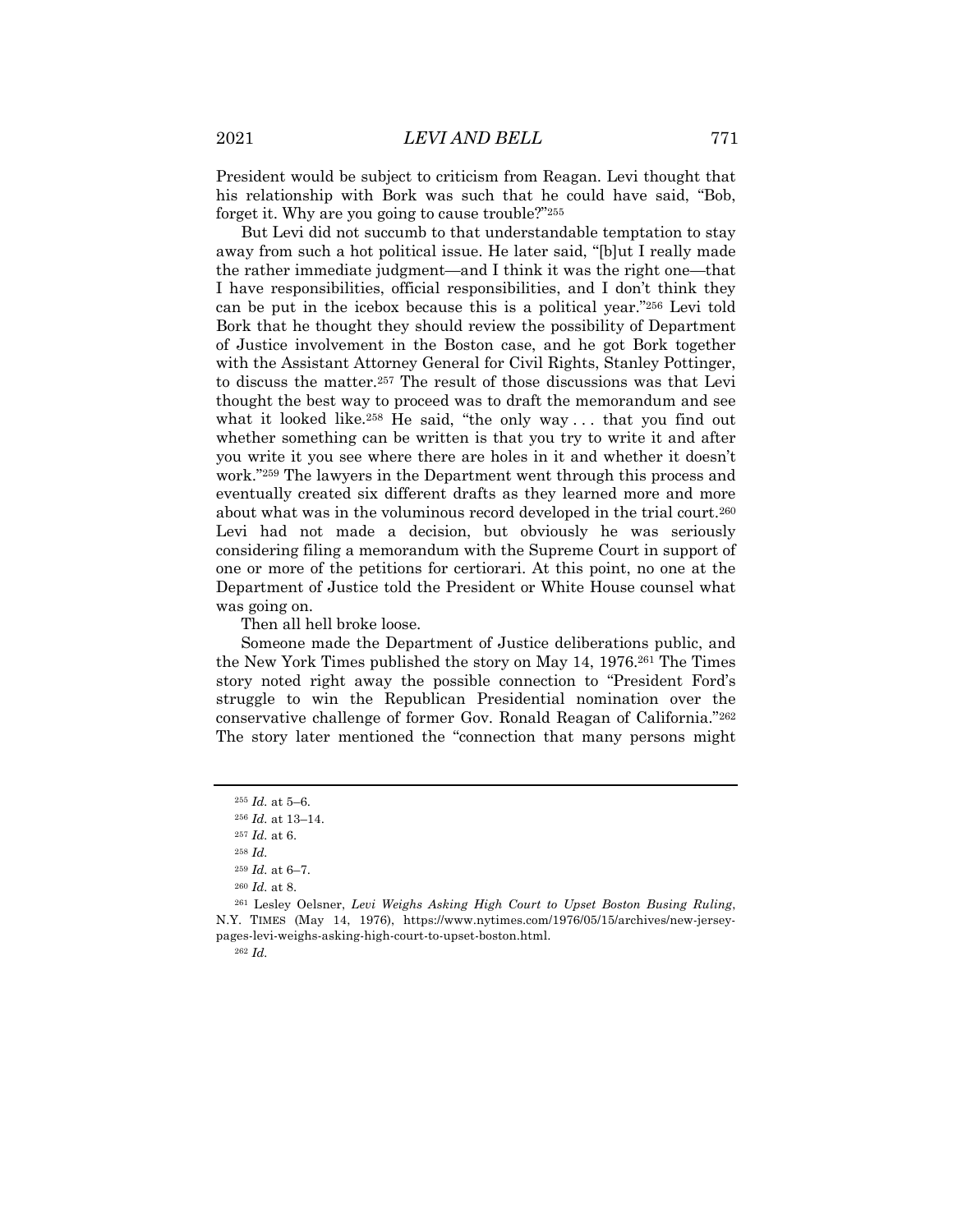draw between the filing of the brief and the Presidential race."263 The story also noted that the timing of the Department's potential filing was highly suspicious. Bork had urged that the Department file the brief on May 14, just before the Republican primary on May 18 in Michigan, which had had its own severe busing problems.<sup>264</sup> Levi professed not to know or care who was the source of the leak, but he was very disappointed because, he said with understatement, "the political aspects became more pronounced."265

Now that the Department's deliberations were public, interested parties wanted to lobby Levi. On May 18, four days after the New York Times published its first article on the matter, Levi started his day with a phone call with Philip Buchen, White House Counsel, about the Boston busing situation.266 Then Levi met at the Justice Department with Louise Hicks, the founder of ROAR—the group organized to resist the Boston busing order.267 Ms. Hicks, of course, wanted the Department of Justice to get involved to try to overturn Judge Garrity's orders. An hour later, Levi met with Roy Wilkins, the Executive Director of the NAACP, and Clarence Mitchell, the chief lobbyist for the NAACP.268 They brought with them the lead lawyers in the Boston case and tried to persuade Levi to stay out of the Boston case.269 Levi rather laconically described it this way: "we had the added point that a lot of people wanted to talk to us. Now, that had a certain value, I think. In any event, various groups came in and we heard them out, and I was told a great deal about the situation in Boston."270 The New York Times described Levi's apparent approach to the meetings: "Mr. Levi, according to persons who attended each meeting, said very little to either group and sought to convey the impression that he wanted to hear both sides before making his final decision."271

May 18 was not the only day of lobbying. Over the next eleven days, Levi met or talked with (among others) Senators Brooke, Roth, Biden,

<sup>263</sup> *Id.*

<sup>264</sup> *Id.*

<sup>265</sup> Press Conference of The Honorable Edward H. Levi, *supra* note 252, at 14.

<sup>266</sup> Attorney General's Log, May 18, 1976, folder 7, box 110, Edward H. Levi Papers, University of Chicago Library, Department of Special Collections.

<sup>267</sup> *Id.* 

<sup>268</sup> *Id.* 

<sup>269</sup> *Id.*

<sup>270</sup> Press Conference of The Honorable Edward H. Levi, *supra* note 252, at 9.

<sup>271</sup> Oelsner*, supra* note 261.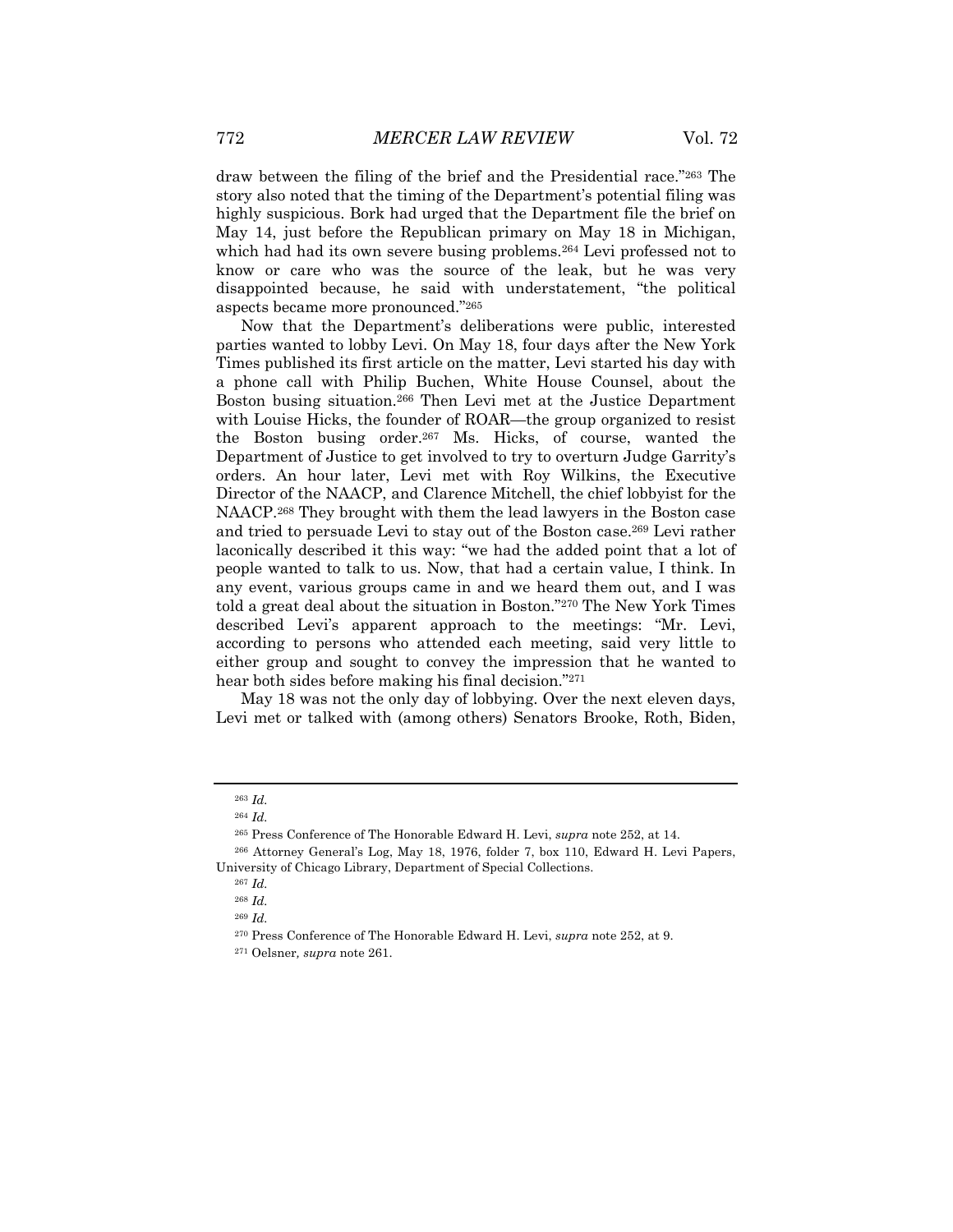and the Congressional Black Caucus.272 Levi had several passionate exchanges with the Secretary of Transportation, William Coleman, the only black member of President Ford's Cabinet, who urged Levi to stay out of the Boston case.273 Levi also had several phone calls with Buchen about the Boston case, and Levi met twice at the White House with President Ford about busing. They met for about an hour each time, on May 21 and again on Friday, May 28—the day before Levi made his decision.274 Levi reported that he and the President had "excellent discussions" about the factors that Levi was considering.275

These meetings and phone calls, and the attendant publicity, now added new political dimensions to the decision. All Levi wanted to do was decide whether the Boston case was a good case to help the Supreme Court develop the precise contours of the law, to narrow the circumstances under which busing would be the appropriate remedy. Now, however, if the Department of Justice filed, it would appear to be siding with ROAR and other opponents of the judge's order. If the Department did not file, it would be seen as caving in to the pressure of Senator Brooke, the NAACP, and other proponents of busing. Levi had a political hot potato in his hands. Levi was understandably concerned "that if he decided not to intervene in the Boston case, it might seem that he was reacting to public pressure."276

So that takes us back to 5 A.M. on Saturday morning, May 29. Levi decided that the Department would not file a memorandum in the Boston case, spoke with White House Counsel Buchen, and instructed

Memorandum, Buchen to Lynn and Gergen, May 25, 1976, file: Justice-General (6), box 23, Philip Buchen Papers, Gerald R. Ford Library.

<sup>275</sup> Press Conference of The Honorable Edward H. Levi, *supra* note 252, at 10.

<sup>276</sup> Lesley Oelsner, *Levi, In Reversal, Won't Use Boston as Test on Busing*, N.Y. TIMES (May 30, 1976), https://www.nytimes.com/1976/05/30/archives/levi-in-reversal-wont-useboston-as-test-on-busing-decision-not-to.html.

<sup>272</sup> These various meetings and phone calls appear on the Attorney General's logs for May 19, May 20, May 24, May 25, May 27, and May 28, 1976, folder 7, box 110, Edward H. Levi Papers, University of Chicago Library, Department of Special Collections.

<sup>273</sup> Eight days before Levi made his decision in the Boston case, Secretary Coleman delivered remarks to the American Law Institute that included this:

I don't always agree with everything Ed Levi does. Indeed, and I report this publicly because it is already public knowledge, I have been urging him during these last several days not to add to our inventory of disagreements by taking a position in the Boston school litigation which in my respectful view would be ill-timed and unsound in law.

<sup>274</sup> These calls and meetings appear on the Attorney General's logs for May 21 and May 28, 1976, folder 7, box 110, Edward H. Levi Papers, University of Chicago Library, Department of Special Collections.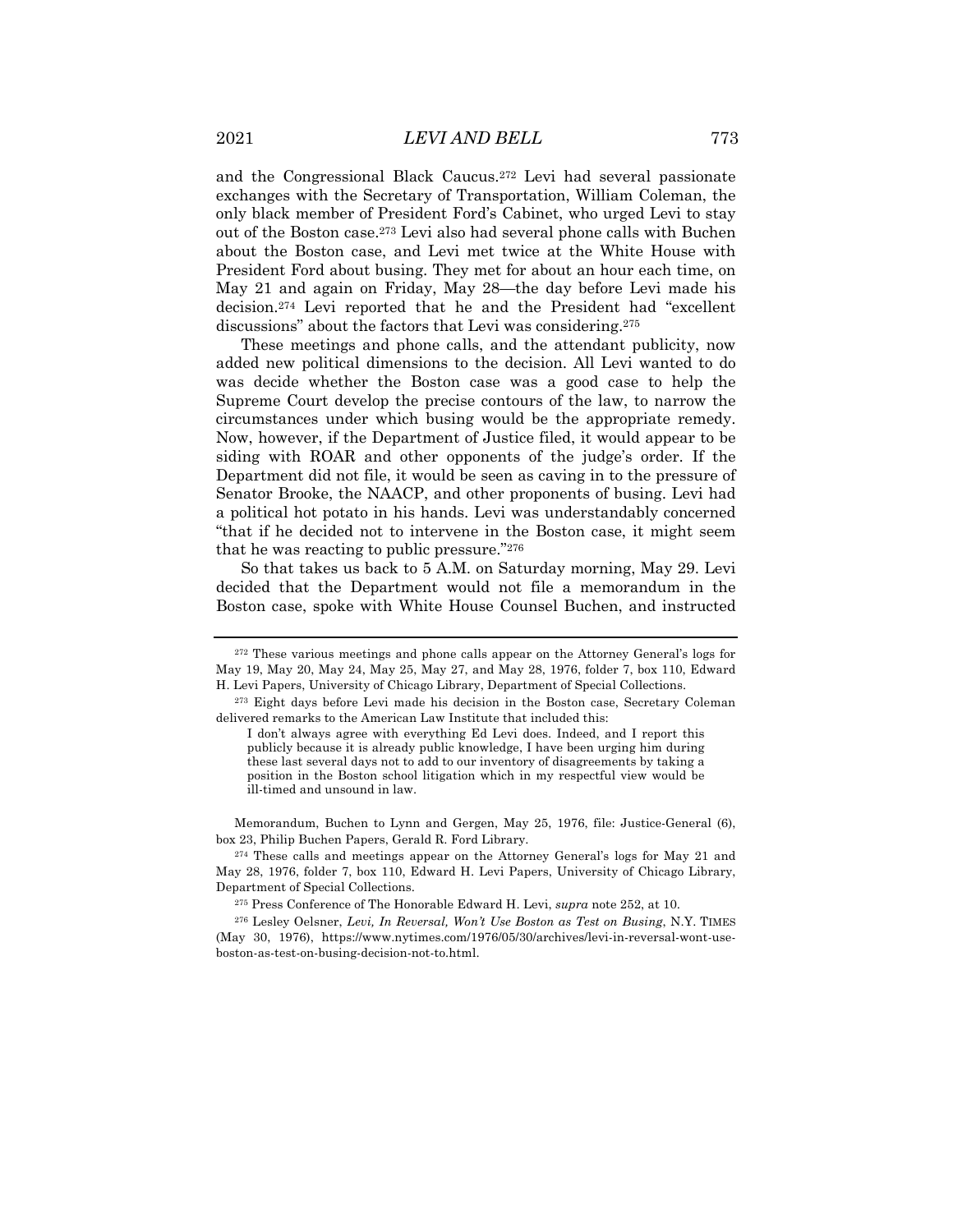the Public Information Office to issue a press release at 12:15 P.M.277 Levi called Buchen to tell him the decision, and the President learned of the decision from Buchen.278 Levi went home and left it to Robert Bork to answer questions from the press.279 The Supreme Court denied certiorari in the Boston cases several weeks later.280

Levi described his decision as a matter of judgment. Political considerations had no role.281 His legal judgment was that Boston was not the right case in which to try to influence the development of the law in the direction that Levi and the President agreed was the right direction. Levi's comments on the decision included these:

So that on Saturday morning I decided that on balance, using the best judgment I could—and I have no desire to try to second-guess myself any more on that subject—that we should not go in . . . What was involved was basically a question of law, but that oversimplifies it; because the evolution of opinions and the kind of cases one brings to the court inevitably involve what you think the facts of the case really are and as they will be seen by the court, whether it is a case for the kind of theory which we think and have thought for some time is correct; but we also of course had to be concerned, as I think the Department of Justice always has to be, about the—you can't be indifferent to the effect on the particular community.

[O]ur concern with respect to Boston was, how much difference that would make in that particular situation? So that we had to make a judgment whether it was the right case to bring it out .... [W]e didn't think it was the right case.282

Levi said later that he had not taken any political considerations into account when he made the decision, but he knew it was a no-win situation: "I did my best to remove any other kinds of influences upon me. I always knew that whatever decision I made would be the wrong one; that it is the kind of decision which you do not win on."283

<sup>277</sup> Attorney General's Log, May 29, 1976, folder 7, box 110, Edward H. Levi Papers, University of Chicago Library, Department of Special Collections.

<sup>278</sup> Notes of interview of Levi by Reichley, *supra* note 68, at 3.

<sup>279</sup> Memorandum to file, Mar. 7, 1991, folder 2: Boston School Busing Cases (1975), notes 1991, box 124, Edward H. Levi Papers, University of Chicago Library, Department of Special Collections.

<sup>280</sup> *White*, 426 U.S. 935.

<sup>281</sup> Notes of interview of Levi by Reichley, *supra* note 68, at 2.

<sup>282</sup> Press Conference of The Honorable Edward H. Levi, *supra* note 252, at 10–11, 26. <sup>283</sup> *Id.* at 11.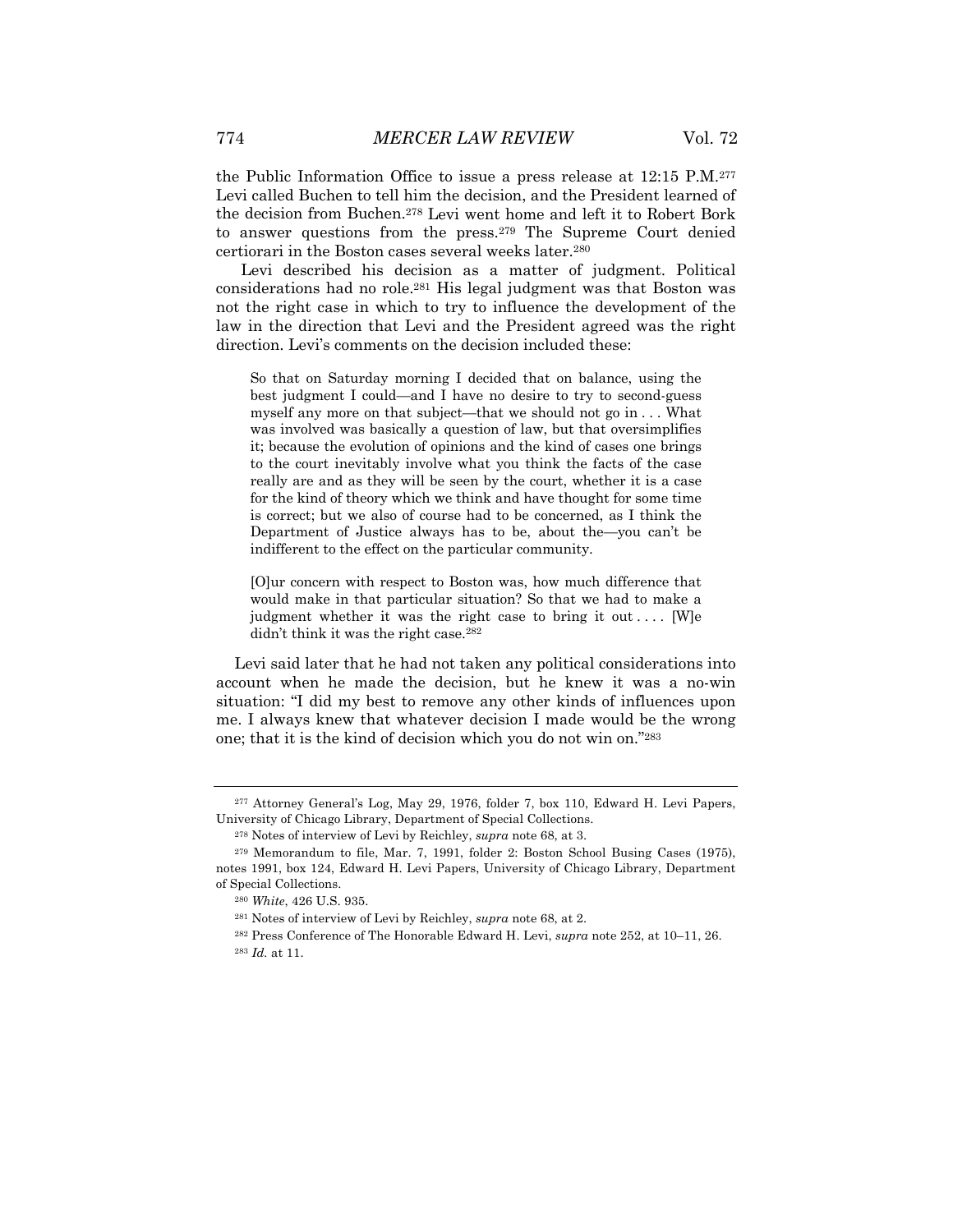Some reactions to the decision were critical. The New York Times speculated about appearances of possible political motivations: "[a]pparently, however, the Attorney General in making his decision weighed several factors, both strictly legal ones and others that in a broad sense at least could be considered political."284 Columnists Rowland Evans and Robert Novak criticized Levi's handling of the Boston case as "'hopelessly amateurish.'"285 Levi's response to that was that the decision "might [have] . . . seemed bad because it was not politically shrewd—indeed it was not political," and so "in that sense was hopelessly amateurish."286

Despite the lost political opportunity, the President kept his word to leave the decision to Levi, and Ford publicly supported Levi's decision. On Face the Nation a week later, the President said:

Within the last [two] weeks the Attorney General has decided not to intervene in the Boston case for good reasons that he, as Attorney General, decided, and I support him. On the other hand the Attorney General is seeking a particular case where we can get a clarification or a modification of some of the previous Supreme Court decisions in this very complex area.<sup>287</sup>

The ongoing search for the right case was not the only way in which Levi continued to serve the President's policy against busing while preserving his independence with respect to particular cases. Over the next few weeks, Levi met with the President numerous times to work on trying to further the President's anti-busing policy in other ways, including through the passage of legislation.288

The Boston busing case is an excellent example of an Attorney General doing things the right way. Edward Levi had political reasons to duck the issue entirely. He thought about them—he recognized them—and then he ignored them. He and other lawyers at the Department proceeded to analyze the case in order to decide whether it presented an appropriate opportunity to try to influence the direction of

<sup>284</sup> Oelsner, *supra* note 276.

<sup>285</sup> Address, Edward H. Levi Before the Annual Dinner Meeting of the Chicago Bar Association 5, June 24, 1976, Levi Bound Vol. 3, Gerald R. Ford Library.

<sup>286</sup> *Id.*

<sup>287</sup> Interview on CBS News' "Face the Nation,"

https://www.presidency.ucsb.edu/documents/interview-cbs-news-face-the-nation (last visited May 24, 2021).

<sup>288</sup>*See*, *e.g.*, Memorandum from Jim Cannon regarding meeting on school desegregation, June 2, 1976, folder: Justice, Edward H. Levi, box 2, James E. Connor Papers, Gerald R. Ford Library.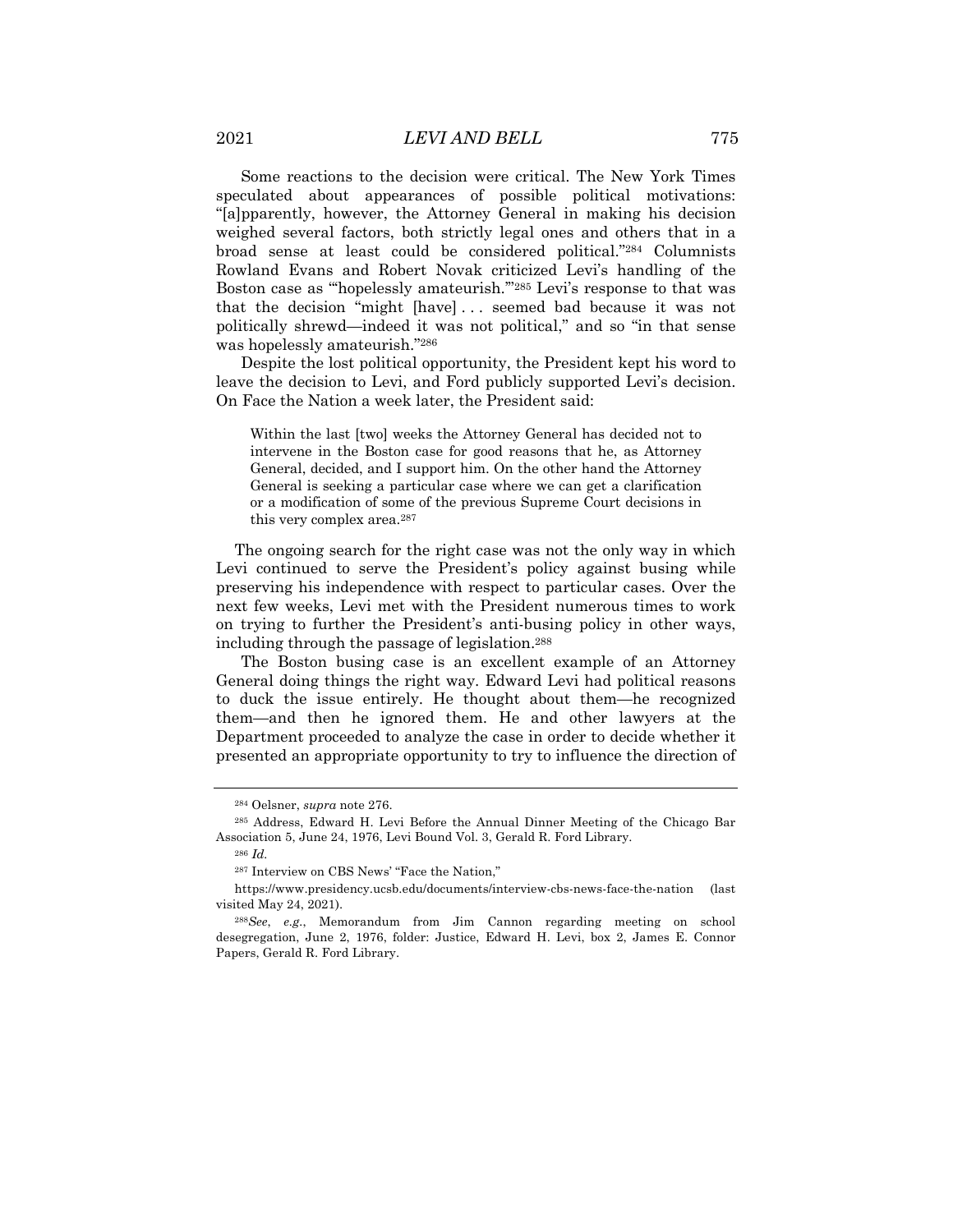the law, consistent with the broad policy preferences of the President. They did so without regard to the politics of the moment. Then, through no fault of Levi's, the matter became public in the midst of deliberations about what to do. That brought forth even more political pressure, from both sides of a highly volatile issue, in the midst of presidential primary season. Here, again, Levi could have allowed the politics of the situation to influence him. He did not. Levi set partisan politics aside and used his best legal judgment in connection with a highly charged decision. His conduct in this case is a good lesson for future Attorneys General.

## V. THE APPOINTMENT OF GRIFFIN BELL AND THE MARSTON AFFAIR

#### *A. The Appointment of Griffin Bell as Attorney General*

When Jimmy Carter defeated Gerald Ford in the Presidential Election of 1976, it became clear that there would be a new Attorney General in a few months. Carter and Bell had known each other since their boyhoods in Sumter County, Georgia, but they were not close personally.289 Even before he was elected, Carter asked Bell to be thinking about who should be appointed as Attorney General.290 Bell drew up a list, but ultimately, Carter asked Bell to take the job.291 Bell's assumption was that Carter wanted someone he knew to be the Attorney General because of the need for the President to have absolute confidence in a cabinet official with so much power.292

Bell's nomination was controversial, and his confirmation hearings were strident at times. Bell had served as a sort of informal part-time Chief of Staff to Georgia Governor Ernest Vandiver in the late 1950s, during a time of great turmoil over the desegregation of Georgia schools.293 Vandiver had been elected on a slogan of "no, not one," and Bell's involvement with Vandiver's policies on segregation concerned a number of Senators and witnesses.294 Those concerns were exacerbated when it became known that Judge Bell belonged to several private clubs

<sup>289</sup> Interview by James W. Ceasar et. al. with Griffin Bell 4 (Mar. 23, 1988) (final edited transcript *reprinted in* Griffin Bell Oral History, University of Virginia Miller Center, https://millercenter.org/the-presidency/presidential-oral-histories/griffin-bell-oralhistory).

<sup>290</sup> *Id.* at 5.

<sup>291</sup> *Id.*

<sup>292</sup> *Id.* at 12–13.

<sup>293</sup> *The Prospective Nomination of Griffin B. Bell, supra* note 17, at 93–97.

<sup>294</sup> *Id.* at 92.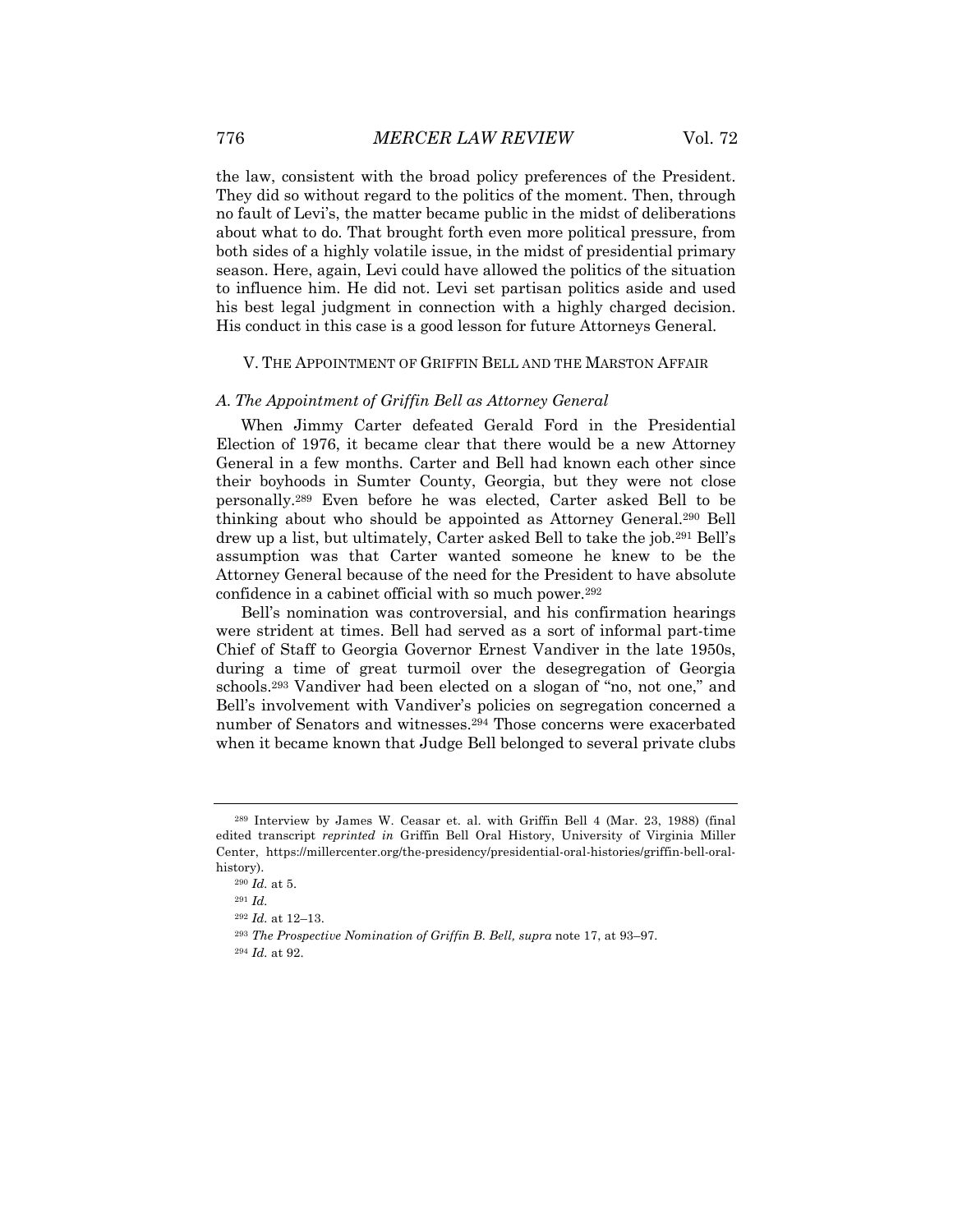that had only white members.295 Bell chose to resign those memberships.296 Despite the controversies, Bell ultimately was confirmed by the Senate and took office on January 26, 1977.

Griffin Bell had never met Edward Levi until after Bell was nominated to serve as Carter's Attorney General.297 After Levi called Bell and offered to brief him on the issues that awaited Bell, they spent two days together at the Department of Justice in early January 1977.298 Bell understood that his mission was restoring the independence of the Department of Justice. He knew that the legacy of Watergate had "given rise to an understandable public concern that some decisions at Justice may be the products of favor, or pressure, or politics."299 He appreciated that his mission involved not only working to restore the reality of the Department's independence, but also the public's perception of the Department's independence. Restoring the reality of independence required putting in place procedures that would allow the Department's lawyers the freedom to exercise their professional judgment absent political influence. Just as important, the public must have confidence that the Department is independent.300 Griffin Bell's mantra as Attorney General was that the Department of Justice be a "neutral zone" in the government, and he was keenly aware "[i]t follows necessarily that the Department must be recognized by all citizens as a neutral zone, in which neither favor nor pressure nor politics is permitted to influence the administration of the law."301

The episode we have chosen from Griffin Bell's tenure as Attorney General squarely raises the issue of restoring both the reality and perception of the Department's independence and non-partisanship. The incident we highlight involved a major controversy that erupted over what would usually be a routine event: the replacement of a hold-over Republican United States Attorney by an incoming Democratic presidential administration. It is initially a tale of missteps and miscalculations by an Attorney General that damaged the

<sup>295</sup> *Id.* at 119–121.

<sup>296</sup> *Id.* at 121.

<sup>297</sup> Interview of Griffin Bell by Patrick Longan, June 4, 2003 (notes on file with authors).

<sup>298</sup> *Id.*

<sup>299</sup> Griffin B. Bell, Attorney General of the United States, An Address by the Honorable Griffin B. Bell at the Great Hall, U.S. Department of Justice 3 (Sept. 6, 1978, 11 AM), transcript available at https://www.justice.gov/sites/default/files/ag/legacy/2011/08/23/09- 06-1978b.pdf.

<sup>300</sup> *Id.* at 5–6.

<sup>301</sup> *Id.* at 13.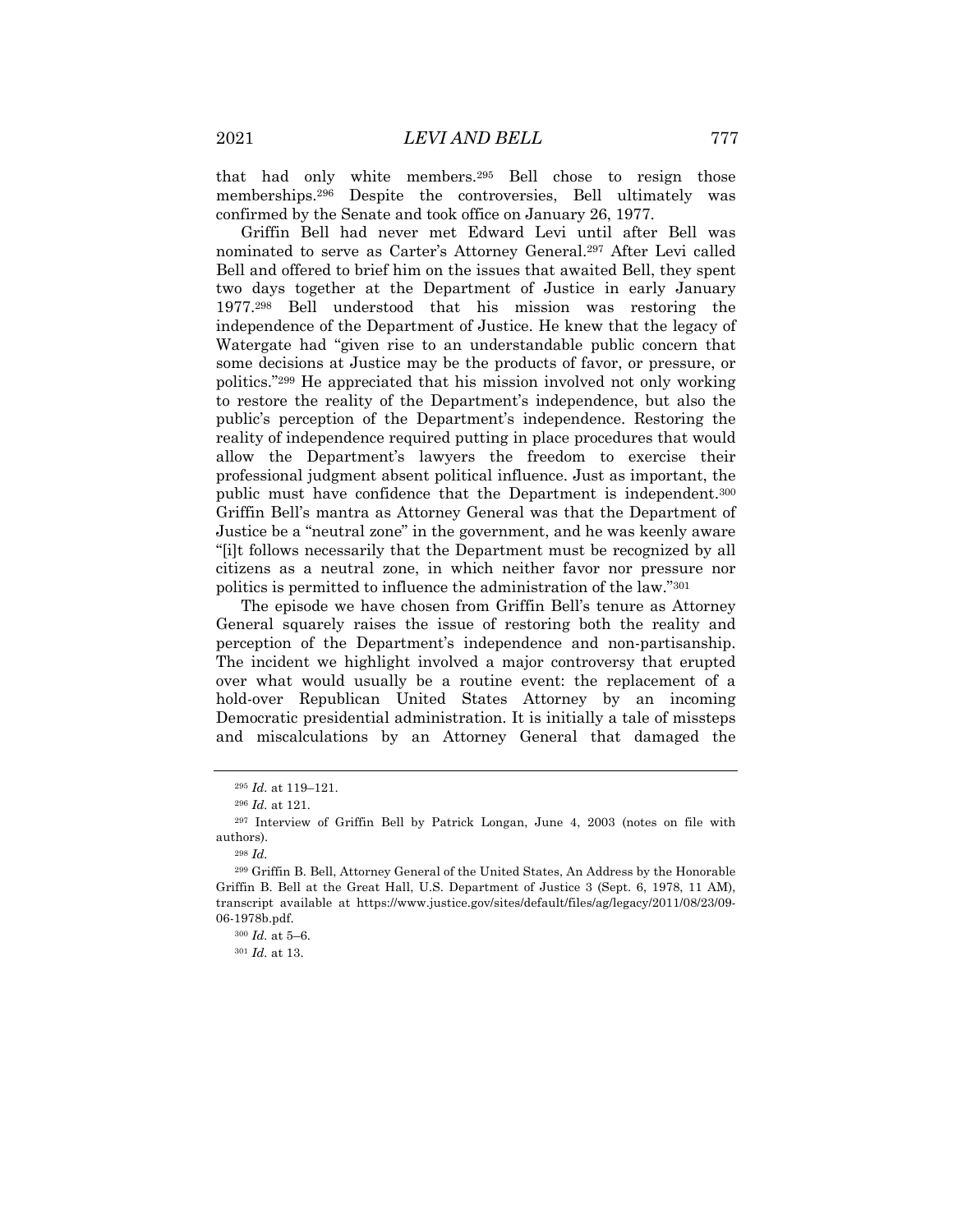perception of the Department's independence, but ultimately a story of lessons learned, responsibility taken, and positive leadership during the sort of adversity and crisis that marks the tenure of every Attorney General.

## *B. The Marston Affair*

The episode, commonly referred to as the Marston affair, <sup>302</sup> was a fiasco for Bell and the Department. Looking back, Bell said, "We made grave mistakes from start to finish in handling the matter."303 Bell viewed the episode as a serious setback that cost him precious months in his mission to restore the Department.304 It was not only embarrassing to Bell himself, but as we shall see, it proved to be personally embarrassing to President Carter to such a degree that Bell seriously considered resigning.<sup>305</sup> These were Bell's "darkest days as attorney general."306 It is sometimes said that adversity may not build character, but it does reveal it, and so it was with Bell and the Marston affair. He took ownership of the problem, forthrightly admitted errors, and declined to shift blame. His special assistant at the Department of Justice, Terry Adamson, said that the Marston affair was "a watershed positive event for Judge Bell during his tenure, earning him critical credibility for his humility, as well as candor with the press and public."307

Every Attorney General faces a constant tension between the mission of faithfully executing the laws in a neutral manner and the reality that the Attorney General is a political appointee of a partisan president.308 Some Attorneys General succumb to the temptations of partisan loyalty. The rest, including Bell, inevitably face situations where mistakes create the appearance of possible partisanship that is hyped by the administration's political foes and by the press. Some Attorneys General are unable to meet these challenging situations. Others, including Bell, are able to summon the character and judgment not only

<sup>302</sup> William Safire, *The Philadelphia Story*, N.Y. TIMES, Feb. 19, 1978, at 10, *reprinted in Nomination of Benjamin R. Civiletti to be Deputy Attorney General*, Hearing before the Committee on the Judiciary, United States Senate, 95th Cong., 2d Sess., Part 2 539, 541 (1978) (embracing the "The Marston Affair" as the episode's appropriate title).

<sup>303</sup> BELL WITH OSTROW, *supra* note 27, at 208.

<sup>304</sup> *Id.* at 209.

<sup>305</sup> *Id.* at 208.

<sup>306</sup> *Id.*

<sup>307</sup> Terry Adamson, *Hardworking Bell Leaves a Legacy To Be Appreciated*, 18 J. S. LEGAL HIST. 307, 314 (2010).

<sup>308</sup> Meador, *supra* note 36, at 299.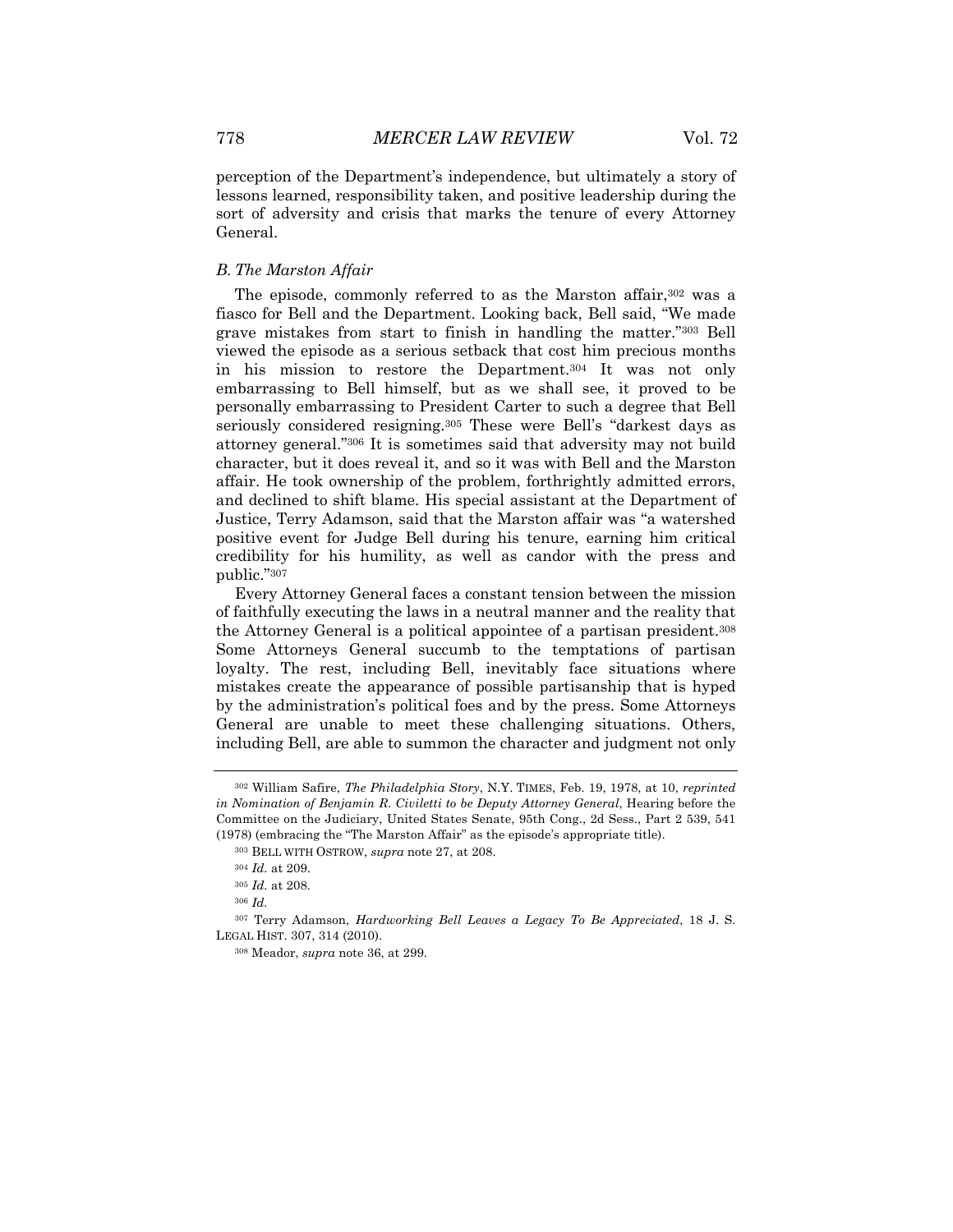to weather such political firestorms but to restore the perception of independence and neutrality. The Marston affair illustrates Bell's ability to do this.309

The narrative of the Marston affair begins by introducing its protagonist, David W. Marston, who graduated from law school in 1967 at age twenty-five. He began his legal career with a firm in Philadelphia. Marston had political ambitions but was unsuccessful in two campaigns for seats in the state legislature. Marston came to the attention of Republican United States Senator, Richard Schweiker, who asked Marston to join his staff in 1973.310

In 1976, with the presidential election a few months off, Marston was appointed United States Attorney for the Eastern District of Pennsylvania by President Ford.311 It is unusual for U.S. Attorneys, who require vetting by the Senate Judiciary Committee and confirmation by the full Senate, to be nominated and approved so close to an election, but with the backing of Senator Schweiker, David Marston found himself as the presidentially-appointed head of the U.S. Attorney's Office in Philadelphia.312 Marston took office in June 1976, at age thirty-five and less than ten years after graduating from law school.313 He had served about five months when Carter defeated President Ford.314

Having introduced David Marston, there are two other points of background to set the stage for the Marston affair. First, it is important to have a sense of the traditional process for handling the appointment of United States Attorneys when a presidential election results in a change to a President of a different political party. In 1976, Republican Gerald R. Ford lost to Jimmy Carter, so the incoming Democratic Administration would have to make decisions about who would run the U.S. Attorney's Offices in the ninety-four federal judicial districts around the country.

<sup>309</sup> *Id.*

<sup>310</sup> BELL WITH OSTROW, *supra* note 27, at 209.

<sup>311</sup> *Id.* at 208.

<sup>312</sup> *Id.* at 209.

<sup>313</sup> *Id.* It is an interesting political twist that in July 1976, shortly after Marston became U.S. Attorney, his political sponsor Senator Schweiker was named by Republican presidential candidate Ronald Reagan as his intended choice for Vice-President in Reagan's unsuccessful insurgent campaign against President Ford for the Republican nomination. *See* JULES WITCOVER, MARATHON: THE PURSUIT OF THE PRESIDENCY 1972– 1976 456–63 (New York, 1977).

<sup>314</sup> BELL WITH OSTROW, *supra* note 27, at 209.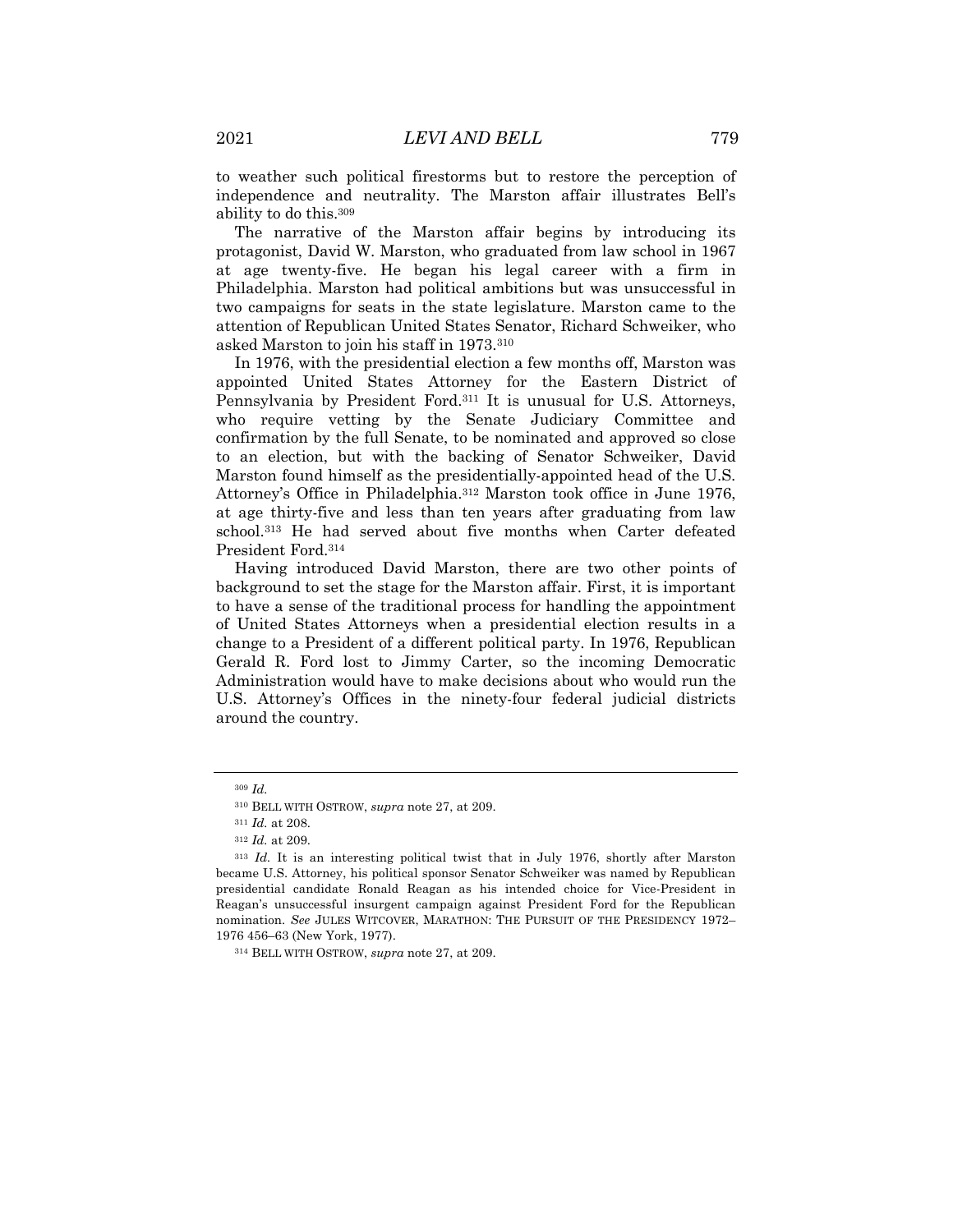The process has varied from one presidential transition to another. Some of the outgoing party's U.S. Attorneys will resign of their own accord during the transition, with an Assistant U.S. Attorney running the office on an interim basis. After the inauguration, some incoming administrations will require all incumbent U.S. Attorneys to leave office, with interim U.S. Attorneys taking over. Other transitions take a hybrid approach with most U.S. Attorneys asked to leave office, but some incumbents asked to stay on at least for the time being. The decision to retain a U.S. Attorney appointed by the opposite party, at least on a temporary basis, might be based on the perceived merit of the incumbent or perhaps concern about disrupting the continuity of one or more sensitive pending investigations or prosecutions.

Every transition is marked by a somewhat chaotic process that involves ninety-four office-by-office decisions and varying timelines for selections; vetting (including full field FBI background investigations); and Senate Judiciary Committee hearings and Senate confirmation that can extend many months into the new administration. Politics makes a significant contribution to the chaos. Because the appointments require Senate confirmation, it is traditional that the senior Senator of the President's party will have a role in selecting the U.S. Attorneys to serve in the federal districts in the state. If there are two Senators of the President's party in a state, sometimes—but not always—the senators will share power. Sometimes—but not always the Senator or Senators will set up an advisory committee to make recommendations. If there is no Senator of the President's party, then the members of the House Delegation of the President's party will expect input on the nominations, adding to the number of decision makers and the level of chaos. So, the process for a new presidential administration deciding how to fill U.S. Attorney positions and actually filling those positions is, at best, untidy, cumbersome, and time consuming—completely unlike the snappy precision and efficiency of the changing of the palace guard.

The second piece of background to set the stage for the Marston affair concerns Jimmy Carter's campaign for President. In campaigning to restore morality to the government after Watergate, candidate Carter espoused the highest standards of integrity and honesty in government. For example, candidate Carter said this: "If I ever tell a lie, if I ever mislead you, if I ever betray a trust or confidence, I want you to come and take me out of the White House."315 Such an absolute

<sup>315</sup> *That Mishandled Marston Affair: Broken promises and misstatements put Carter on the Spot*, TIME, Feb. 6, 1978, at 20.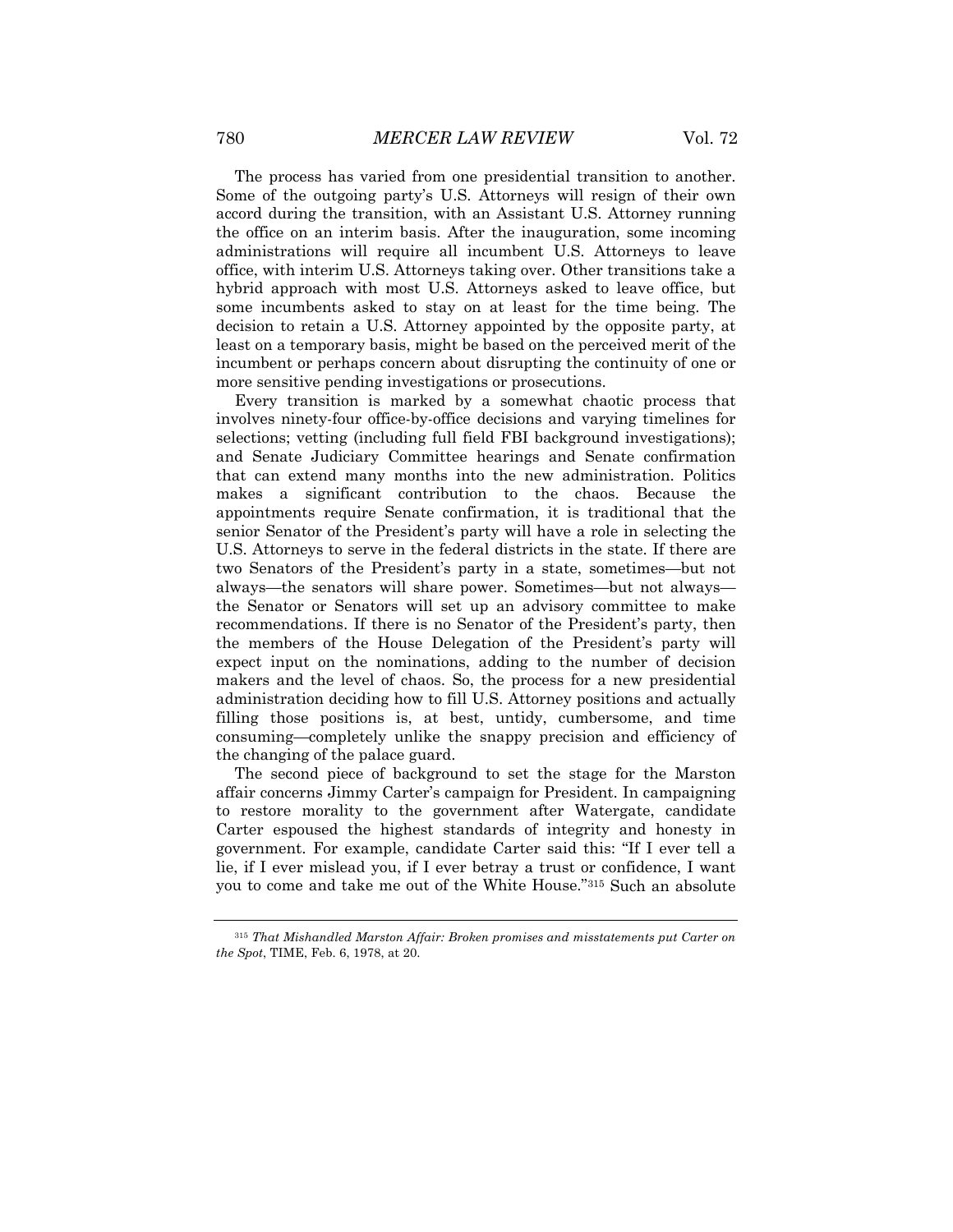standard of moral purity may have been appealing to voters in the wake of the corruption of Watergate, but once in office, it invites the press and public to use it as the day-to-day measure of the administration's probity, and the ease of committing perceived lapses of such a high standard may set up the administration for failure, or at least put the administration in a constant posture of defensiveness. The Carter campaign thus set standards of behavior in office that invited close scrutiny.

The Carter campaign also made declarations concerning how a Carter Administration would select federal prosecutors. The story of Watergate included significant elements of the compromise of independent prosecutorial decision-making and politicization of the Department of Justice. Candidate Carter said this: "All federal judges and prosecutors should be appointed strictly on the basis of merit without any consideration of political aspects or influence."316 Such a sweeping proposal flew in the face of the traditional political process by which judges and U.S. Attorneys were selected. No one advocated appointing unqualified judges and U.S. Attorneys, but the system of political patronage was entrenched. That is simply the way the system worked: the party in control of the Executive Branch exercised the appointment power to favor party loyalists.

This reality was brought home to President-elect Carter and Attorney General-designate Bell by Senator James Eastland, the Chairman of the Senate Judiciary Committee.317 Senator Eastland made clear that while some form of non-political merit selection might be possible for federal appellate judges, politicians of the President's party would continue to have a role in selecting district judges and U.S. Attorneys for federal districts in their states.318 The campaign promise of merit selection without any political considerations was a non-starter. A Democratic Administration would mean Democratic appointees would be selected with input from the Democratic political establishment. Exceptions would be few and far between. That was the way the system would continue to work.

With that background, we now focus on the Carter administration's process of selecting the U.S. Attorneys following the inauguration in January 1977. During 1977, the new Administration had named about seventy U.S. Attorneys, all Democrats, and about twenty Republican U.S. Attorneys were allowed to remain in office at least temporarily.

<sup>316</sup> *Id.* at 20.

<sup>317</sup> BELL WITH OSTROW, *supra* note 27, at 208–09.

<sup>318</sup> *Id.*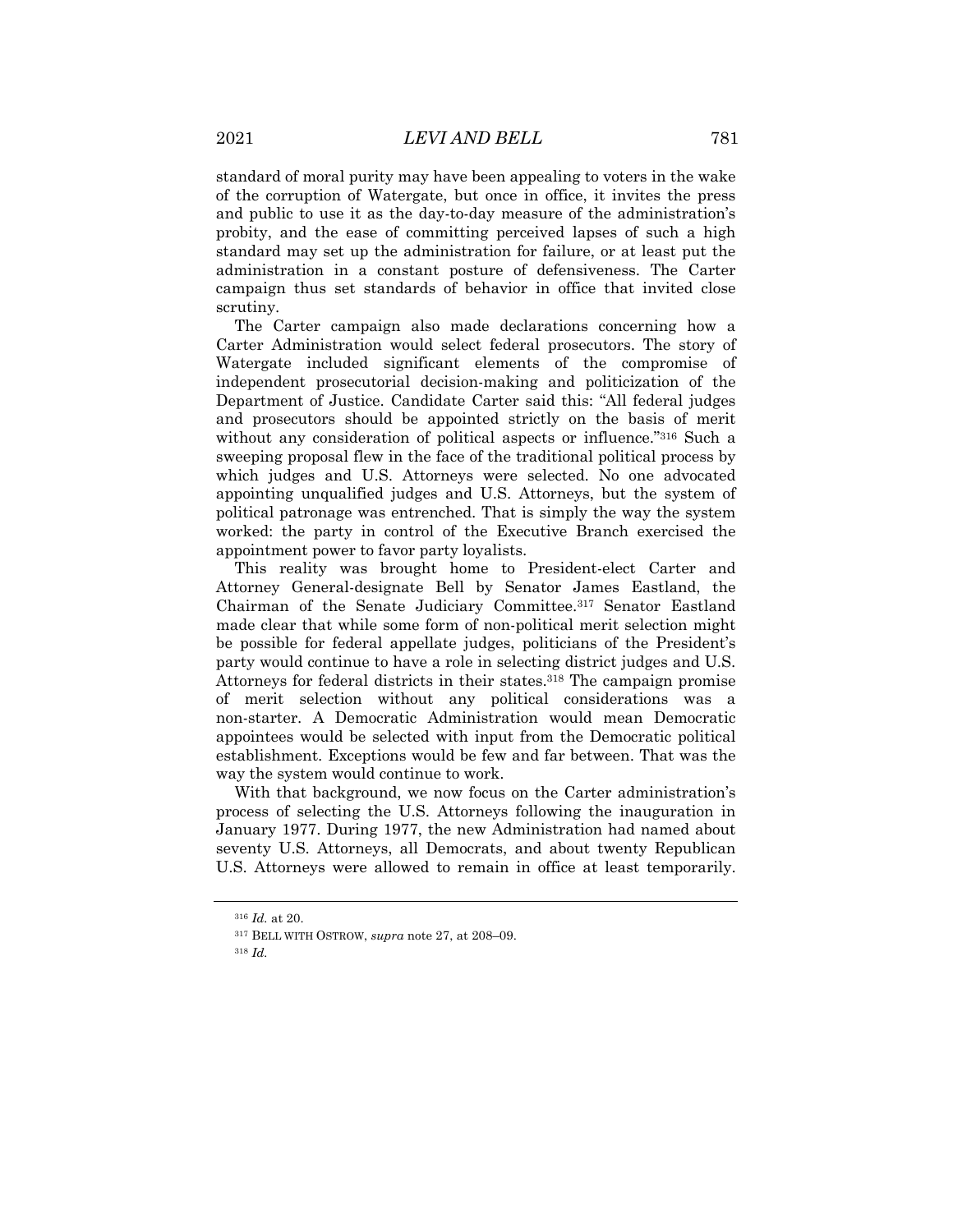One of those allowed to stay on was David Marston in Philadelphia.319 Attorney General Bell had criteria that had been applied to the incumbent U.S. Attorneys thus far evaluated. Under those criteria, David Marston was unlikely to be retained. Marston was relatively inexperienced as a lawyer, and very inexperienced as a prosecutor and trial lawyer. Not only was Marston a Republican political appointee, but he was a very *political* political appointee, having come directly from a Senator's office with two previous attempts at elective office and likely having designs on future attempts based on a resume and reputation burnished by service as the U.S. Attorney.320

Nonetheless, Marston was not immediately replaced. Two of Bell's advisors, one of whom had connections to Pennsylvania politics, recommended that Marston not be removed right away and that he should be considered for retention. These advisors pointed to the fact that the U.S. Attorney's Office in Philadelphia had several important investigations and prosecutions involving prominent Democratic politicians and an investigation into abuses by the Philadelphia Police Department. Removing Marston, who had been effective at portraying himself in the local media as a corruption-fighting white knight, might be viewed as interfering with those ongoing cases and might cause a backlash by the media in Philadelphia. Despite some misgivings, Bell agreed not to remove Marston immediately.321

Bell may have avoided short-term media backlash, but he encountered backlash from another quarter. Because Pennsylvania did not have a Democratic Senator, the Democrats representing Pennsylvania in the House of Representatives not only wanted their voices heard—they insisted that their demands be met. Although the Democratic Congressmen could not agree on who should be U.S. Attorney in Philadelphia, they agreed on who it shouldn't be. They demanded that Marston be removed from office. One of those Democratic Congressmen was Joshua Eilberg of Philadelphia, who happened to hold an important position on the House Judiciary Committee. In meetings and phone calls with Bell, Congressman Eilberg repeatedly demanded that Marston be removed. The message having been received, Bell avoided taking Eilberg's calls.<sup>322</sup>

After an unsuccessful attempt to recruit a replacement for Marston and further warnings that removing Marston might be perceived as an

<sup>319</sup> *Id.* at 208.

<sup>320</sup> *Id.* at 209. *See also* Meador, *supra* note 36, at 298.

<sup>321</sup> BELL WITH OSTROW, *supra* note 27, at 209–10.

<sup>322</sup> *Id.* at 210–11.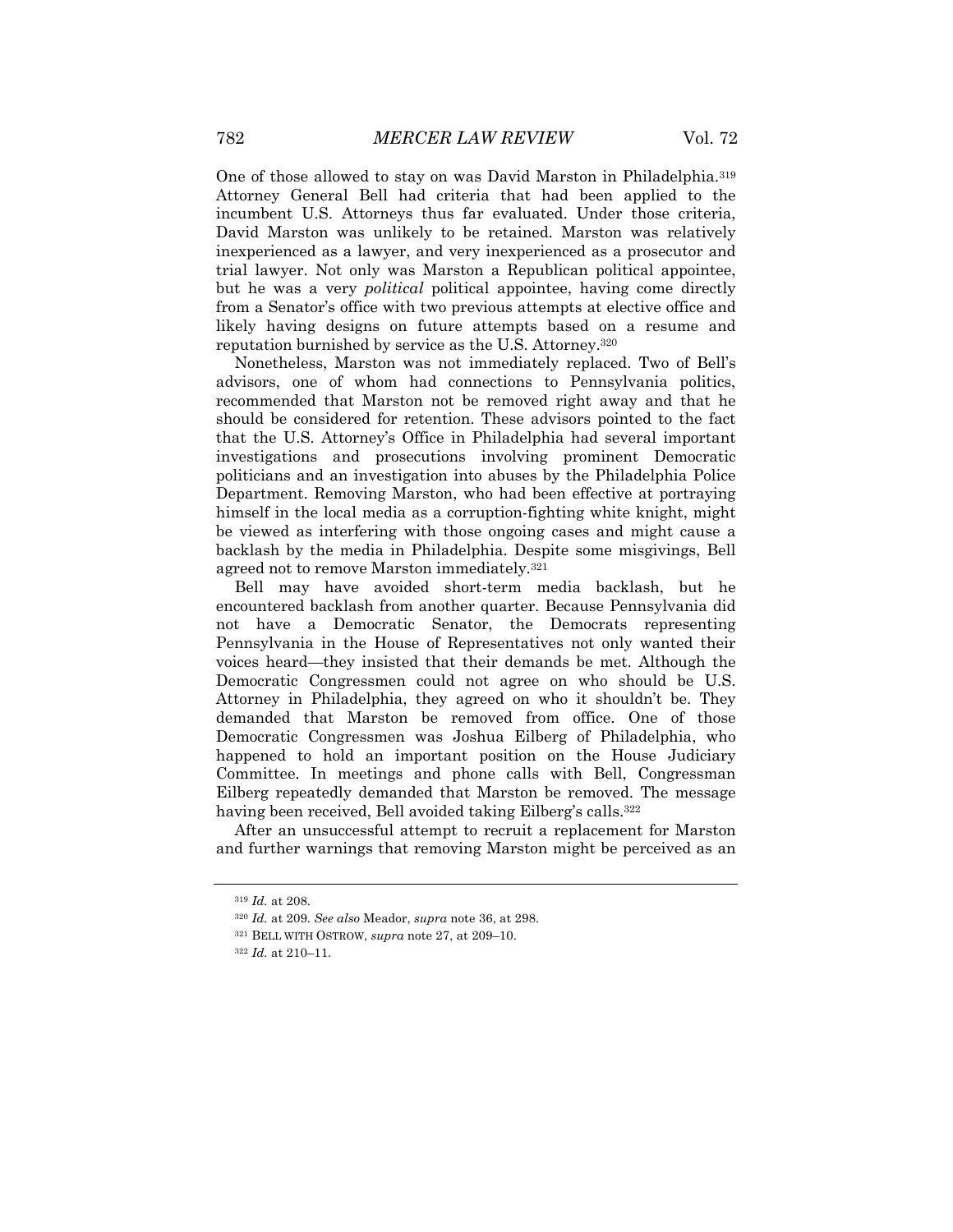attempt to undermine cases he was handling, Attorney General Bell decided to keep Marston for the balance of 1977 while a search for his replacement was conducted.323 For his part, Marston was hoping to keep his job for the rest of President Carter's four-year term. Marston remembered candidate Carter's commitment to merit selection and intended to make the case that he deserved retention on that basis.324 As U.S. Attorney, Marston presided over some impressive corruption prosecutions in 1977 and bolstered his case. Of course, Marston inherited investigations and cases being worked by talented prosecutors and an excellent contingent of FBI agents, but he was the leader and the human face of the U.S. Attorney's Office and received substantial credit with the media and the public.325 During that first year of the Carter Administration, Marston was pleased to receive some signals from Bell's advisors that he had a chance to hold on to his job.326

Meanwhile, Congressman Eilberg's frustration grew because Marston remained in office, his demands were unmet, and Bell would not return his calls. Then, on November 4, 1977, perhaps the most significant event in the Marston affair transpired. As part of his campaign to remove Marston, Congressman Eilberg tried to arrange a phone call with President Carter himself. Perhaps for the purpose of improving the chances that Congressman Eilberg would assist the Administration to get several pieces of high priority legislation through the Judiciary Committee, President Carter called the Congressman. During the call, Congressman Eilberg complained about Marston remaining in office and grumbled that all Marston did was prosecute Democrats.327

President Carter promptly called his Attorney General to inquire about the status of the U.S. Attorney in Philadelphia. Bell had a detailed recollection of the call. The Attorney General was being driven to a Brooks Brothers store to shop for a suit. The President called on the car phone, and Bell called the President back on the more secure phone in the manager's office at Brooks Brothers. The President asked about the U.S. Attorney in Philadelphia, and Bell replied that he planned to replace the U.S. Attorney in early 1978. Carter told Bell to hurry up, because Congressman Eilberg was complaining about the

<sup>323</sup> *Id.* at 210.

<sup>324</sup> Safire, *supra* note 302, at 544.

<sup>325</sup> *Id.* at 542, 544; BELL WITH OSTROW, *supra* note 27, at 210.

<sup>326</sup> Safire, *supra* note 302, at 542.

<sup>327</sup> BELL WITH OSTROW, *supra* note 27, at 210–11.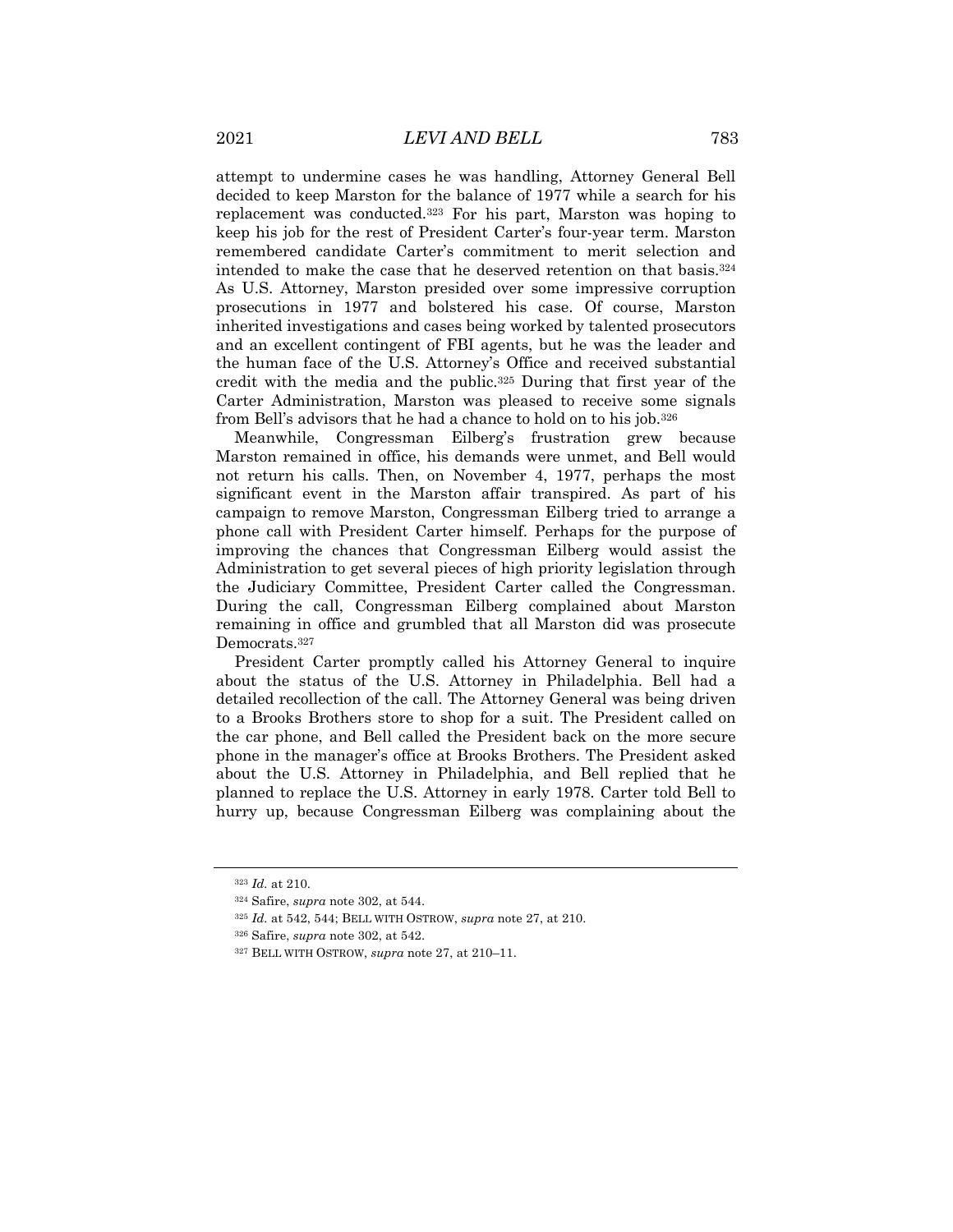Attorney General, the slow process, and the U.S. Attorney who "doesn't do anything but prosecute Democrats." Bell promised to hurry.328

What neither Carter nor Bell knew during that early November call was that Congressman Eilberg was under investigation by federal authorities, including U.S. Attorney David Marston, for corruption relating to the construction of a hospital in Philadelphia.329 So, the President had personally spoken to a Congressman under investigation and asked the Attorney General to carry out the Congressman's request that the prosecutor on the case be removed. The seriousness of the potential appearance of impropriety is difficult to overstate. Although neither the President nor the Attorney General knew of the investigation, the circumstantial evidence strongly indicated that Congressman Eilberg did know about the investigation; it appeared that the President may have been an unwitting participant in the Congressman's attempt to derail the investigation.330 When Bell told his subordinates that the President wanted Marston's removal expedited, he too, appeared to be an unwitting participant.

When Marston spoke with a Department of Justice official in mid-November to check on his status, Marston was told that he would likely be removed because Eilberg had called the President and there was "pressure from on high."331 That Department official was not in the Criminal Division and was unaware that Eilberg might be under investigation. Marston immediately contacted a Department official in the Criminal Division, one who was in the chain of command of the investigation involving Eilberg, and shared his concern that politics might be behind the attempt to remove him.332 Somehow, the information that Congressman Eilberg was under investigation by Marston's office did not get to Bell until much later, and there were conflicts in the accounts of Department officials about who knew what and when.333

About two months later, in early January 1978, the media in Philadelphia reported that the Attorney General was trying to remove Marston at the urging of Congressman Eilberg, who was under investigation by Marston's office. There was a firestorm of reporting that raised the specter that the Carter Administration was improperly

<sup>328</sup> Safire, *supra* note 302, at 539; BELL WITH OSTROW, *supra* note 27, at 210–11.

<sup>329</sup> BELL WITH OSTROW, *supra* note 27, at 211.

<sup>330</sup> Safire, *supra* note 302, at 542–44.

<sup>331</sup> *Id.* at 544; BELL WITH OSTROW, *supra* note 27, at 212.

<sup>332</sup> Safire, *supra* note 302, at 545.

<sup>333</sup> BELL WITH OSTROW, *supra* note 27, at 212; *see* Safire, *supra* note 302, at 545–46.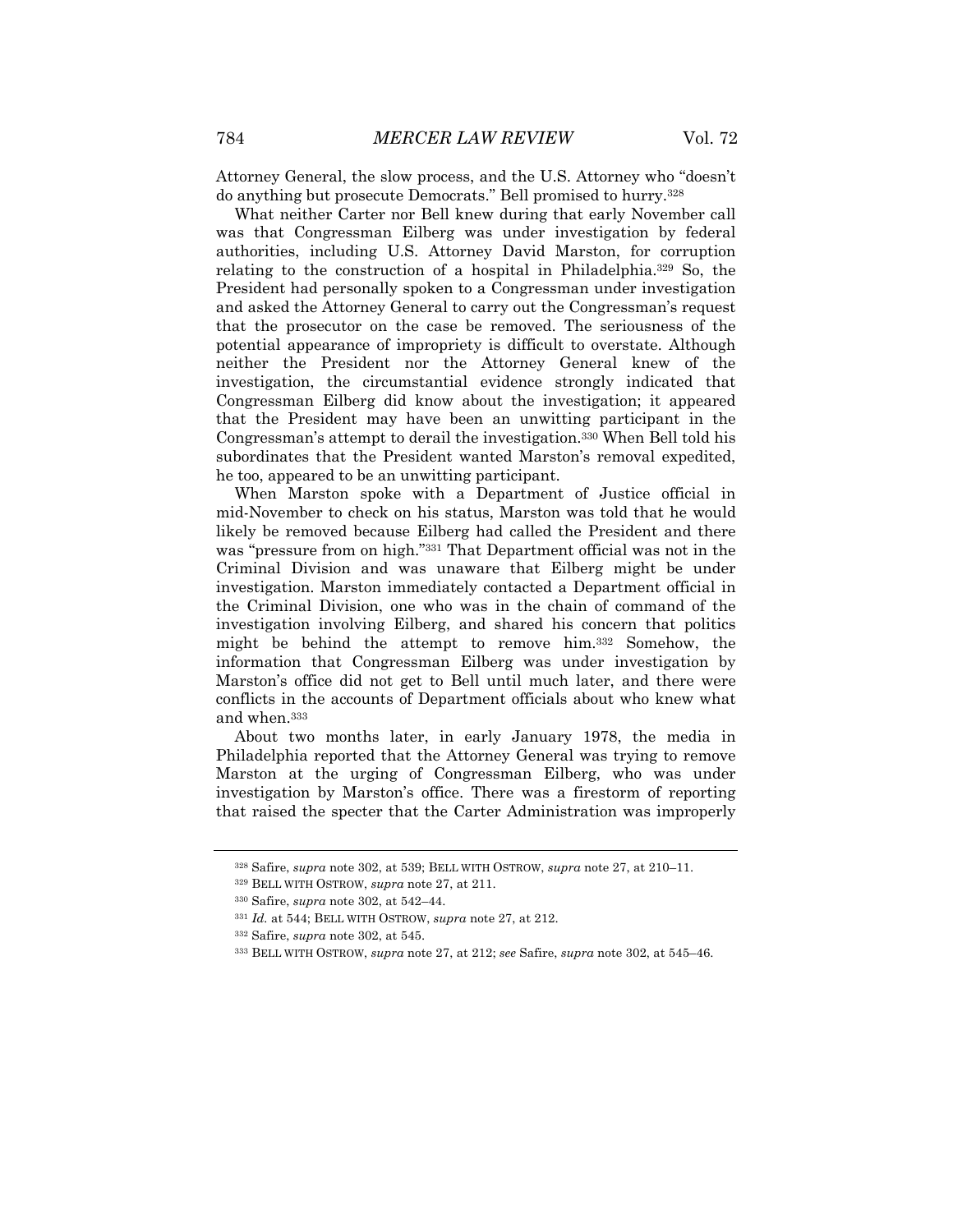politicizing the appointment process, or worse. The problem was compounded when the President, at a press conference, first insisted that he had "not interfered at all," with the Marston matter nor discussed it with Bell, but then conceded that Congressman Eilberg had asked that Marston be removed and that he had called the Attorney General.334

The proximate cause of this disastrous situation was that information concerning a Congressman being under investigation was not shared with the Attorney General in a timely manner. When Bell finally learned that Congressman Eilberg was under investigation, the news shook him, and "the whole ball game changed."335 This was a serious breakdown, but while accounts conflicted concerning which subordinate officials knew and when they knew, the Department's internal investigation concluded that the Attorney General did not know until after the above-described damage was done.336 One consequence of the Marston affair was that Bell instituted Department procedures requiring that the Attorney General be notified whenever a public figure becomes the subject of an investigation. But in the case at hand, the information came to Bell too late.<sup>337</sup>

Having learned that there was, in fact, a serious criminal investigation involving Marston's office that implicated Congressman Eilberg and others, the question remained: should Marston be removed as U.S. Attorney? Bell sent a team of Department lawyers to Philadelphia to do an assessment of whether replacing Marston would compromise the investigation. That assessment determined that there would be no long-term disruption if Marston were replaced.338 Bell, who regretted not removing Marston a year earlier and suspected that Marston was manipulating the situation to preserve his job, resolved to remove Marston as U.S. Attorney.

That set the stage for a final dramatic scene in the Marston affair. Rather than sending an intermediary to inform Marston of his removal, Bell asked Marston to come to Washington for a meeting. Bell regretted handling the dismissal in this way, especially when the meeting became the subject of intense press coverage. Anticipation escalated when the

<sup>334</sup> BELL WITH OSTROW, *supra* note 27, at 212; *see* Safire, *supra* note 302, at 547–48.

<sup>335</sup> Safire, *supra* note 302, at 547.

<sup>336</sup> Memorandum on Replacement of David Marston as United States Attorney from Michael E. Shaheen, Jr., Counsel, Office of Professional Responsibility, to Wade H. McCree, Jr., Solicitor General (Jan. 23, 1978) *reprinted in Nomination of Benjamin R. Civiletti to be Deputy Attorney General*, *supra* note 302, at 558–59.

<sup>337</sup> BELL WITH OSTROW, *supra* note 27, at 212.

<sup>338</sup> *Id.*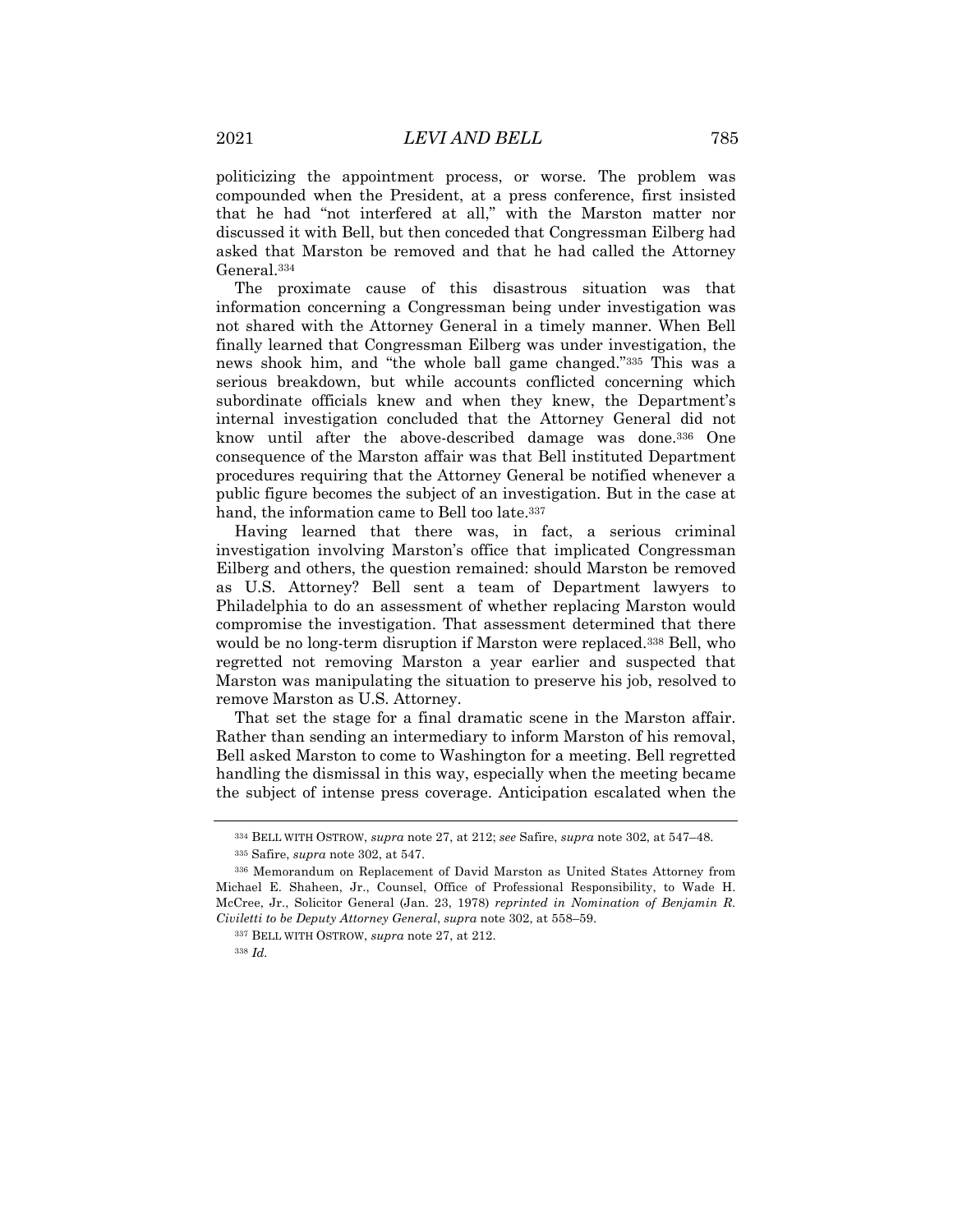gathered press contingent waited several hours while Marston was delayed by travel conditions caused by poor weather. When the meeting finally occurred, it was short and to-the-point. Bell told Marston that he could stay on the job until his replacement was appointed. Marston said that he would stay on the job only if he could serve the entire balance of President Carter's term. Marston's position must have confirmed Bell's suspicion that Marston was trying to engineer the outcome he wanted, and the Attorney General could not abide that.

When the meeting was over, Marston stepped out of the Attorney General's office to meet the throng of press. Marston told them he had been "fired."339 Bell not only regretted staging the confrontation with Marston, but having done so, he further regretted that he "abandoned the field" by not immediately responding to Marston's statement.340 By the time the Department attempted to counter Marston's narrative, the public relations damage was done. The press had a field day. There was "a firestorm of charges that political influence had corrupted the administration of justice."341 The perception was created that the Administration had interfered with an investigation for political purposes. Marston was portrayed as a martyr. The Marston affair had been a debacle. Bell confided to a Department colleague that "a man from the South had not taken such a whippin' in Pennsylvania since Gettysburg."342

There are two brief postscripts worth mentioning.343 One is that Congressman Eilberg eventually lost re-election and later pleaded guilty to corruption charges that were prosecuted by the U.S. Attorney appointed by President Carter. The other is that Marston used his newfound fame to re-enter politics but was unsuccessful. He first lost a bid for Governor of Pennsylvania and later lost a campaign for Mayor of Philadelphia.344

The Marston affair graphically illustrates some of the greatest challenges of being Attorney General. In the hierarchy of decision making in the Department of Justice, few matters reach the Attorney General's desk for personal decision that do not involve thorny problems requiring tough calls where any choice will engender controversy and criticism. Despite the fact that, by Bell's own account,

<sup>339</sup> *Id.* at 213.

<sup>340</sup> *Id.*

<sup>341</sup> Meador, *supra* note 36, at 299.

<sup>342</sup> John Dowd, *Memories of Judge Griffin B. Bell*, 18 J. S. LEGAL HIST. 59, 60 (2010).

<sup>343</sup> BELL WITH OSTROW, *supra* note 27, at 214.

<sup>344</sup> *Id.* at 208, 214.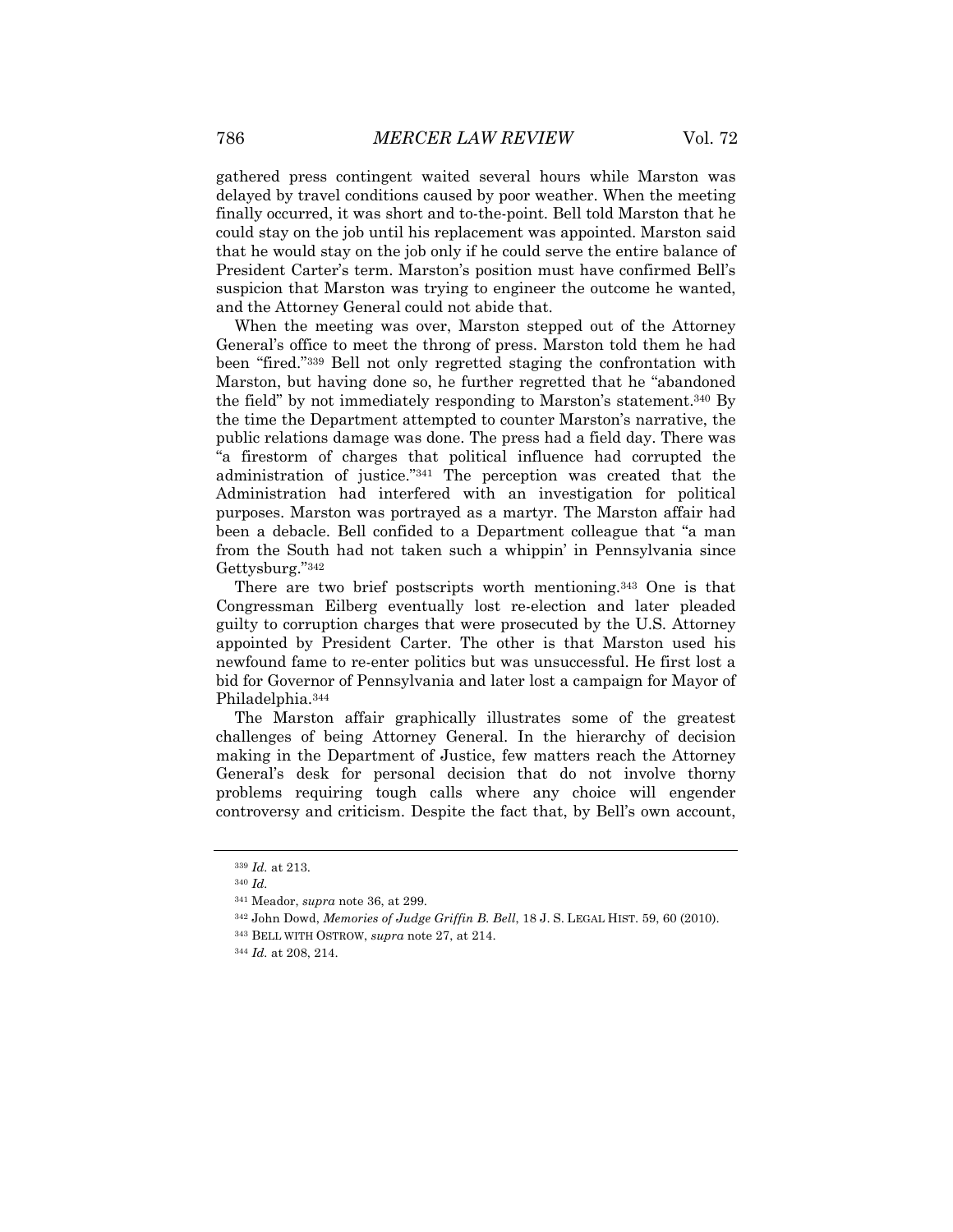he made serious mistakes in handling the Marston affair, we believe that the episode yields several important lessons for future Attorneys General. First of all, Bell took responsibility for the errors made on his watch. He forthrightly acknowledged the missteps. He didn't try to shift the blame. He took ownership. He told his colleagues that he felt he had let the President down. He even considered resignation.345 And in doing all this amidst a firestorm of controversy, he gained credibility as a leader among his colleagues at the Department of Justice.

Second, an Attorney General must be aware of the bureaucratic problems that are inherent in running an enormous organization. During the Marston affair, there was a glaring failure to communicate critical information needed by decision makers at the top of the chain of command. Had the Attorney General known from the outset that Congressman Eilberg was under serious scrutiny by the U.S. Attorney in Philadelphia, most of the regrettable aspects of the Marston affair, including the President communicating with Eilberg and acting on the request to ask Bell to remove Marston, would have been avoided. To address the serious bureaucratic lapse that occurred, Bell instituted new procedures requiring notice up the chain of command of all sensitive investigations involving public figures.<sup>346</sup>

Third, and most importantly, the Marston affair illustrates that perceptions inadvertently created can overwhelm reality. The Attorney General must be acutely aware of the media environment and the risk that misimpressions can be accepted as truth. In the Marston affair, this happened in a disastrous way, especially because the misimpressions created—including that the President and Attorney General were removing a U.S. Attorney to protect a corrupt political crony—were directly at odds with the Attorney General's core mission of restoring the Department after Watergate and the President's campaign pledges of clean government.

Part of the Attorney General's job on this score is preventative. For example, inviting David Marston to Washington for a confrontation covered by the press surely reinforced the misimpression that the Attorney General was acting in a heavy-handed political manner. The other part of the Attorney General's job is curative. To use the same example, when David Marston emerged from the meeting and announced his "firing," the Attorney General should have countered Marston's statement with a forthright explanation of why the personnel change was made.

<sup>345</sup> *Id.*

<sup>346</sup> BELL WITH OSTROW, *supra* note 27, at 212; Meador, *supra* note 36, at 299.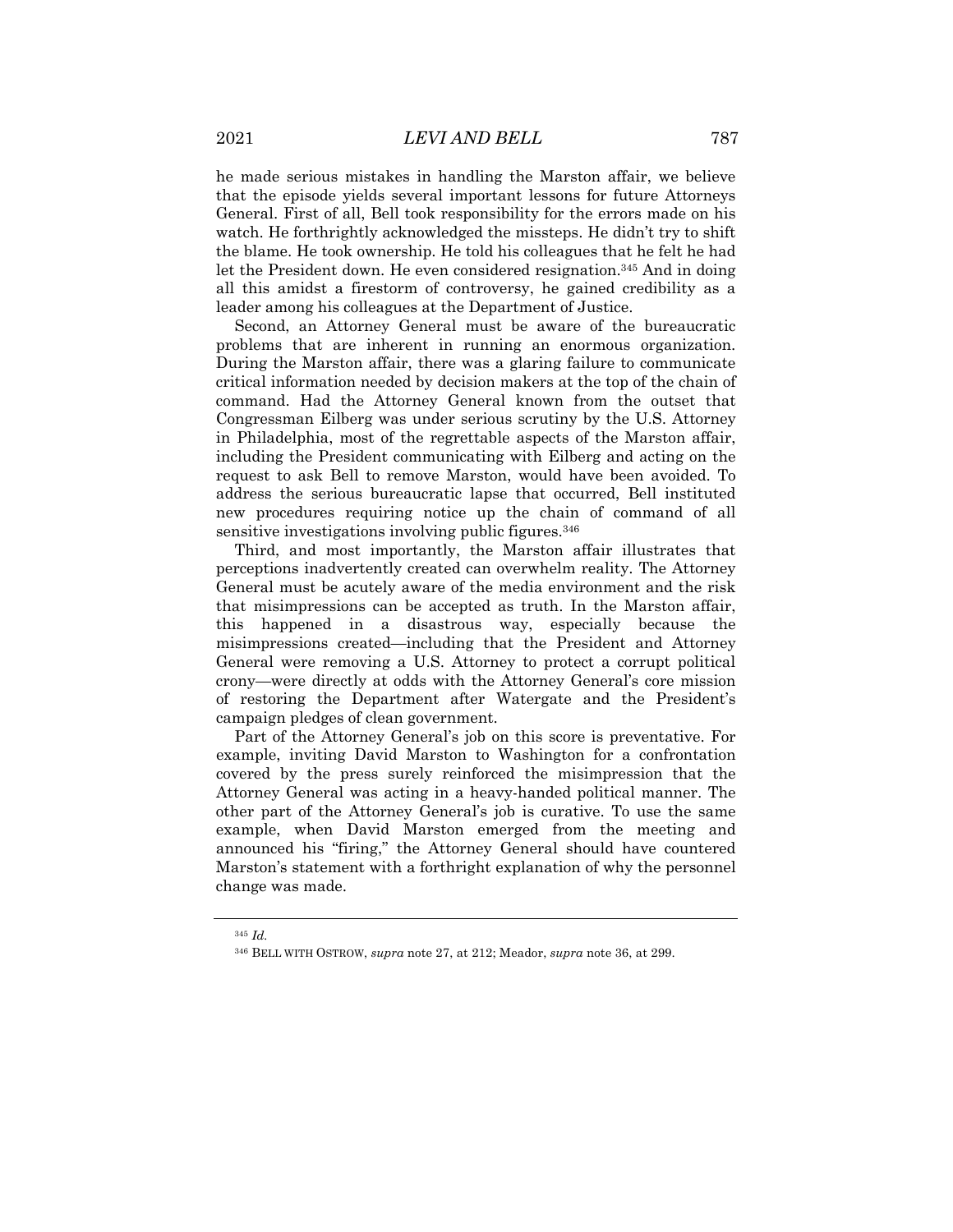Although Bell regretted not immediately answering Marston, Bell did take curative public relations actions during the Marston affair. One notable example was that after the Marston affair had become a public controversy, several journalists, including William Safire of the New York Times, began investigating and preparing hard-hitting articles about the matter. Bell spoke to Safire on the record, knowing it was almost certain that Safire's article would not be positive in tone. In fact, the article did not have a positive tone, but Bell's detailed, on-the-record contributions balanced some the negative information and created the impression that the Attorney General was not afraid of the story. And despite the overall negative tone of Safire's lengthy piece, Safire felt compelled to make clear to the reader that Griffin Bell was "a good and honest public official."347 Even amidst controversy and criticism, the Attorney General should honestly state the facts, including inconvenient ones.

The Marston affair was a setback for Bell, the kind of setback that plagues every Attorney General. The episode struck at Bell's central mission of restoring the independence and reputation of the Department of Justice after Watergate. Bell not only weathered the firestorm, but demonstrated strength of character, acknowledged errors, and exercised leadership informed by hard-learned lessons, enabling him to go on to take a place, alongside Edward Levi, as a champion and restorer of the Department of Justice.

## VI. CONCLUSION

It has been said that history does not repeat itself, but it rhymes.<sup>348</sup> That aphorism is appropriate when it comes to the periodic politicization of the United States Department of Justice and the Office of Attorney General of the United States. Throughout our history, from time-to-time Attorneys General and senior Department of Justice officials have abused their power and engaged in partisan political activities.

The fact that politicization is predictable does not make it any less dangerous. It is incumbent upon those who care about the independence of the Department to try to minimize the danger. We believe that the lessons of history need to play a big role in this endeavor. In particular, the service of Edward Levi and Griffin Bell in the aftermath of the

<sup>347</sup> Safire, *supra* note 302, at 550.

<sup>348</sup> History does not repeat itself, but it rhymes, https://quoteinvestigator.com/2014/01/12/history-rhymes/ (last visited My 24, 2021) (this quotation is often attributed to Mark Twain, but its origins are unclear).